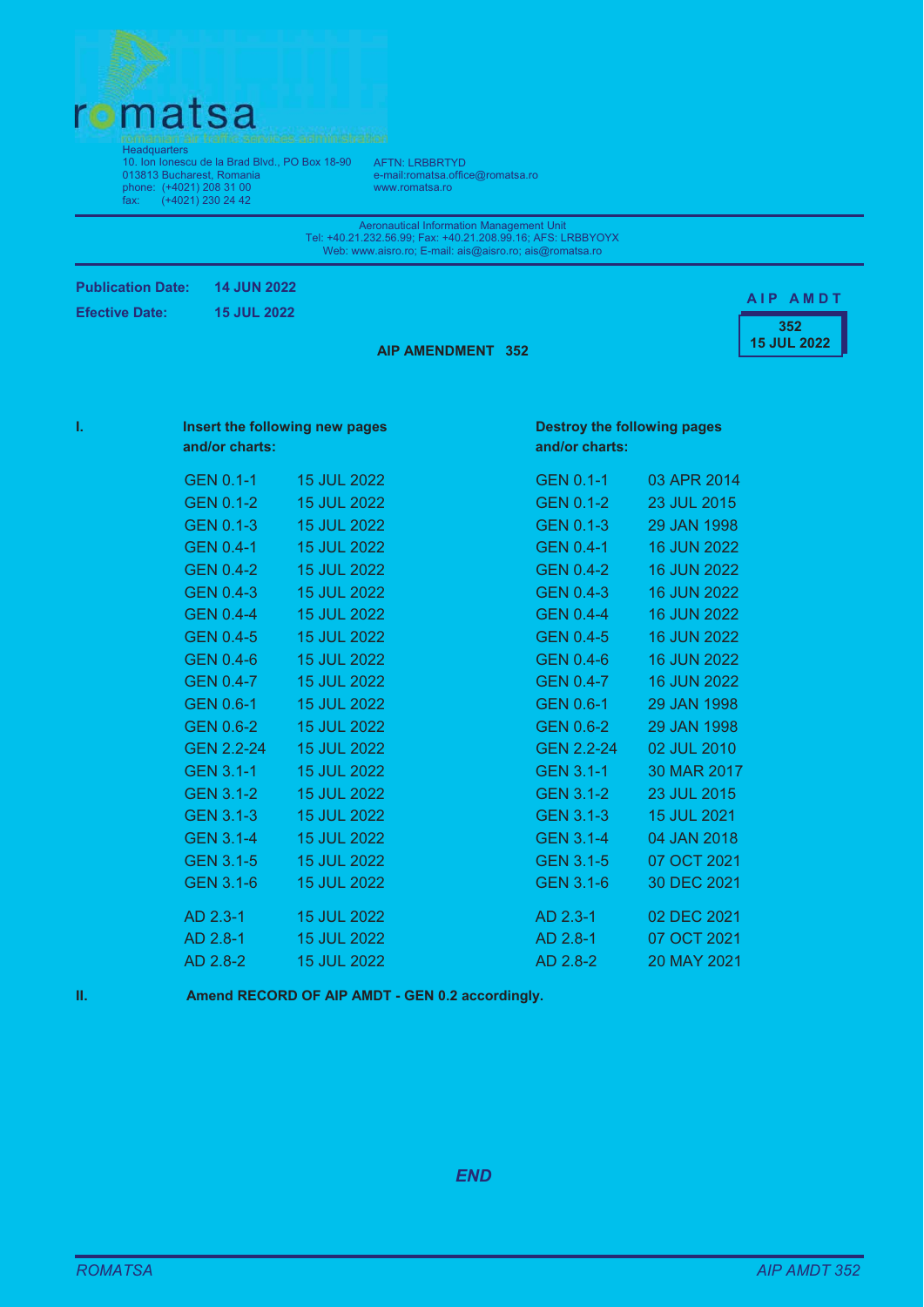## **PART 1 - GENERAL (GEN)**

## **GEN 0.**

## **GEN 0.1 PREFACE**

## **1. Name of the publishing authority**

The AIP ROMANIA is published by authority of the Romanian Air Traffic Services Administration - ROMATSA.

#### **2. Applicable ICAO documents**

The AIP ROMANIA is prepared in accordance with the Standards and Recommended Practices (SARPs) of Annex 15 to the Convention on International Civil Aviation in conjunction with the *Procedures for Air Navigation Services - Aeronautical Information Management* (PANS-AIM, ICAO Doc 10066) and the *Aeronautical Information Services Manual* (ICAO Doc 8126). Charts contained in the AIP are produced in accordance with Annex 4 to the Convention on International Civil Aviation and the *Aeronautical Chart Manual* (ICAO Doc 8697). Differences from ICAO Standards, Recommended Practices and Procedures are detailed in subsection GEN 1.7.

#### **3. Publication media**

Aeronautical Information Publication Romania is published in three version: paper, CD-ROM and online (https://www.aisro.ro).

## **4. The AIP structure and established regular amendment interval**

#### 4.1 *The AIP structure*

The AIP is one of the aeronautical information products, details of which are given in subsection GEN 3.1.The principal AIP structure is shown in graphic form on page GEN 0.1-3.

The AIP is made up of three Parts, General (GEN), En-route (ENR) and Aerodromes (AD), each divided into sections and subsections as applicable, containing various types of information subjects.

## 4.1.1 *Part 1 - General (GEN)*

Part 1 consists of 5 sections containing information as briefly described hereafter.

*GEN 0.* - Preface; record of AIP Amendments; Record of AIP Supplements; Checklist of AIP pages; List of hand amendments to the AIP; and the Table of Contents to Part 1.

*GEN 1. National regulations and requirements -* Designated authorities; Entry, transit and departure of aircraft; Entry, transit and departure of passengers and crew; Entry, transit and departure of cargo; Aircraft instruments, equipment and flight documents; Summary of national regulations and international agreements/conventions; and Differences from ICAO Standards, Recommended Practices and Procedures.

*GEN 2. Tables and codes* - Measuring system, aircraft markings, holidays; Abbreviations used in aeronautical information products; Chart symbols; Location indicators; List of radio navigation aids; Conversion tables; and Sunrise/Sunset tables .

*GEN 3. Services* - Aeronautical information services; Aeronautical charts; Air traffic services; Communication services; Meteorological services; and Search and rescue.

*GEN 4. Charges for aerodromes/heliports and air navigation services* - Aerodrome/heliport charges; and Air navigation services charges.

## 4.1.2. *Part 2 - En-route(ENR)*

Part 2 consists of seven sections containing information as briefly described hereafter.

*ENR 0.* - Preface; Record of AIP Amendments; Record of AIP Supplements; Checklist of AIP pages; List of hand amendments to the AIP; and the Table of Contents to Part 2.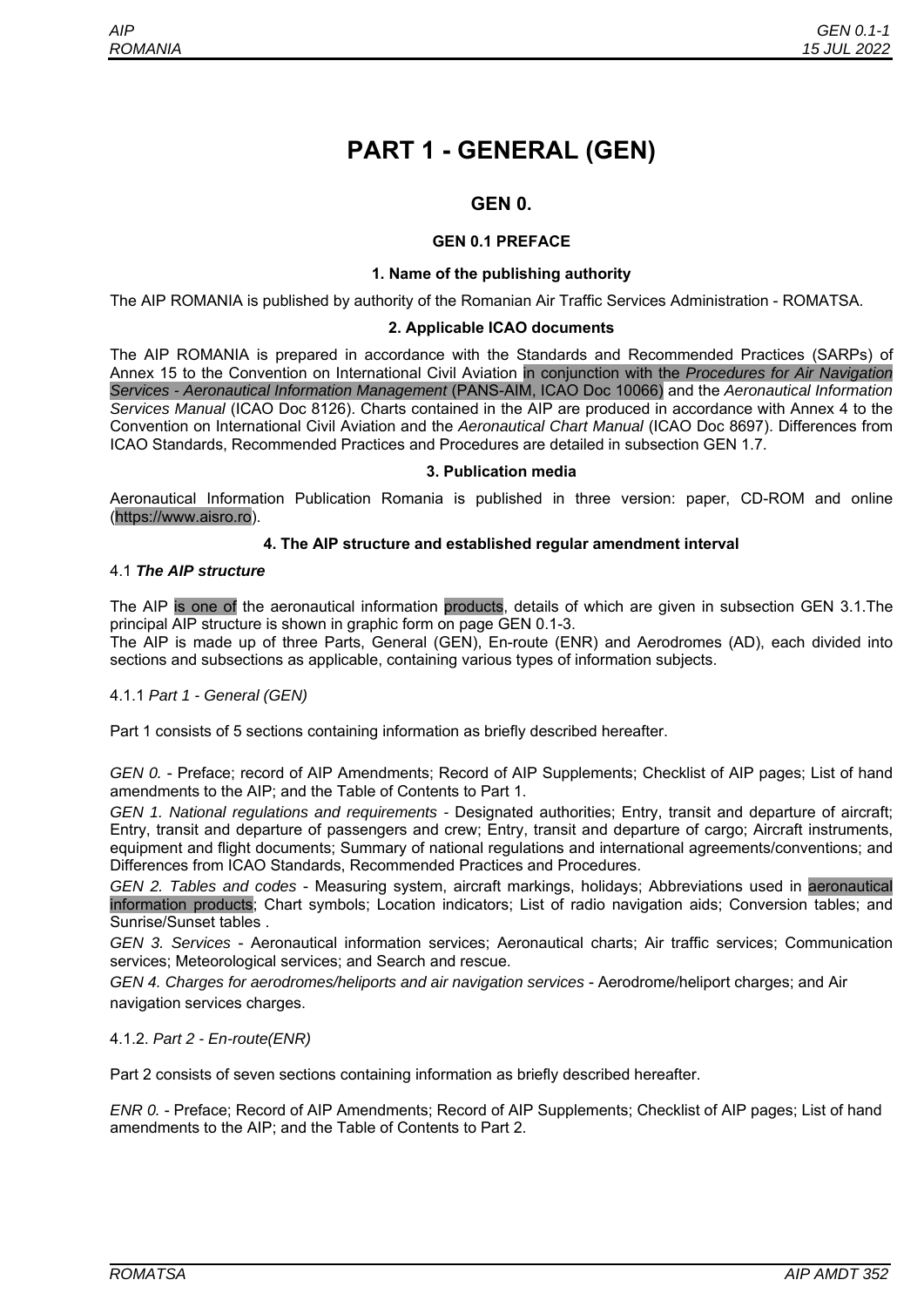# **PARTEA 1 - GENERALITĂŢI (GEN)**

## **GEN 0.**

## **GEN 0.1 PREFAŢĂ**

## **1. Numele autorităţii responsabile**

Publicația de Informare Aeronautică (AIP ROMÂNIA) este realizată de către Administrația Română a Serviciilor de Trafic Aerian - ROMATSA.

## **2. Documente OACI aplicate**

AIP ROMÂNIA este realizat în conformitate cu Standardele şi Practicile Recomandate (SARPs) ale Anexei 15 OACI asociate cu aplicarea prevederilor documentului *Proceduri pentru Servicii de Navigaţie Aeriană - Managementul Informaţiilor Aeronautice* (OACI Doc 10066) şi *Manualul Serviciilor de Informare Aeronautică* (OACI Doc 8126). Hărţile cuprinse în AIP ROMÂNIA sunt realizate în conformitate cu Anexa 4 OACI şi *Manualul Hărtilor Aeronautice* (OACI Doc 8697). Diferentele fată de Standardele, Practicile Recomandate și Procedurile OACI sunt detaliate în subsecțiunea GEN 1.7.

## **3. Tipuri de publicații**

Publicația de Informare Aeronautică România este publicată în trei versiuni: pe hârtie, pe CD-ROM și online (https://www.aisro.ro).

## **4. Structura AIP şi intervalul de amendare periodică stabilit**

## 4.1 *Structura AIP*

AIP este unul dintre produsele de informare aeronautică, ale cărui detalii sunt descrise în subsecțiunea GEN 3.1. Structura principală a AIP este prezentată în formă grafică în pagina GEN 0.1-3. AIP este compus din trei Părţi, General (GEN), En-route (ENR) şi Aerodromuri (AD), fiecare împărţit în secţiuni şi subsecțiuni, conținând diferite tipuri de subiecte de informare.

## 4.1.1 *Partea 1 - General (GEN)*

Partea 1 constă din 5 sectiuni continând informatiile descrise pe scurt în continuare.

*GEN 0.* - Prefată: Înregistrarea Amendamentelor AIP: Înregistrarea Suplimentelor AIP: Lista de control a paginilor AIP; Lista amendamentelor de mână la AIP; şi Tabelul de Conţinut a Părţii 1.

*GEN 1*. *Reglementări şi cerinţe naţionale -* Autorităţi desemnate; Intrarea, tranzitul şi plecarea aeronavelor; Intrarea,tranzitul şi plecarea pasagerilor şi a echipajului; Importul, tranzitul şi exportul mărfurilor; Instrumentele, echipamentul şi documentele de zbor ale aeronavelor; Sumar al reglementărilor naţionale şi al întelegerilor/conventiilor internationale; și Diferentele fată de Standardele, Practicile Recomandate și Procedurile OACI.

*GEN 2. Tabele şi coduri* - Sistemul de măsură, marcarea aeronavelor, zile libere; Abreviaţii utilizate în produsele de informare aeronautică; Simboluri de hartă; Indicatori de localizare; Lista mijloacelor de radio-navigație; Tabele de conversie; şi Tabele cu Răsăritul/Apusul Soarelui.

*GEN 3. Servicii - Servicii de informare aeronautică: Hărti aeronautice: Servicii de trafic aerian: Servicii de* comunicații; Servicii meteorologice; și Căutare și Salvare.

*GEN 4. Tarifele pentru aerodromuri / heliporturi şi servicii de navigaţie aeriană* - Tarifele aerodrom/heliport; şi Tarifele serviciilor de navigaţie aeriană.

## 4.1.2 *Partea 2 - En-route (ENR)*

Partea 2 constă din 7 secțiuni conținând informațiile descrise pe scurt în continuare.

*ENR 0.* - Prefaţă; Înregistrarea Amendamentelor AIP; Înregistrarea Suplimentelor AIP; Lista de control a paginilor AIP; Lista amendamentelor de mână la AIP; şi Tabelul de Conţinut al Părţii 2.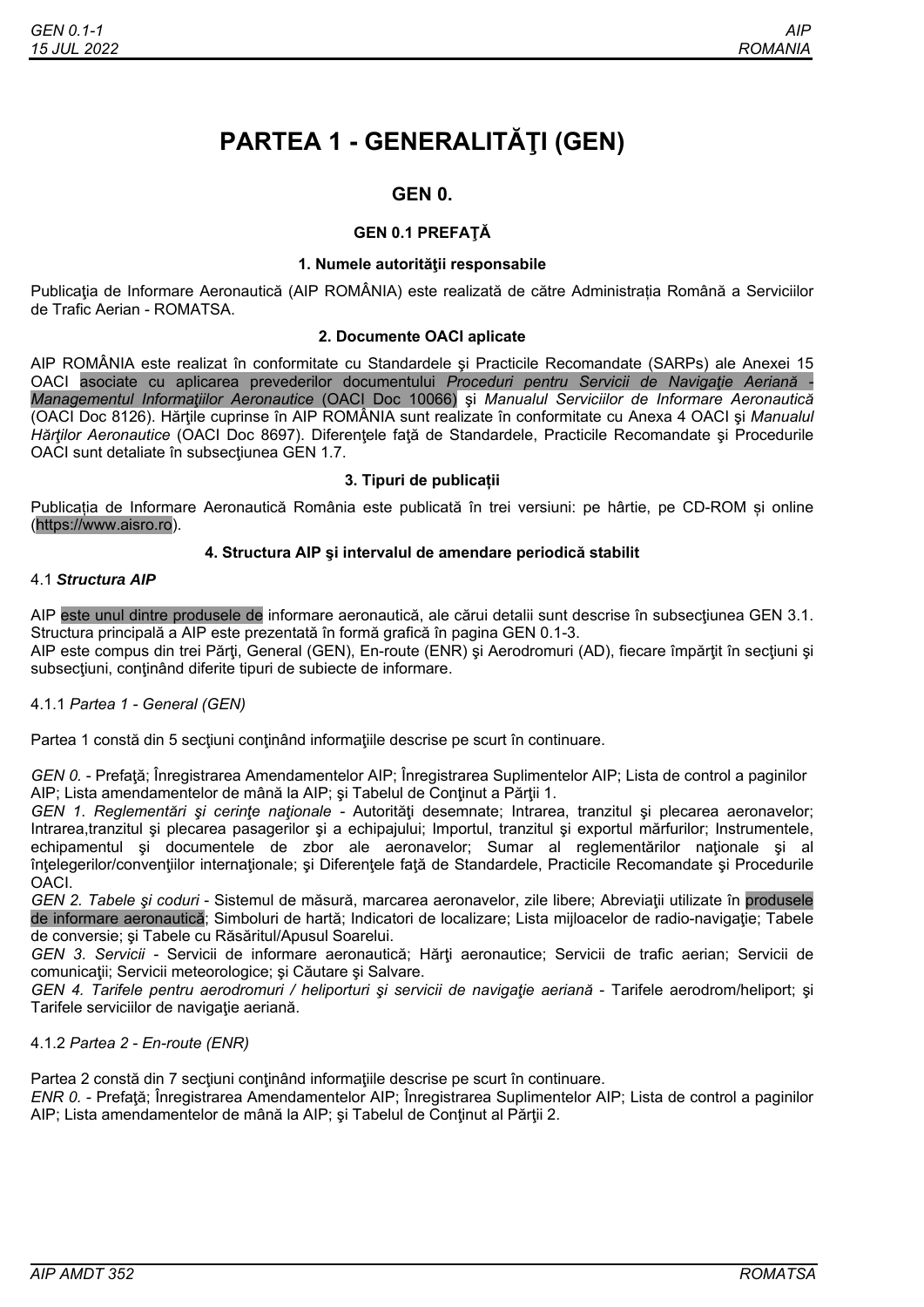*ENR 1. General rules and procedures* - General rules; Visual flight rules; Instrument flight rules; ATS airspace classification; Holding, approach and departure procedures; Radar services and procedures; Altimeter setting procedures; Regional supplementary procedures; Air traffic flow management; Flight planning; Addressing of flight plan messages; Interception of civil aircraft; Unlawful interference; and Air traffic incidents.

*ENR 2. Air traffic services airspace -* Detailed description of Flight information regions (FIR); Upper flight information regions (UIR); Control areas (CTA); Terminal control areas (TMA); and Other regulated airspace.

*ENR 3. ATS routes* - Detailed description of Lower ATS routes; Upper ATS routes; Area navigation routes; Helicopter routes; Other routes; and En-route holding.

*Note.- Other types of routes ( SID/STAR ) which are specified in connection with procedures for traffic to and from aerodromes/heliports are described in the relevant sections and subsections of Part 3 - Aerodromes.* 

*ENR 4. Radio navigation aids/systems -* Radio navigation aids - en-route; Special navigation systems; Global navigation satellite system (GNSS); Name-code designators for significant points; and Aeronautical ground lights en-route.

*ENR 5. Navigation warnings* - Prohibited, restricted and danger areas; Military exercise and training areas; Other activities of a dangerous nature; Air navigation obstacles - en-route; Aerial sporting and recreational activities; and Bird migration and areas with sensitive fauna.

*ENR 6. En-route charts -* En-route Chart - ICAO and index charts.

4.1.3 *Part 3 - Aerodromes (AD)* 

Part 3 consists of four sections containing information as briefly described hereafter.

*AD 0*. - Preface; Record of AIP Amendments; Record of AIP Supplements; Checklist of AIP pages; List of hand amendments to the AIP; and the Table of Contents to Part 3.

*AD 1. Aerodromes/Heliports - Introduction -* Aerodrome/heliport availability; Rescue and fire fighting services and Snow plan; Index to aerodromes and heliports; Grouping of aerodromes/heliports; and Aerodrome/heliport certification status.

*AD 2. Aerodromes -* Detailed information about aerodromes, including helicopter landing areas, if located at the aerodromes, listed under 24 subsections.

*AD 3. Heliports* - Detailed information about heliports (not located at aerodromes), listed under 23 subsections.

#### 4.2 *Regular amendment in***t***erval*

Regular AIP AMDT and AIP SUP will be published on the fifteenth day of each month.

#### **5. Service to contact in case of detected AIP errors or omissions**

In the compilation of the AIP, care has been taken to ensure that the information contained therein is accurate and complete. Any errors and omissions which may nevertheless be detected, as well as any correspondence concerning the aeronautical information products, should be referred to:

> Romanian Air Traffic Services Administration - ROMATSA Aeronautical Information Management (AIM) Unit 10, Ion Ionescu de la Brad blvd. 1-Bucharest, 013813, - ROMANIA - TEL: FAX: AFS: +40 - (0)21 - 2325699 +40 - (0)21 - 2089916 L R B B Y O Y X e-mail: ais@aisro.ro, ais@romatsa.ro web : https://www.aisro.ro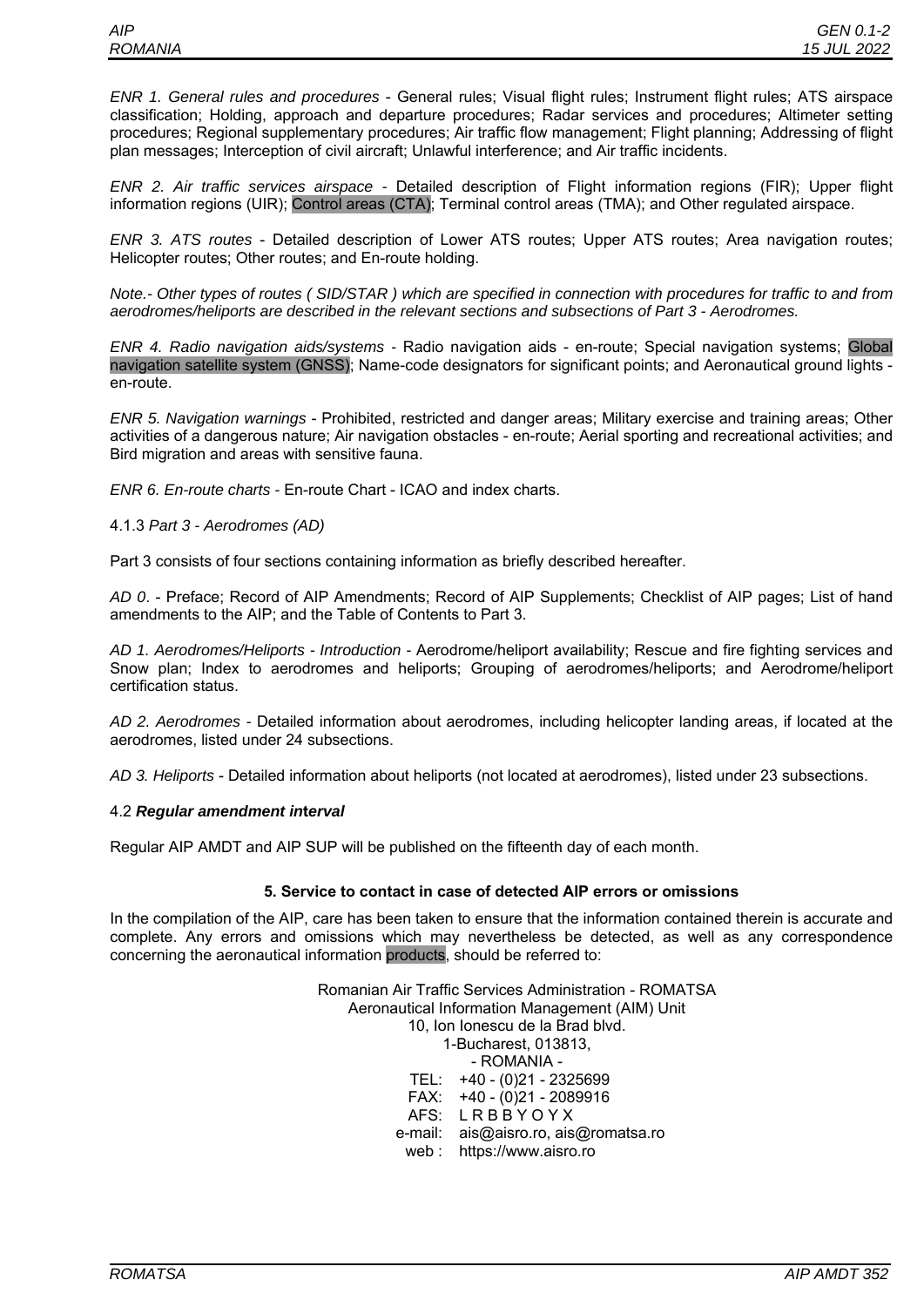*ENR 1. Reguli şi proceduri generale -* Reguli generale; Reguli de zbor la vedere; Reguli de zbor instrumental; Clasificarea ATS a spaţiului aerian; Procedurile de aşteptare, apropiere şi plecare; Servicii şi proceduri radar; Proceduri de calibrare a altimetrului; Proceduri suplimentare regionale; Managementul fluxurilor de trafic aerian; Planul de zbor; Adresarea mesajelor planului de zbor; Interceptarea aeronavelor civile; Aeronave supuse acțiunilor ilicite; Incidente de trafic aerian.

*ENR 2. Spaţiul aerian al Serviciilor de trafic aerian -* Descrierea detaliată a Regiunii de informare a zborurilor (FIR); Regiunii superioare de informare a zborurilor (UIR); Regiunilor de control (CTA), Regiunilor de control de apropiere (TMA); și Alte spații aeriane reglementate.

*ENR 3. Rute ATS* - Descrierea detaliată a rutelor din spaţiul aerian inferior; Rutele din spaţiul aerian superior; Rute RNAV; Rute pentru elicoptere; Alte rute; Proceduri de aşteptare pe rută.

*Note.- Alte tipuri de rute (SID/STAR) care sunt specificate în legătură cu procedurile de trafic în zona de aerodrom sunt descrise în secţiunile şi subsecţiunile relevante ale Părţii 3 - Aerodromuri.* 

*ENR 4. Mijloace/sisteme de radionavigaţie -* Mijloace de radionavigaţie de rută; Sisteme de navigaţie speciale; Sistemul satelitar de navigație globală: Nume-cod pentru punctele semnificative; lumini de sol aeronautice - rută.

*ENR 5. Avertismente pentru navigaţie* - Zone interzise, zone restricţionate şi zone periculoase; Zone de exerciţii şi antrenament militar; Alte activități de natură periculoasă; Obstacolele navigației aeriene pe rută; Activități aeriene sportive și de agrement; și Migrația păsărilor și zone cu faună sensibilă.

*ENR 6. Hărţi de rută -* Harta de rută - OACI şi indexul hărţilor.

#### 4.1.3 *Part 3 - Aerodromuri (AD)*

Partea 3 este alcătuită din patru secțiuni conținând informațiile descrise pe scurt în continuare.

*AD 0*. - Prefaţă; Înregistrarea Amendamentelor AIP; Înregistrarea Suplimentelor AIP; Lista de control a paginilor AIP; Lista amendamentelor de mână la AIP; Tabelul de Continut al Părții 3.

*AD 1*. *Aerodromuri/Heliporturi - Introducere -* Orele de operare ale aerodromurilor/heliporturilor; Serviciul de Salvare şi luptă contra incendiilor şi Planul de deszăpezire; Indexul aerodromurilor şi heliporturilor; Gruparea aerodromurilor/heliporturilor; şi Statutul certificării aerodromurilor/heliporturilor.

*AD 2. Aerodromuri -* Informaţii detaliate despre aerodromuri, incluzând zonele de aterizare pentru elicoptere, dacă sunt pe aerodrom, listate în 24 de subsectiuni.

*AD 3. Heliporturi* - Informatii detaliate despre heliporturi (care nu sunt amplasate pe aerodrom), listate în 23 subsectiuni.

#### 4.2 *Intervalul amendamentelor regulate*

AIP AMDT şi AIP SUP se publică în ziua 15-a a fiecărei luni.

#### **5. Serviciul la care sunt semnalate erorile şi omisiunile identificate în AIP**

La editarea AIP ROMÂNIA s-a avut în vedere ca informaţia conţinută în acesta să fie corectă şi completă. Orice erori şi omisiuni care, totuşi, vor fi identificate, precum şi cele corespondente din produsele de informare aeronautică, vor fi semnalate la:

> Administrația Română a Serviciilor de Trafic Aerian - ROMATSA Serviciul Managementul Informațiilor Aeronautice (AIM) Blvd. Ion Ionescu de la Brad nr. 10 Cod 013813, BUCUREŞTI - ROMÂNIA - TEL: FAX: AFS: L R B B Y O Y X +40 - (0)21 - 2325699 +40 - (0)21 - 2089916 e-mail: ais@aisro.ro; ais@romatsa.ro; web: https://www.aisro.ro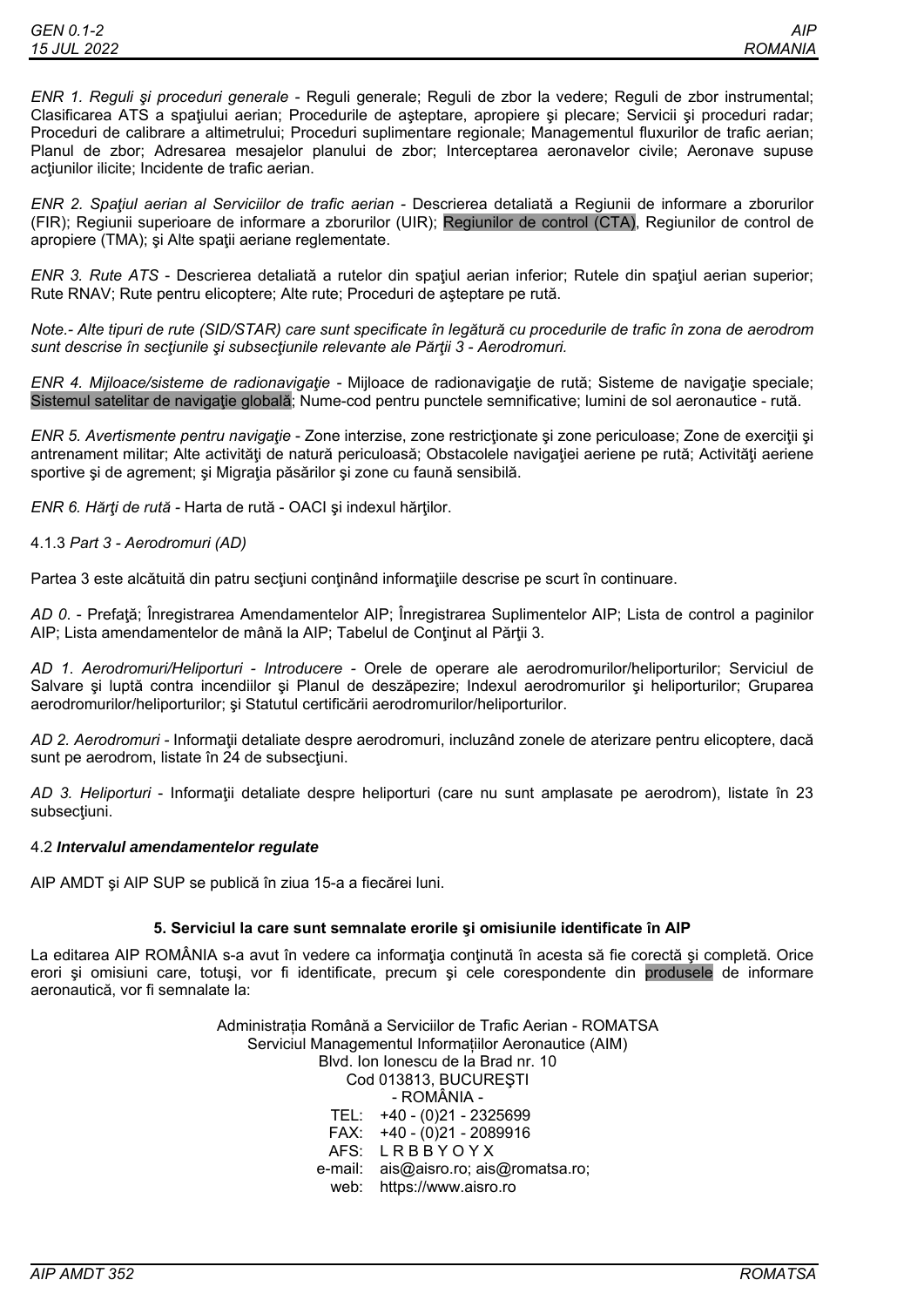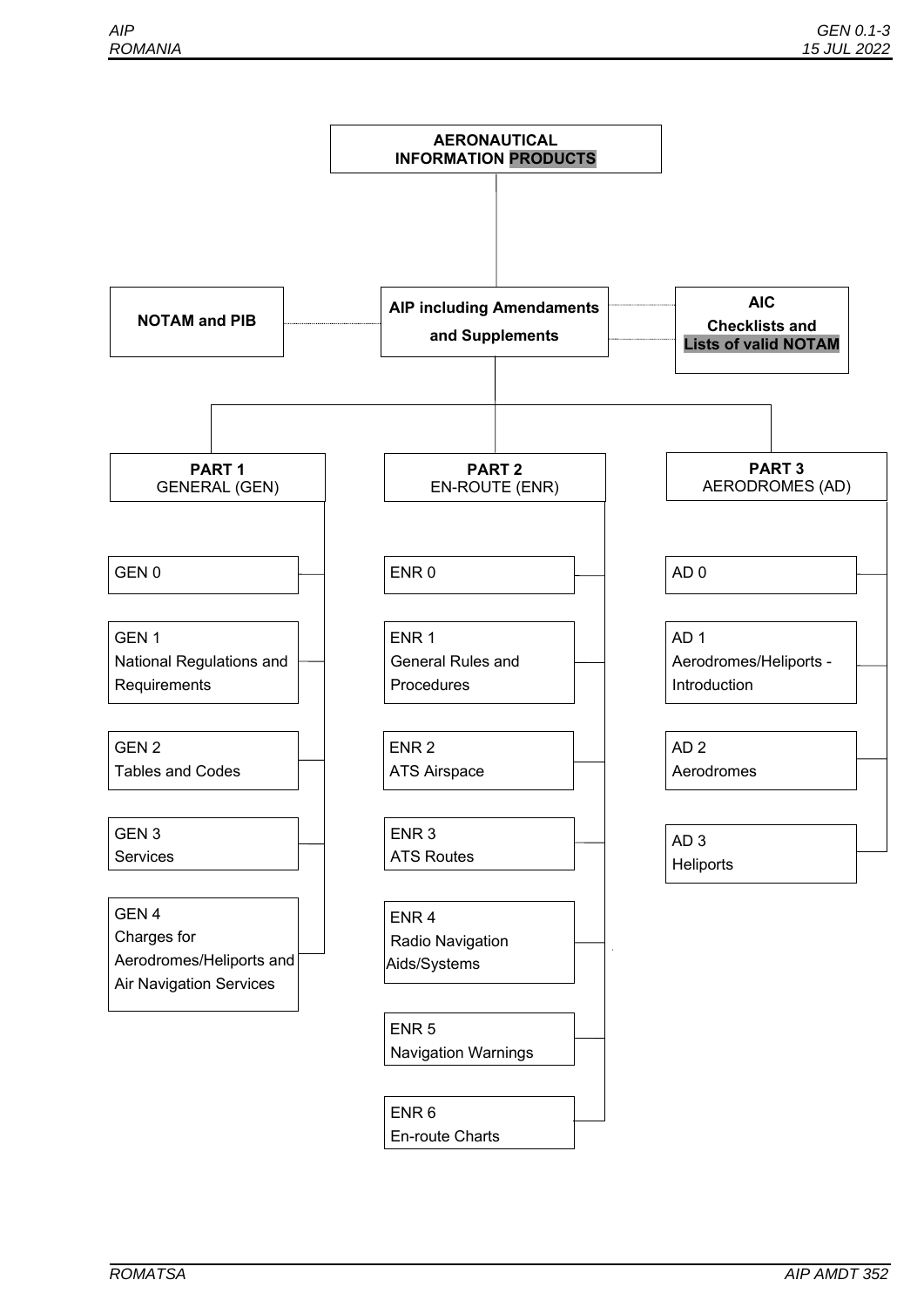## **GEN 0.4 CHECKLIST OF AIP PAGES**

| Page                       | Date        | Page         | Date        | Page              | Date        |
|----------------------------|-------------|--------------|-------------|-------------------|-------------|
| <b>PART 1-GENERAL(GEN)</b> |             | GEN 1.6-6    | 21 APR 2022 | GEN 2.2-8         | 10 JUN 2004 |
|                            |             | GEN 1.6-7    | 21 APR 2022 | GEN 2.2-9         | 10 SEP 2020 |
| <b>GEN0</b>                |             | GEN 1.6-8    | 21 APR 2022 | GEN 2.2-10        | 15 DEC 2019 |
| <b>GEN 0.1-1</b>           | 15 JUL 2022 | GEN 1.6-9    | 21 APR 2022 | GEN 2.2-11        | 30 APR 2015 |
| <b>GEN 0.1-2</b>           | 15 JUL 2022 | GEN 1.6-10   | 21 APR 2022 | GEN 2.2-12        | 02 JUL 2010 |
| <b>GEN 0.1-3</b>           | 15 JUL 2022 | GEN 1.6-11   | 21 APR 2022 | GEN 2.2-13        | 02 JUL 2010 |
| GEN 0.2-1                  | 29 JAN 1998 | GEN 1.6-12   | 21 APR 2022 | GEN 2.2-14        | 28 MAR 2019 |
| GEN 0.2-2                  | 29 JAN 1998 | GEN 1.6-13   | 21 APR 2022 | GEN 2.2-15        | 30 MAR 2017 |
| GEN 0.2-3                  | 10 JUN 2004 | GEN 1.6-14   | 21 APR 2022 | GEN 2.2-16        | 02 JUL 2010 |
| GEN 0.2-4                  | 02 AUG 2007 | GEN 1.6-15   | 21 APR 2022 | GEN 2.2-17        | 20 JUN 2019 |
| GEN 0.2-5                  | 02 AUG 2007 | GEN 1.6-16   | 21 APR 2022 | GEN 2.2-18        | 02 JUL 2010 |
| GEN 0.2-6                  | 25 MAR 2012 | GEN 1.6-17   | 21 APR 2022 | GEN 2.2-19        | 15 AUG 2019 |
| GEN 0.2-7                  | 25 MAR 2012 | GEN 1.6-18   | 21 APR 2022 | GEN 2.2-20        | 02 JUL 2010 |
| GEN 0.2-8                  | 10 NOV 2016 | GEN 1.6-19   | 21 APR 2022 | GEN 2.2-21        | 28 JAN 2021 |
| GEN 0.2-9                  | 10 NOV 2016 | GEN 1.6-20   | 21 APR 2022 | GEN 2.2-22        | 02 JUL 2010 |
| GEN 0.2-10                 | 20 MAY 2021 | GEN 1.6-21   | 21 APR 2022 | GEN 2.2-23        | 02 DEC 2021 |
| GEN 0.2-11                 | 20 MAY 2021 | GEN 1.6-22   | 21 APR 2022 | <b>GEN 2.2-24</b> | 15 JUL 2022 |
| GEN 0.3-1                  | 16 JUN 2022 | GEN 1.6-23   | 21 APR 2022 | GEN 2.2-25        | 10 JUN 2004 |
| <b>GEN 0.4-1</b>           | 15 JUL 2022 | GEN 1.6-24   | 21 APR 2022 | GEN 2.2-26        | 02 JUL 2010 |
| <b>GEN 0.4-2</b>           | 15 JUL 2022 | GEN 1.6-25   | 21 APR 2022 | GEN 2.2-27        | 30 MAR 2017 |
| <b>GEN 0.4-3</b>           | 15 JUL 2022 | GEN 1.6-26   | 21 APR 2022 | GEN 2.3-1         | 19 JUL 2018 |
| <b>GEN 0.4-4</b>           | 15 JUL 2022 | GEN 1.6-27   | 21 APR 2022 | GEN 2.3-2         | 07 MAY 2009 |
| <b>GEN 0.4-5</b>           | 15 JUL 2022 | GEN 1.6-28   | 21 APR 2022 | GEN 2.3-3         | 26 MAR 2020 |
| <b>GEN 0.4-6</b>           | 15 JUL 2022 | GEN 1.6-29   | 21 APR 2022 | GEN 2.3-4         | 06 APR 2012 |
| <b>GEN 0.4-7</b>           | 15 JUL 2022 | GEN 1.6-30   | 21 APR 2022 | GEN 2.3-5         | 18 NOV 2010 |
| GEN 0.5-1                  | 15 JUL 2021 | GEN 1.6-31   | 21 APR 2022 | GEN 2.4-1         | 15 JUL 2021 |
| <b>GEN 0.6-1</b>           | 15 JUL 2022 | GEN 1.6-32   | 21 APR 2022 | GEN 2.4-2         | 25 MAR 2021 |
| <b>GEN 0.6-2</b>           | 15 JUL 2022 | GEN 1.6-33   | 21 APR 2022 | GEN 2.5-1         | 28 MAR 2019 |
| GEN <sub>1</sub>           |             | GEN 1.6-34   | 21 APR 2022 | GEN 2.5-2         | 28 MAR 2019 |
| GEN 1.1-1                  | 24 FEB 2022 | GEN 1.7-1    | 21 APR 2022 | GEN 2.6-1         | 29 JAN 1998 |
| GEN 1.2-1                  | 24 MAR 2022 | GEN 1.7-2    | 21 APR 2022 | GEN 2.6-2         | 29 JAN 1998 |
| GEN 1.2-2                  | 24 MAR 2022 | GEN 1.7-3    | 21 APR 2022 | GEN 2.7-1         | 15 JUL 2021 |
| GEN 1.2-3                  | 24 MAR 2022 | GEN 1.7-4    | 21 APR 2022 | GEN 2.7-2         | 18 JUN 2020 |
| <b>GEN 1.2-4</b>           | 24 MAR 2022 | GEN 1.7-5    | 21 APR 2022 | GEN 2.7-3         | 18 JUN 2020 |
| GEN 1.2-5                  | 24 MAR 2022 | GEN 1.7-6    | 21 APR 2022 | GEN 2.7-4         | 18 JUN 2020 |
| GEN 1.2-6                  | 19 MAY 2022 | GEN 1.7-7    | 21 APR 2022 | GEN 2.7-5         | 18 JUN 2020 |
| GEN 1.2-7                  | 19 MAY 2022 | GEN 1.7-8    | 21 APR 2022 | GEN 2.7-6         | 25 FEB 2021 |
| GEN 1.2-8                  | 19 MAY 2022 | GEN 1.7-9    | 21 APR 2022 | GEN 2.7-7         | 15 JUL 2021 |
| GEN 1.2-9                  | 19 MAY 2022 | GEN 1.7-10   | 21 APR 2022 | GEN 2.7-8         | 15 JUL 2021 |
| GEN 1.2-10                 | 24 MAR 2022 | GEN 1.7-11   | 21 APR 2022 | GEN 2.7-9         | 15 JUL 2021 |
| GEN 1.2-11                 | 24 MAR 2022 | GEN 1.7-12   | 21 APR 2022 | GEN 2.7-10        | 15 JUL 2021 |
| GEN 1.2-12                 | 24 MAR 2022 | GEN 1.7-13   | 21 APR 2022 | GEN 2.7-11        | 15 JUL 2021 |
| GEN 1.2-13                 | 24 MAR 2022 | GEN 1.7-14   | 21 APR 2022 | GEN 2.7-12        | 25 FEB 2021 |
| GEN 1.2-14                 | 24 MAR 2022 | GEN 1.7-15   | 21 APR 2022 | GEN 2.7-13        | 25 MAR 2021 |
| GEN 1.2-15                 | 24 MAR 2022 | GEN 1.7-16   | 21 APR 2022 | GEN 2.7-14        | 25 MAR 2021 |
| GEN 1.3-1                  | 23 JAN 2003 | GEN 1.7-17   | 21 APR 2022 | GEN 2.7-15        | 25 MAR 2021 |
| GEN 1.3-2                  | 23 JAN 2003 | <b>GEN 2</b> |             | GEN 2.7-16        | 25 MAR 2021 |
| GEN 1.4-1                  | 29 JAN 1998 |              |             | GEN 2.7-17        | 25 MAR 2021 |
| GEN 1.5-1                  | 22 MAY 2021 | GEN 2.1-1    | 15 NOV 2004 | GEN 2.7-18        | 25 MAR 2021 |
| GEN 1.5-2                  | 22 MAY 2021 | GEN 2.1-2    | 30 DEC 2021 | <b>GEN 3</b>      |             |
| GEN 1.5-3                  | 22 MAY 2021 | GEN 2.2-1    | 30 MAR 2017 |                   |             |
| GEN 1.6-1                  | 21 APR 2022 | GEN 2.2-2    | 02 JUL 2010 | <b>GEN 3.1-1</b>  | 15 JUL 2022 |
| GEN 1.6-2                  | 21 APR 2022 | GEN 2.2-3    | 02 JUL 2010 | <b>GEN 3.1-2</b>  | 15 JUL 2022 |
| GEN 1.6-3                  | 21 APR 2022 | GEN 2.2-4    | 02 JUL 2010 | <b>GEN 3.1-3</b>  | 15 JUL 2022 |
| GEN 1.6-4                  | 21 APR 2022 | GEN 2.2-5    | 02 JUL 2010 | <b>GEN 3.1-4</b>  | 15 JUL 2022 |
|                            |             | GEN 2.2-6    | 10 SEP 2020 | <b>GEN 3.1-5</b>  | 15 JUL 2022 |
| GEN 1.6-5                  | 21 APR 2022 | GEN 2.2-7    | 10 SEP 2020 | GEN 3.1-6         | 15 JUL 2022 |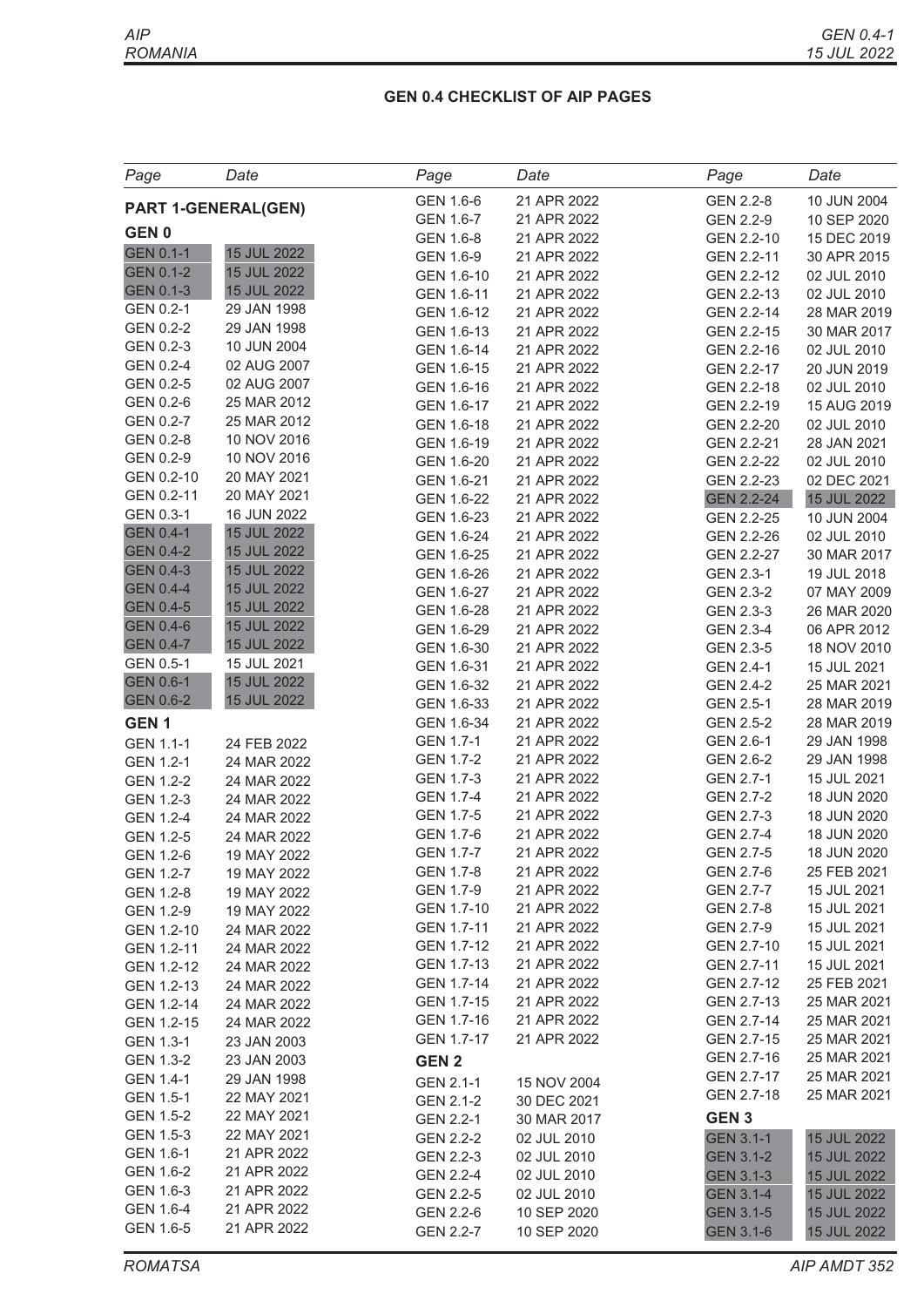GEN 0.4-2 15 JUL 2022

| Page                   | Date                       | Page                        | Date                       | Page                     | Date                       |
|------------------------|----------------------------|-----------------------------|----------------------------|--------------------------|----------------------------|
| GEN 3.2-1              | 08 OCT 2020                | GEN 4.2-4                   | 10 SEP 2020                | ENR 2.1-2                | 15 JUL 2021                |
| GEN 3.2-2              | 08 OCT 2020                | GEN 4.2-5                   | 01 JAN 2015                | ENR 2.1-3                | 28 FEB 2019                |
| GEN 3.2-3              | 08 OCT 2020                | GEN 4.2-6                   | 01 JAN 2015                | ENR 2.1-4                | 28 FEB 2019                |
| GEN 3.2-4              | 25 MAR 2021                | GEN 4.2-7                   | 23 APR 2020                | ENR 2.1-5                | 24 FEB 2022                |
| GEN 3.2-5              | 24 MAR 2022                | GEN 4.2-8                   | 01 JAN 2015                | ENR 2.1-6                | 28 FEB 2019                |
| GEN 3.2-6              | 15 JUL 2021                | GEN 4.2-9                   | 01 JAN 2022                | ENR 2.1-7                | 28 FEB 2019                |
| GEN 3.2-7              | 25 MAR 2021                | GEN 4.2-10                  | 16 JUN 2022                | ENR 2.1-8                | 28 FEB 2019                |
| GEN 3.2-8              | 15 JUL 2021                | GEN 4.2-11                  | 10 SEP 2020                | ENR 2.2-1                | 15 AUG 1999                |
| GEN 3.2-9              | 09 NOV 2017                | <b>PART 2-EN-ROUTE(ENR)</b> |                            | <b>ENR 2.2-2</b>         | 26 MAR 1999                |
| GEN 3.2-10             | 24 FEB 2022                | ENR <sub>0</sub>            |                            | ENR 2.2-3                | 24 FEB 2022                |
| GEN 3.3-1              | 20 JUL 2017                |                             |                            | ENR <sub>3</sub>         |                            |
| GEN 3.3-2              | 15 SEP 2016                | ENR 0.6-1<br>ENR 0.6-2      | 29 JAN 1998<br>15 JUL 2021 | ENR 3.1-1                | 11 MAR 2010                |
| GEN 3.3-3              | 21 MAY 2020                |                             |                            | ENR 3.2-1                | 11 MAR 2010                |
| GEN 3.4-1              | 10 SEP 2020                | ENR <sub>1</sub>            |                            | ENR 3.3-1                | 15 JUL 2021                |
| GEN 3.4-2              | 25 MAR 2021                | ENR 1.1-1                   | 30 DEC 2021                | ENR 3.3-2                | 26 MAY 2016                |
| GEN 3.4-3              | 25 MAR 2021                | ENR 1.1-2                   | 30 DEC 2021                | ENR 3.3-3                | 15 JUL 2021                |
| GEN 3.4-4<br>GEN 3.4-5 | 25 MAR 2021<br>10 SEP 2020 | ENR 1.1-3                   | 30 DEC 2021                | ENR 3.3-4                | 15 JUL 2021                |
| GEN 3.5-1              | 28 OCT 2004                | ENR 1.2-1                   | 20 MAY 2021                | ENR 3.3-5                | 15 JUL 2021                |
| GEN 3.5-2              | 10 SEP 2020                | <b>ENR 1.2-2</b>            | 17 AUG 2017                | ENR 3.3-6                | 15 JUL 2021                |
| GEN 3.5-3              | 25 MAR 2021                | ENR 1.2-3                   | 24 MAY 2018                | ENR 3.3-7                | 15 JUL 2021                |
| GEN 3.5-4              | 01 MAR 2018                | ENR 1.3-1                   | 17 AUG 2017                | ENR 3.3-8                | 15 JUL 2021                |
| GEN 3.5-5              | 16 JUN 2022                | ENR 1.3-2<br>ENR 1.3-3      | 24 FEB 2022<br>24 FEB 2022 | ENR 3.3-9                | 15 JUL 2021                |
| GEN 3.5-6              | 22 APR 2021                | ENR 1.3-4                   | 24 FEB 2022                | ENR 3.3-10               | 24 FEB 2022                |
| GEN 3.6-1              | 17 SEP 2015                | ENR 1.3-5                   | 24 FEB 2022                | ENR 3.3-11               | 15 JUL 2021                |
| GEN 3.6-2              | 17 SEP 2015                | ENR 1.3-6                   | 15 JUL 2021                | ENR 3.3-12               | 15 JUL 2021                |
| GEN 3.6-3              | 17 SEP 2015                | ENR 1.4-1                   | 17 AUG 2017                | ENR 3.3-13               | 15 JUL 2021                |
| GEN 3.6-4              | 17 SEP 2015                | ENR 1.4-2                   | 24 MAY 2018                | ENR 3.3-14               | 15 JUL 2021                |
| GEN <sub>4</sub>       |                            | ENR 1.5-1                   | 20 DEC 2007                | ENR 3.3-15               | 15 JUL 2021<br>15 JUL 2021 |
| GEN 4.1-1              | 07 FEB 2013                | ENR 1.5-2                   | 10 NOV 2016                | ENR 3.3-16<br>ENR 3.3-17 | 15 JUL 2021                |
| GEN 4.1-2              | 06 APR 2012                | ENR 1.6-1                   | 13 SEP 2018                | ENR 3.3-18               | 24 FEB 2022                |
| GEN 4.1-3              | 03 DEC 2020                | ENR 1.6-2                   | 22 SEP 2011                | ENR 3.3-19               | 15 JUL 2021                |
| GEN 4.1-4              | 03 DEC 2020                | ENR 1.7-1                   | 17 AUG 2017                | ENR 3.3-20               | 15 JUL 2021                |
| GEN 4.1-5              | 16 JUN 2022                | ENR 1.7-2                   | 17 AUG 2017                | ENR 3.3-21               | 15 JUL 2021                |
| GEN 4.1-5a             | 30 DEC 2021                | ENR 1.8-1                   | 24 MAY 2018                | ENR 3.3-22               | 15 JUL 2021                |
| GEN 4.1-6              | 23 APR 2020                | <b>ENR 1.8-2</b>            | 15 NOV 1998                | ENR 3.4-1                | 07 FEB 2013                |
| GEN 4.1-7              | 01 APR 2019                | ENR 1.8-3                   | 15 NOV 1998                | ENR 3.5-1                | 15 JUL 2021                |
| GEN 4.1-7a             | 25 MAR 2012                | ENR 1.8-4                   | 15 FEB 2001                | ENR 3.5-2                | 15 JUL 2021                |
| GEN 4.1-8              | 16 JUN 2022                | ENR 1.8-5                   | 18 SEP 2014                | ENR 3.6-1                | 07 FEB 2013                |
| GEN 4.1-8a             | 16 JUN 2022                | ENR 1.9-1                   | 28 APR 2016                | ENR <sub>4</sub>         |                            |
| GEN 4.1-8b             | 16 JUN 2022                | ENR 1.9-2                   | 28 APR 2016                | ENR 4.1-1                | 13 AUG 2020                |
| GEN 4.1-9              | 16 JUN 2022                | ENR 1.9-3                   | 28 APR 2016                | ENR 4.1-2                | 05 DEC 2019                |
| GEN 4.1-9a             | 16 JUN 2022                | ENR 1.9-4                   | 28 APR 2016                | ENR 4.2-1                | 29 JAN 1998                |
| GEN 4.1-10             | 01 JAN 2017                | ENR 1.9-5                   | 15 AUG 2019                | ENR 4.3-1                | 28 AUG 2008                |
| GEN 4.1-11             | 21 APR 2022                | ENR 1.10-1                  | 30 DEC 2021                | ENR 4.4-1                | 21 APR 2022                |
| GEN 4.1-11a            | 21 APR 2022                | ENR 1.10-2                  | 30 DEC 2021                | ENR 4.4-2                | 21 APR 2022                |
| GEN 4.1-11b            | 22 MAY 2021                | ENR 1.10-3                  | 30 DEC 2021                | ENR 4.4-3                | 24 FEB 2022                |
| GEN 4.1-12             | 08 OCT 2020                | ENR 1.10-4                  | 30 DEC 2021                | ENR 4.4-4                | 21 APR 2022                |
| GEN 4.1-13             | 10 NOV 2016                | ENR 1.10-5                  | 24 FEB 2022                | ENR 4.4-5                | 24 FEB 2022                |
| GEN 4.1-14             | 16 JUN 2022                | ENR 1.10-6                  | 30 DEC 2021                | ENR 4.4-6                | 24 FEB 2022                |
| GEN 4.1-15             | 04 FEB 2016                | ENR 1.10-7                  | 30 DEC 2021                | ENR 4.4-7                | 24 FEB 2022                |
| GEN 4.1-16             | 05 DEC 2019                | ENR 1.10-8<br>ENR 1.11-1    | 30 DEC 2021<br>30 DEC 2021 | ENR 4.4-8                | 21 APR 2022                |
| GEN 4.1-17             | 16 JUN 2022                | ENR 1.12-1                  | 17 AUG 2017                | ENR 4.4-9                | 21 APR 2022                |
| GEN 4.1-17a            | 16 JUN 2022                | ENR 1.12-2                  | 17 AUG 2017                | ENR 4.4-10               | 24 FEB 2022                |
| GEN 4.1-18             | 16 JUL 2020                | ENR 1.12-3                  | 17 AUG 2017                | ENR 4.5-1                | 23 OCT 2008                |
| GEN 4.1-19             | 02 APR 2015                | ENR 1.13-1                  | 17 AUG 2017                | <b>ENR 5</b>             |                            |
| GEN 4.1-20             | 15 JUL 2021                | ENR 1.14-1                  | 28 MAR 2019                | ENR 5.1-1                | 29 JAN 1998                |
| GEN 4.2-1<br>GEN 4.2-2 | 01 JAN 2022<br>23 APR 2020 | ENR <sub>2</sub>            |                            | ENR 5.1-2                | 30 DEC 2021                |
| GEN 4.2-3              | 16 JUN 2022                |                             |                            | ENR 5.1-3                | 11 DEC 2014                |
|                        |                            | ENR 2.1-1                   | 28 FEB 2019                | ENR 5.1-4                | 17 JUN 2021                |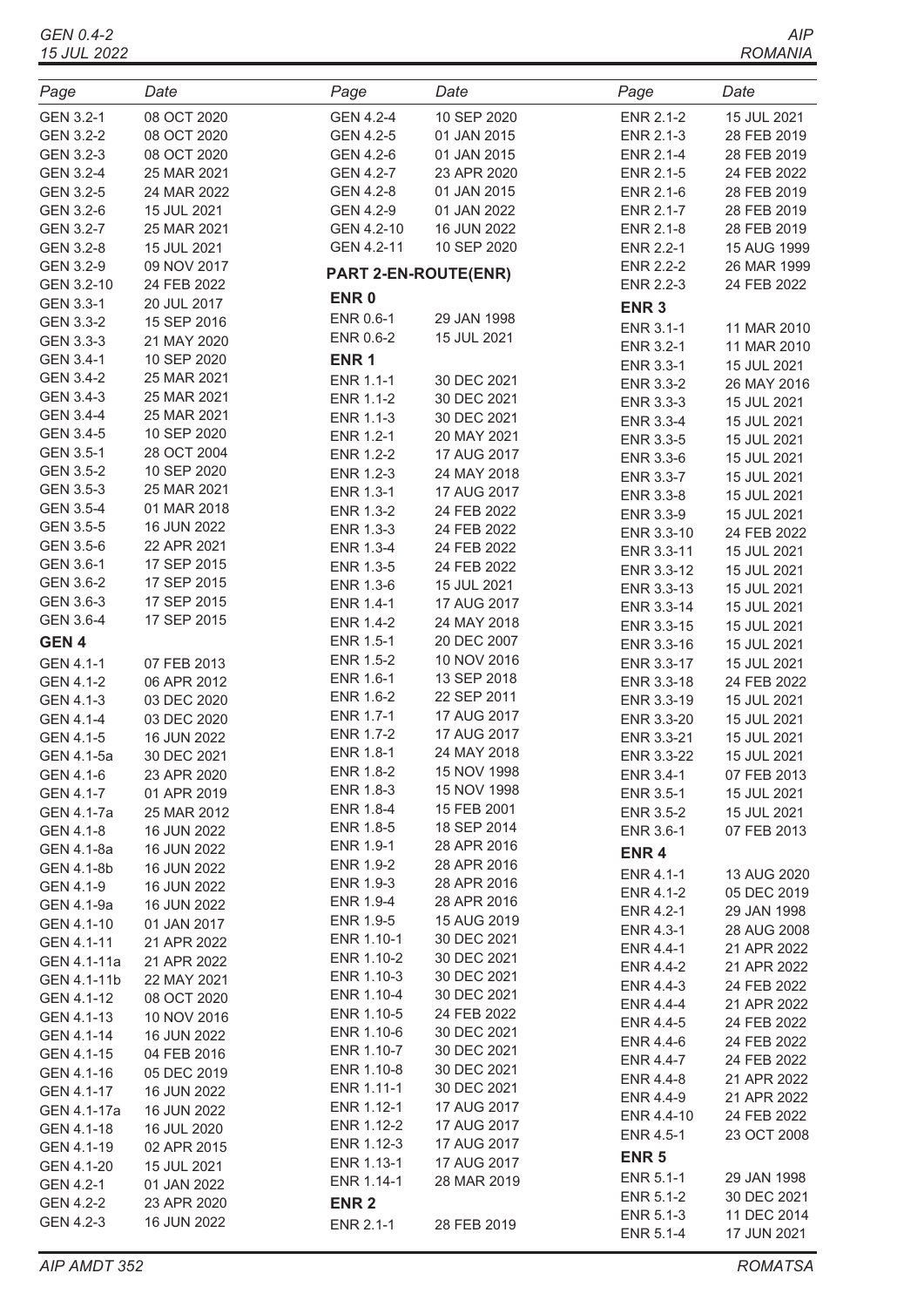$AIP$ ROMANIA

| Page                               | Date                         | Page                   | Date                       | Page                    | Date                       |
|------------------------------------|------------------------------|------------------------|----------------------------|-------------------------|----------------------------|
| ENR 5.1-5                          | 17 JUN 2021                  | AD 1.2-1               | 01 MAR 2018                | AD 2.2-8                | 21 APR 2022                |
| ENR 5.1-6                          | 15 JUL 2021                  | AD 1.2-2               | 24 FEB 2022                | AD 2.2-9                | 21 APR 2022                |
| ENR 5.1-7                          | 15 JUL 2021                  | AD 1.2-3               | 01 MAR 2018                | AD 2.2-10               | 19 MAY 2022                |
| ENR 5.1-8                          | 15 JUL 2021                  | AD 1.3-1               | 15 JUL 2021                | AD 2.2-11               | 19 MAY 2022                |
| ENR 5.1-9                          | 15 JUL 2021                  | AD 1.3-2               | 25 MAR 2021                | AD 2.2-12               | 19 MAY 2022                |
| ENR 5.1-10                         | 15 JUL 2021                  | AD 1.3-3               | 15 JUL 2021                | AD 2.2-20               | 17 JUN 2021                |
| ENR 5.1-11                         | 15 JUL 2021                  | AD 1.4-1               | 29 JAN 1998                | AD 2.2-20a              | 25 MAR 2021                |
| <b>ENR 5.2-1</b>                   | 12 NOV 2015                  | AD 1.5-1               | 15 JUL 2021                | AD 2.2-22               | 21 APR 2022                |
| <b>ENR 5.2-2</b>                   | 23 MAY 2019                  | AD 1.5-2               | 25 MAR 2021                | AD 2.2-25               | 25 FEB 2021                |
| ENR 5.2-3                          | 26 MAY 2016                  | AD <sub>2</sub>        |                            | AD 2.2-26               | 25 FEB 2021                |
| <b>ENR 5.2-4</b>                   | 12 NOV 2015                  | AD 2.1-1               | 01 JAN 2022                | AD 2.2-36               | 06 DEC 2018                |
| ENR 5.2-5                          | 07 NOV 2019                  | AD 2.1-2               | 24 FEB 2022                | AD 2.2-37               | 25 APR 2019                |
| ENR 5.2-6                          | 10 NOV 2016                  | AD 2.1-3               | 24 FEB 2022                | AD 2.2-46               | 21 APR 2022                |
| ENR 5.2-7                          | 10 NOV 2016                  | AD 2.1-4               | 30 DEC 2021                | AD 2.2-51               | 06 DEC 2018                |
| ENR 5.2-8<br>ENR 5.3-1             | 12 NOV 2015<br>02 JUL 2010   | AD 2.1-5               | 30 DEC 2021                | AD 2.2-51a<br>AD 2.2-91 | 07 DEC 2017<br>06 DEC 2018 |
| ENR 5.4-1                          | 18 JUL 2019                  | AD 2.1-6               | 30 DEC 2021                | AD 2.2-91a              | 07 DEC 2017                |
| ENR 5.4-2                          | 01 MAY 2014                  | AD 2.1-7               | 30 DEC 2021                | AD 2.2-93               | 06 DEC 2018                |
| ENR 5.4-3                          | 01 MAY 2014                  | AD 2.1-8               | 30 DEC 2021                | AD 2.2-93a              | 07 DEC 2017                |
| ENR 5.4-4                          | 01 MAY 2014                  | AD 2.1-9               | 30 DEC 2021                | AD 2.3-1                | 15 JUL 2022                |
| ENR 5.4-5                          | 18 JUL 2019                  | AD 2.1-10              | 30 DEC 2021                | AD 2.3-2                | 24 FEB 2022                |
| ENR 5.5-1                          | 02 JUL 2010                  | AD 2.1-11              | 30 DEC 2021                | AD 2.3-3                | 21 MAY 2020                |
| ENR 5.6-1                          | 30 DEC 2021                  | AD 2.1-12              | 13 AUG 2020                | AD 2.3-4                | 21 MAY 2020                |
|                                    |                              | AD 2.1-13              | 13 AUG 2020                | AD 2.3-5                | 21 MAY 2020                |
| ENR <sub>6</sub>                   |                              | AD 2.1-14              | 13 AUG 2020                | AD 2.3-6                | 21 MAY 2020                |
| <b>ENR 6-2</b>                     | 24 FEB 2022                  | AD 2.1-15              | 13 AUG 2020                | AD 2.3-7                | 21 MAY 2020                |
| <b>ENR 6-10</b>                    | 10 DEC 2015                  | AD 2.1-16              | 13 AUG 2020                | AD 2.3-8                | 21 MAY 2020                |
| <b>ENR 6-11</b>                    | 07 NOV 2019                  | AD 2.1-17              | 13 AUG 2020                | AD 2.3-9                | 21 MAY 2020                |
| <b>ENR 6-20</b>                    | 15 JUL 2021                  | AD 2.1-18<br>AD 2.1-20 | 13 AUG 2020<br>31 DEC 2020 | AD 2.3-10               | 28 MAR 2019                |
| <b>ENR 6-21</b><br><b>ENR 6-40</b> | 10 NOV 2016<br>28 FEB 2019   | AD 2.1-20a             | 08 OCT 2020                | AD 2.3-11               | 15 AUG 2019                |
| <b>ENR 6-51</b>                    | 24 FEB 2022                  | AD 2.1-22              | 10 SEP 2020                | AD 2.3-12               | 15 AUG 2019                |
| <b>ENR 6-54</b>                    | 25 APR 2019                  | AD 2.1-25              | 10 SEP 2020                | AD 2.3-13               | 15 AUG 2019                |
| <b>ENR 6-60</b>                    | 10 NOV 2016                  | AD 2.1-26              | 10 SEP 2020                | AD 2.3-20               | 21 MAY 2020                |
| <b>ENR 6-70</b>                    | 15 JUL 2021                  | AD 2.1-29              | 05 FEB 2015                | AD 2.3-20a              | 28 MAR 2019                |
| <b>ENR 6-100</b>                   | 21 APR 2022                  | AD 2.1-31              | 24 FEB 2022                | AD 2.3-22               | 28 MAR 2019                |
| ENR 6-101                          | 24 FEB 2022                  | AD 2.1-32              | 24 FEB 2022                | AD 2.3-25               | 21 JUN 2018                |
|                                    |                              | AD 2.1-33              | 24 FEB 2022                | AD 2.3-28               | 18 JUL 2019                |
|                                    | <b>PART 3-AERODROMES(AD)</b> | AD 2.1-34              | 24 FEB 2022                | AD 2.3-51               | 15 JUL 2021                |
| AD <sub>0</sub>                    |                              | AD 2.1-35              | 24 FEB 2022                | AD 2.3-51a              | 28 MAR 2019                |
| AD 0.6-1                           | 02 JUL 2010                  | AD 2.1-36              | 24 FEB 2022                | AD 2.3-52               | 15 JUL 2021                |
| AD 0.6-2                           | 02 JUL 2010                  | AD 2.1-37              | 24 FEB 2022                | AD 2.3-52a              | 28 MAR 2019                |
| AD 0.6-3                           | 02 JUL 2010                  | AD 2.1-38              | 24 FEB 2022                | AD 2.3-61               | 15 JUL 2021                |
| AD 0.6-4                           | 25 FEB 2021                  | AD 2.1-45              | 24 FEB 2022                | AD 2.3-61a              | 18 JUL 2019                |
| AD 0.6-5                           | 25 FEB 2021                  | AD 2.1-53              | 15 JUL 2021                | AD 2.3-62               | 15 JUL 2021                |
| AD 0.6-6                           | 25 FEB 2021                  | AD 2.1-53a             | 18 JUL 2019                | AD 2.3-62a              | 18 JUL 2019                |
| AD 0.6-7                           | 25 FEB 2021                  | AD 2.1-54              | 15 JUL 2021                | AD 2.3-91               | 15 JUL 2021                |
| AD 0.6-8                           | 25 FEB 2021                  | AD 2.1-54a             | 18 JUL 2019                | AD 2.3-91a              | 28 MAR 2019                |
| AD 0.6-9                           | 25 FEB 2021                  | AD 2.1-81              | 15 JUL 2021                | AD 2.3-92<br>AD 2.3-92a | 15 JUL 2021<br>28 MAR 2019 |
| AD 0.6-10                          | 25 FEB 2021                  | AD 2.1-81a             | 18 JUL 2019                | AD 2.3-93               | 15 JUL 2021                |
| AD 0.6-11                          | 25 FEB 2021                  | AD 2.1-83              | 15 JUL 2021                | AD 2.3-93a              | 28 MAR 2019                |
| AD 0.6-12                          | 25 FEB 2021                  | AD 2.1-83a             | 18 JUL 2019                | AD 2.3-94               | 15 JUL 2021                |
| AD 0.6-13<br>AD 0.6-14             | 25 FEB 2021<br>25 FEB 2021   | AD 2.1-84              | 15 JUL 2021                | AD 2.3-94a              | 28 MAR 2019                |
| AD 0.6-15                          | 25 FEB 2021                  | AD 2.1-84a             | 18 JUL 2019                | AD 2.4-1                | 21 APR 2022                |
| AD 0.6-16                          | 25 FEB 2021                  | AD 2.2-1               | 19 MAY 2022                | AD 2.4-2                | 21 APR 2022                |
| AD 0.6-17                          | 25 MAR 2021                  | AD 2.2-2               | 19 MAY 2022                | AD 2.4-3                | 21 APR 2022                |
|                                    |                              | AD 2.2-3               | 21 APR 2022                | AD 2.4-4                | 21 APR 2022                |
| AD <sub>1</sub>                    |                              | AD 2.2-4               | 21 APR 2022                | AD 2.4-5                | 17 JUN 2021                |
| AD 1.1-1                           | 10 JUN 2004                  | AD 2.2-5<br>AD 2.2-6   | 21 APR 2022<br>21 APR 2022 | AD 2.4-6                | 17 JUN 2021                |
| AD 1.1-2                           | 08 APR 2010                  | AD 2.2-7               | 21 APR 2022                | AD 2.4-7                | 17 JUN 2021                |
| AD 1.1-3                           | 08 NOV 2018                  |                        |                            | AD 2.4-8                | 17 JUN 2021                |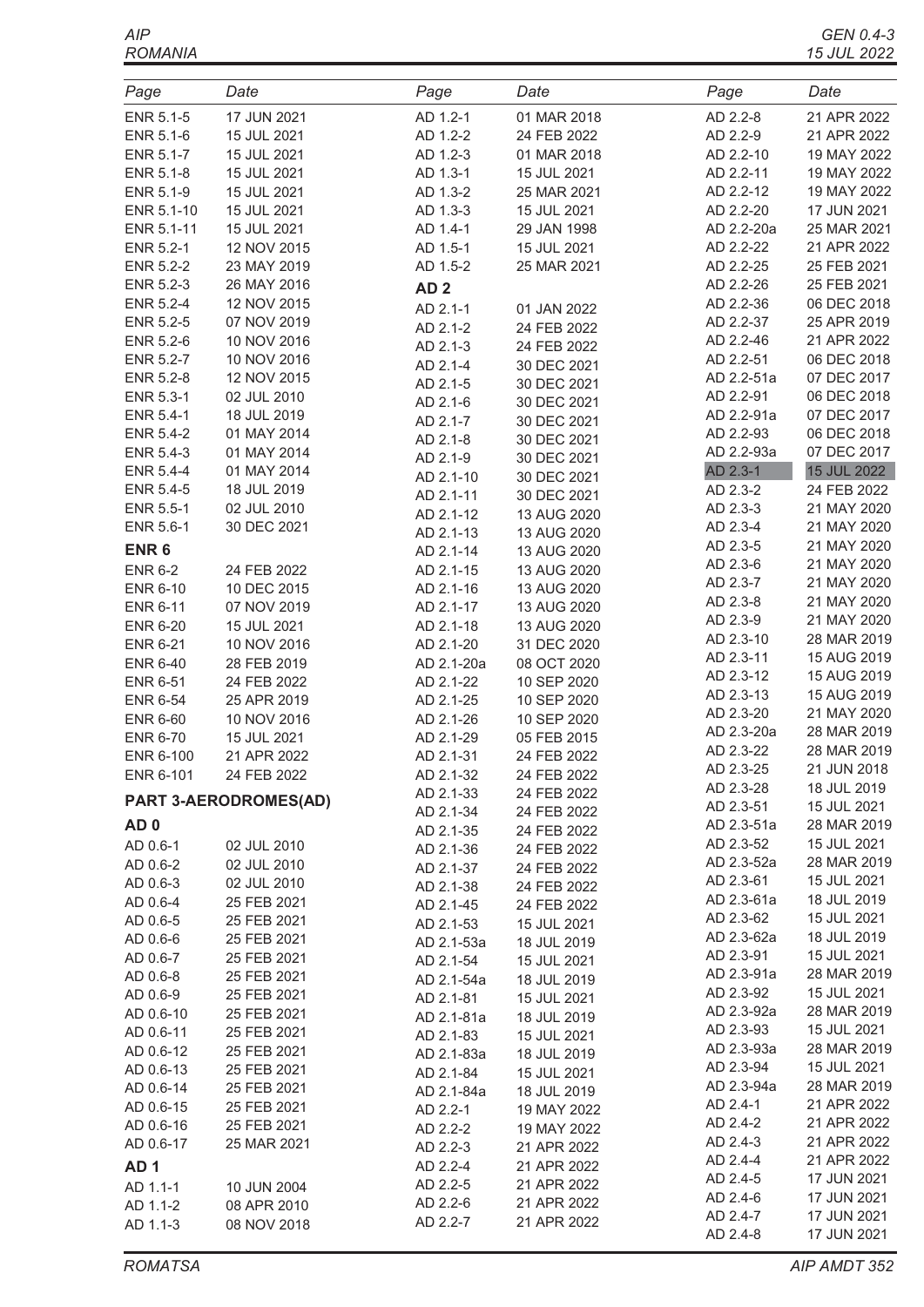GEN 0.4-4 15 JUL 2022

| Page       | Date        | Page       | Date        | Page       | Date        |
|------------|-------------|------------|-------------|------------|-------------|
| AD 2.4-9   | 17 JUN 2021 | AD 2.5-20b | 22 APR 2021 | AD 2.7-20  | 08 OCT 2020 |
| AD 2.4-10  | 17 JUN 2021 | AD 2.5-21  | 24 FEB 2022 | AD 2.7-20a | 06 DEC 2018 |
| AD 2.4-20  | 21 APR 2022 | AD 2.5-22  | 21 MAY 2020 | AD 2.7-21  | 08 OCT 2020 |
| AD 2.4-20a | 21 APR 2022 | AD 2.5-22a | 21 MAY 2020 | AD 2.7-22  | 08 OCT 2020 |
| AD 2.4-22  | 17 JUN 2021 | AD 2.5-23  | 24 FEB 2022 | AD 2.7-23  | 08 OCT 2020 |
| AD 2.4-22a | 21 APR 2022 | AD 2.5-24  | 23 APR 2020 | AD 2.7-25  | 09 SEP 2021 |
| AD 2.4-25  | 08 NOV 2018 | AD 2.5-25  | 13 SEP 2018 | AD 2.7-26  | 15 JUL 2021 |
| AD 2.4-26  | 08 NOV 2018 | AD 2.5-26  | 22 APR 2021 | AD 2.7-29  | 13 NOV 2014 |
| AD 2.4-29  | 08 APR 2010 | AD 2.5-28  | 08 DEC 2016 | AD 2.7-30  | 17 JUN 2021 |
| AD 2.4-30  | 25 APR 2019 | AD 2.5-29  | 22 APR 2021 | AD 2.7-30a | 10 NOV 2016 |
| AD 2.4-31  | 25 APR 2019 | AD 2.5-30  | 23 APR 2020 | AD 2.7-31  | 17 JUN 2021 |
| AD 2.4-32  | 25 APR 2019 | AD 2.5-31  | 23 APR 2020 | AD 2.7-31a | 10 NOV 2016 |
| AD 2.4-33  | 25 APR 2019 | AD 2.5-32  | 28 MAR 2019 | AD 2.7-32  | 17 JUN 2021 |
| AD 2.4-34  | 25 APR 2019 | AD 2.5-33  | 28 MAR 2019 | AD 2.7-32a | 10 NOV 2016 |
| AD 2.4-34a | 01 JAN 2017 | AD 2.5-34  | 23 APR 2020 | AD 2.7-32b | 10 NOV 2016 |
| AD 2.4-35  | 25 APR 2019 | AD 2.5-34a | 25 JUN 2015 | AD 2.7-33  | 17 JUN 2021 |
| AD 2.4-35a | 13 NOV 2014 | AD 2.5-35  | 23 APR 2020 | AD 2.7-33a | 10 NOV 2016 |
| AD 2.4-36  | 25 APR 2019 | AD 2.5-35a | 26 JUN 2014 | AD 2.7-34  | 17 JUN 2021 |
| AD 2.4-36a | 07 FEB 2013 | AD 2.5-36  | 28 MAR 2019 | AD 2.7-34a | 10 NOV 2016 |
| AD 2.4-37  | 25 APR 2019 | AD 2.5-36a | 07 FEB 2013 | AD 2.7-35  | 17 JUN 2021 |
| AD 2.4-37a | 01 JAN 2017 | AD 2.5-37  | 28 MAR 2019 | AD 2.7-35a | 10 NOV 2016 |
| AD 2.4-40  | 25 MAR 2021 | AD 2.5-37a | 26 JUN 2014 | AD 2.7-36  | 17 JUN 2021 |
| AD 2.4-41  | 07 NOV 2019 | AD 2.5-40  | 23 APR 2020 | AD 2.7-36a | 10 NOV 2016 |
| AD 2.4-45  | 07 NOV 2019 | AD 2.5-45  | 07 NOV 2019 | AD 2.7-37  | 17 JUN 2021 |
| AD 2.4-51  | 25 APR 2019 | AD 2.5-51  | 20 MAY 2021 | AD 2.7-37a | 23 MAY 2019 |
| AD 2.4-51a | 05 APR 2012 | AD 2.5-51a | 05 APR 2012 | AD 2.7-45  | 17 JUN 2021 |
| AD 2.4-52  | 25 APR 2019 | AD 2.5-53  | 22 APR 2021 | AD 2.7-45a | 10 NOV 2016 |
| AD 2.4-52a | 05 APR 2012 | AD 2.5-53a | 05 APR 2012 | AD 2.7-52  | 28 FEB 2019 |
| AD 2.4-53  | 25 APR 2019 | AD 2.5-55  | 22 APR 2021 | AD 2.7-52a | 10 NOV 2016 |
| AD 2.4-53a | 05 APR 2012 | AD 2.5-55a | 07 FEB 2013 | AD 2.7-71  | 28 FEB 2019 |
| AD 2.4-54  | 25 APR 2019 | AD 2.5-57  | 28 MAR 2019 | AD 2.7-71a | 10 NOV 2016 |
| AD 2.4-54a | 05 APR 2012 | AD 2.5-57a | 05 APR 2012 | AD 2.7-71b | 10 NOV 2016 |
| AD 2.4-91  | 25 APR 2019 | AD 2.5-91  | 28 MAR 2019 | AD 2.7-71c | 10 NOV 2016 |
| AD 2.4-91a | 05 APR 2012 | AD 2.5-91a | 05 APR 2012 | AD 2.7-72  | 28 FEB 2019 |
| AD 2.4-92  | 25 APR 2019 | AD 2.5-93  | 22 APR 2021 | AD 2.7-72a | 10 NOV 2016 |
| AD 2.4-92a | 05 APR 2012 | AD 2.5-93a | 05 APR 2012 | AD 2.7-72b | 10 NOV 2016 |
| AD 2.4-93  | 25 APR 2019 | AD 2.5-95  | 22 APR 2021 | AD 2.7-72c | 10 NOV 2016 |
| AD 2.4-93a | 10 DEC 2015 | AD 2.5-95a | 07 FEB 2013 | AD 2.7-81  | 28 FEB 2019 |
| AD 2.4-94  | 25 APR 2019 | AD 2.5-97  | 28 MAR 2019 | AD 2.7-81a | 10 NOV 2016 |
| AD 2.4-94a | 10 DEC 2015 | AD 2.5-97a | 05 APR 2012 | AD 2.8-1   | 15 JUL 2022 |
| AD 2.5-1   | 24 MAR 2022 | AD 2.6-1   | 25 FEB 2021 | AD 2.8-2   | 15 JUL 2022 |
| AD 2.5-2   | 24 FEB 2022 | AD 2.6-2   | 25 FEB 2021 | AD 2.8-3   | 05 DEC 2019 |
| AD 2.5-3   | 28 MAY 2015 | AD 2.6-3   | 07 OCT 2021 | AD 2.8-4   | 05 DEC 2019 |
| AD 2.5-4   | 22 APR 2021 | AD 2.6-4   | 25 FEB 2021 | AD 2.8-5   | 05 DEC 2019 |
| AD 2.5-5   | 22 APR 2021 | AD 2.6-20  | 07 OCT 2021 | AD 2.8-6   | 05 DEC 2019 |
| AD 2.5-6   | 22 APR 2021 | AD 2.6-40  | 25 FEB 2021 | AD 2.8-7   | 05 DEC 2019 |
| AD 2.5-7   | 24 FEB 2022 | AD 2.7-1   | 21 APR 2022 | AD 2.8-8   | 05 DEC 2019 |
| AD 2.5-8   | 24 FEB 2022 | AD 2.7-2   | 21 APR 2022 | AD 2.8-9   | 05 DEC 2019 |
| AD 2.5-9   | 24 FEB 2022 | AD 2.7-3   | 15 JUL 2021 | AD 2.8-10  | 05 DEC 2019 |
| AD 2.5-10  | 03 DEC 2020 | AD 2.7-4   | 15 JUL 2021 | AD 2.8-11  | 05 DEC 2019 |
| AD 2.5-11  | 03 DEC 2020 | AD 2.7-5   | 15 JUL 2021 | AD 2.8-12  | 05 DEC 2019 |
| AD 2.5-12  | 03 DEC 2020 | AD 2.7-6   | 15 JUL 2021 | AD 2.8-13  | 05 DEC 2019 |
| AD 2.5-13  | 03 DEC 2020 | AD 2.7-7   | 15 JUL 2021 | AD 2.8-14  | 05 DEC 2019 |
| AD 2.5-14  | 22 APR 2021 | AD 2.7-8   | 15 JUL 2021 | AD 2.8-15  | 28 JAN 2021 |
| AD 2.5-15  | 07 NOV 2019 | AD 2.7-9   | 15 JUL 2021 | AD 2.8-16  | 28 JAN 2021 |
| AD 2.5-16  | 23 APR 2020 | AD 2.7-10  | 21 APR 2022 | AD 2.8-17  | 20 MAY 2021 |
| AD 2.5-17  | 23 APR 2020 | AD 2.7-11  | 21 APR 2022 | AD 2.8-18  | 25 MAR 2021 |
| AD 2.5-18  | 17 JUN 2021 | AD 2.7-12  | 21 APR 2022 | AD 2.8-19  | 05 DEC 2019 |
| AD 2.5-19  | 08 NOV 2018 | AD 2.7-13  | 21 APR 2022 | AD 2.8-20  | 15 AUG 2019 |
| AD 2.5-20  | 24 FEB 2022 | AD 2.7-14  | 21 APR 2022 | AD 2.8-20a | 15 AUG 2019 |
| AD 2.5-20a | 22 APR 2021 | AD 2.7-15  | 21 APR 2022 | AD 2.8-22  | 15 AUG 2019 |

AIP AMDT 352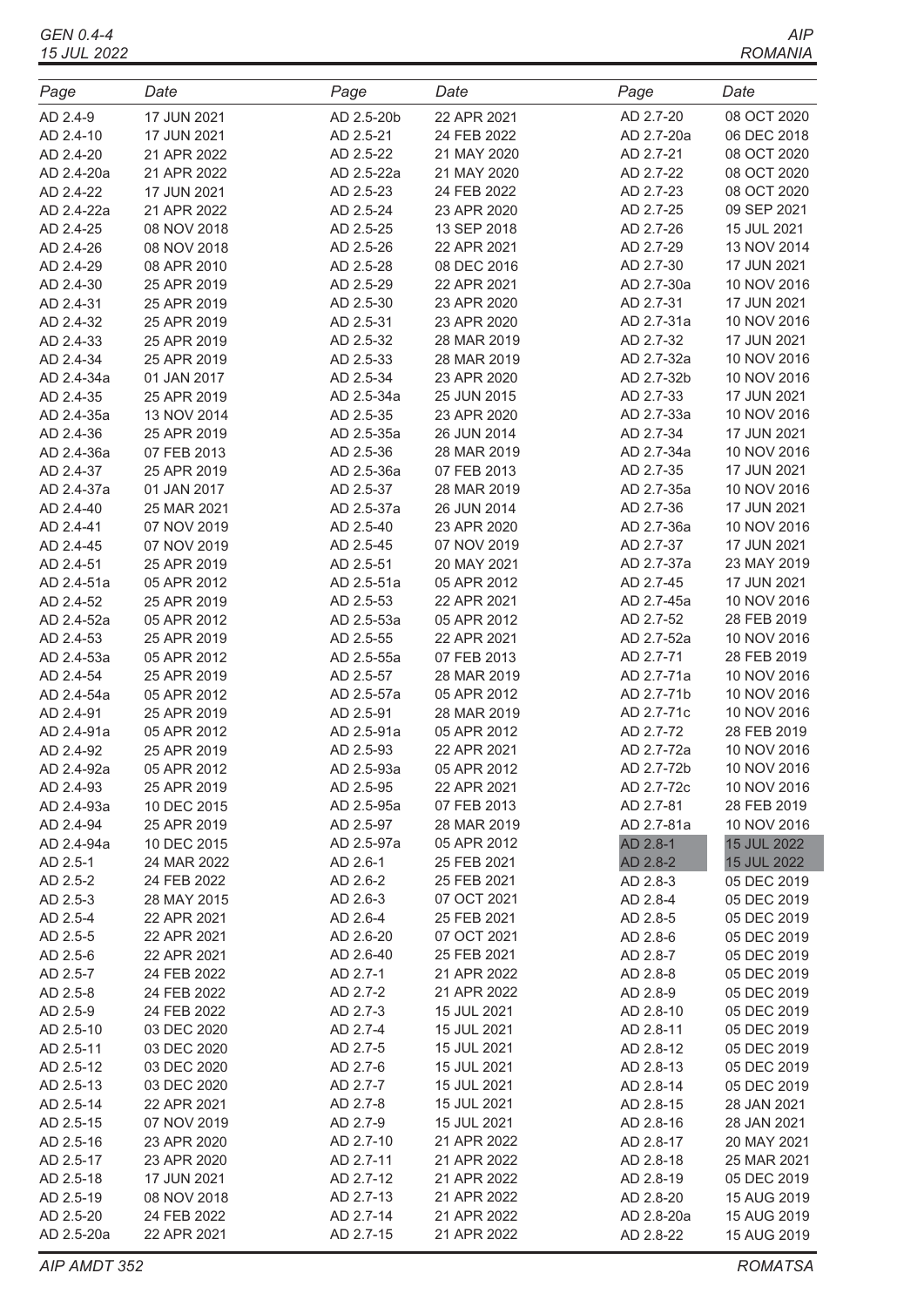$AIP$ ROMANIA

| Page        | Date        | Page        | Date        | Page        | Date        |
|-------------|-------------|-------------|-------------|-------------|-------------|
| AD 2.8-25   | 20 JUN 2019 | AD 2.10-94a | 18 JUN 2020 | AD 2.13-26  | 05 MAY 2011 |
| AD 2.8-31   | 02 JAN 2020 | AD 2.11-1   | 24 MAR 2022 | AD 2.13-28  | 22 JUN 2017 |
| AD 2.8-32   | 02 JAN 2020 | AD 2.11-2   | 15 JUL 2021 | AD 2.13-30  | 17 JUN 2021 |
| AD 2.8-35   | 13 AUG 2020 | AD 2.11-3   | 15 JUL 2021 | AD 2.13-30a | 10 NOV 2016 |
| AD 2.8-36   | 02 JAN 2020 | AD 2.11-4   | 15 JUL 2021 | AD 2.13-31  | 17 JUN 2021 |
| AD 2.8-45   | 30 JAN 2020 | AD 2.11-5   | 15 JUL 2021 | AD 2.13-31a | 10 NOV 2016 |
| AD 2.8-45a  | 02 JAN 2020 | AD 2.11-6   | 15 JUL 2021 | AD 2.13-33  | 17 JUN 2021 |
| AD 2.8-52   | 15 AUG 2019 | AD 2.11-7   | 15 JUL 2021 | AD 2.13-33a | 10 NOV 2016 |
| AD 2.8-52a  | 23 JUN 2016 | AD 2.11-8   | 15 JUL 2021 | AD 2.13-34  | 17 JUN 2021 |
| AD 2.8-81   | 15 AUG 2019 | AD 2.11-9   | 15 JUL 2021 | AD 2.13-34a | 10 NOV 2016 |
| AD 2.8-81a  | 26 MAY 2016 | AD 2.11-20  | 15 JUL 2021 | AD 2.13-35  | 17 JUN 2021 |
| AD 2.8-82   | 15 AUG 2019 | AD 2.11-20a | 15 JUL 2021 | AD 2.13-35a | 13 AUG 2020 |
| AD 2.8-82a  | 26 MAY 2016 | AD 2.11-22  | 07 NOV 2019 | AD 2.13-36  | 17 JUN 2021 |
| AD 2.9-1    | 23 APR 2020 | AD 2.11-23  | 07 NOV 2019 | AD 2.13-36a | 10 NOV 2016 |
| AD 2.9-2    | 14 SEP 2017 | AD 2.11-25  | 15 JUL 2021 | AD 2.13-37  | 17 JUN 2021 |
| AD 2.9-3    | 17 AUG 2017 | AD 2.11-26  | 15 JUL 2021 | AD 2.13-37a | 17 AUG 2017 |
| AD 2.9-4    | 26 APR 2018 | AD 2.11-51  | 07 NOV 2019 | AD 2.13-45  | 17 JUN 2021 |
| AD 2.9-5    | 25 APR 2019 | AD 2.11-51a | 25 AUG 2011 | AD 2.13-45a | 17 AUG 2017 |
| AD 2.9-6    | 22 SEP 2011 | AD 2.11-52  | 07 NOV 2019 | AD 2.13-51  | 17 JUN 2021 |
| AD 2.9-20   | 15 AUG 2019 | AD 2.11-52a | 25 AUG 2011 | AD 2.13-51a | 08 NOV 2018 |
| AD 2.9-20a  | 25 APR 2019 | AD 2.11-91  | 07 NOV 2019 | AD 2.13-92  | 17 JUN 2021 |
| AD 2.9-22   | 25 APR 2019 | AD 2.11-91a | 31 MAR 2016 | AD 2.13-92a | 10 NOV 2016 |
| AD 2.9-25   | 26 APR 2018 | AD 2.11-92  | 07 NOV 2019 | AD 2.14-1   | 19 MAY 2022 |
| AD 2.9-51   | 25 APR 2019 | AD 2.11-92a | 31 MAR 2016 | AD 2.14-2   | 16 JUN 2022 |
| AD 2.9-51a  | 23 JUN 2016 | AD 2.12-1   | 15 AUG 2019 | AD 2.14-3   | 16 JUN 2022 |
| AD 2.9-52   | 25 APR 2019 | AD 2.12-2   | 16 AUG 2018 | AD 2.14-4   | 16 JUN 2022 |
| AD 2.9-52a  | 23 JUN 2016 | AD 2.12-3   | 10 SEP 2020 | AD 2.14-5   | 16 JUN 2022 |
| AD 2.9-81   | 25 APR 2019 | AD 2.12-4   | 06 DEC 2018 | AD 2.14-6   | 16 JUN 2022 |
| AD 2.9-81a  | 23 JUN 2016 | AD 2.12-5   | 07 NOV 2019 | AD 2.14-7   | 16 JUN 2022 |
| AD 2.9-82   | 25 APR 2019 | AD 2.12-6   | 16 AUG 2018 | AD 2.14-8   | 16 JUN 2022 |
| AD 2.9-82a  | 23 JUN 2016 | AD 2.12-20  | 25 APR 2019 | AD 2.14-20  | 25 APR 2019 |
| AD 2.9-83   | 25 APR 2019 | AD 2.12-20a | 25 APR 2019 | AD 2.14-22  | 25 APR 2019 |
| AD 2.9-83a  | 23 JUN 2016 | AD 2.12-22  | 25 APR 2019 | AD 2.14-25  | 12 NOV 2015 |
| AD 2.10-1   | 31 DEC 2020 | AD 2.12-25  | 16 AUG 2018 | AD 2.14-29  | 23 JUN 2016 |
| AD 2.10-2   | 31 DEC 2020 | AD 2.12-26  | 16 AUG 2018 | AD 2.14-30  | 17 JUN 2021 |
| AD 2.10-3   | 31 DEC 2020 | AD 2.12-28  | 06 DEC 2018 | AD 2.14-30a | 10 DEC 2015 |
| AD 2.10-4   | 31 JAN 2019 | AD 2.12-51  | 15 JUL 2021 | AD 2.14-31  | 17 JUN 2021 |
| AD 2.10-5   | 31 DEC 2020 | AD 2.12-51a | 16 AUG 2018 | AD 2.14-31a | 10 DEC 2015 |
| AD 2.10-6   | 30 DEC 2021 | AD 2.12-52  | 15 JUL 2021 | AD 2.14-52  | 17 JUN 2021 |
| AD 2.10-7   | 31 DEC 2020 | AD 2.12-52a | 16 AUG 2018 | AD 2.14-52a | 23 JUN 2016 |
| AD 2.10-8   | 31 DEC 2020 | AD 2.12-81  | 15 JUL 2021 | AD 2.14-81  | 17 JUN 2021 |
| AD 2.10-9   | 31 DEC 2020 | AD 2.12-81a | 16 AUG 2018 | AD 2.14-81a | 10 DEC 2015 |
| AD 2.10-10  | 31 DEC 2020 | AD 2.12-82  | 15 JUL 2021 | AD 2.14-82  | 17 JUN 2021 |
| AD 2.10-20  | 31 DEC 2020 | AD 2.12-82a | 16 AUG 2018 | AD 2.14-82a | 10 DEC 2015 |
| AD 2.10-20a | 31 DEC 2020 | AD 2.12-83  | 15 JUL 2021 | AD 2.15-1   | 16 JUN 2022 |
| AD 2.10-22  | 31 DEC 2020 | AD 2.12-83a | 16 AUG 2018 | AD 2.15-2   | 30 DEC 2021 |
| AD 2.10-25  | 16 OCT 2014 | AD 2.13-1   | 16 JUL 2020 | AD 2.15-3   | 30 DEC 2021 |
| AD 2.10-28  | 31 JAN 2019 | AD 2.13-2   | 30 DEC 2021 | AD 2.15-4   | 30 DEC 2021 |
| AD 2.10-30  | 17 JUN 2021 | AD 2.13-3   | 15 AUG 2019 | AD 2.15-5   | 30 DEC 2021 |
| AD 2.10-31  | 17 JUN 2021 | AD 2.13-4   | 15 AUG 2019 | AD 2.15-6   | 30 DEC 2021 |
| AD 2.10-51  | 17 JUN 2021 | AD 2.13-5   | 30 DEC 2021 | AD 2.15-7   | 30 DEC 2021 |
| AD 2.10-51a | 25 MAY 2017 | AD 2.13-6   | 24 MAR 2022 | AD 2.15-8   | 24 FEB 2022 |
| AD 2.10-52  | 17 JUN 2021 | AD 2.13-7   | 30 DEC 2021 | AD 2.15-9   | 24 FEB 2022 |
| AD 2.10-52a | 25 MAY 2017 | AD 2.13-8   | 30 DEC 2021 | AD 2.15-10  | 24 FEB 2022 |
| AD 2.10-91  | 17 JUN 2021 | AD 2.13-9   | 15 AUG 2019 | AD 2.15-11  | 24 FEB 2022 |
| AD 2.10-91a | 25 MAY 2017 | AD 2.13-10  | 16 JUL 2020 | AD 2.15-12  | 24 FEB 2022 |
| AD 2.10-92  | 17 JUN 2021 | AD 2.13-20  | 24 MAR 2022 | AD 2.15-20  | 02 JAN 2020 |
| AD 2.10-92a | 25 MAY 2017 | AD 2.13-20a | 03 DEC 2020 | AD 2.15-20a | 30 DEC 2021 |
| AD 2.10-93  | 17 JUN 2021 | AD 2.13-22  | 30 DEC 2021 | AD 2.15-22  | 23 MAY 2019 |
| AD 2.10-93a | 18 JUN 2020 | AD 2.13-22a | 03 APR 2014 | AD 2.15-23  | 30 DEC 2021 |
| AD 2.10-94  | 17 JUN 2021 | AD 2.13-25  | 26 APR 2018 | AD 2.15-25  | 23 MAY 2019 |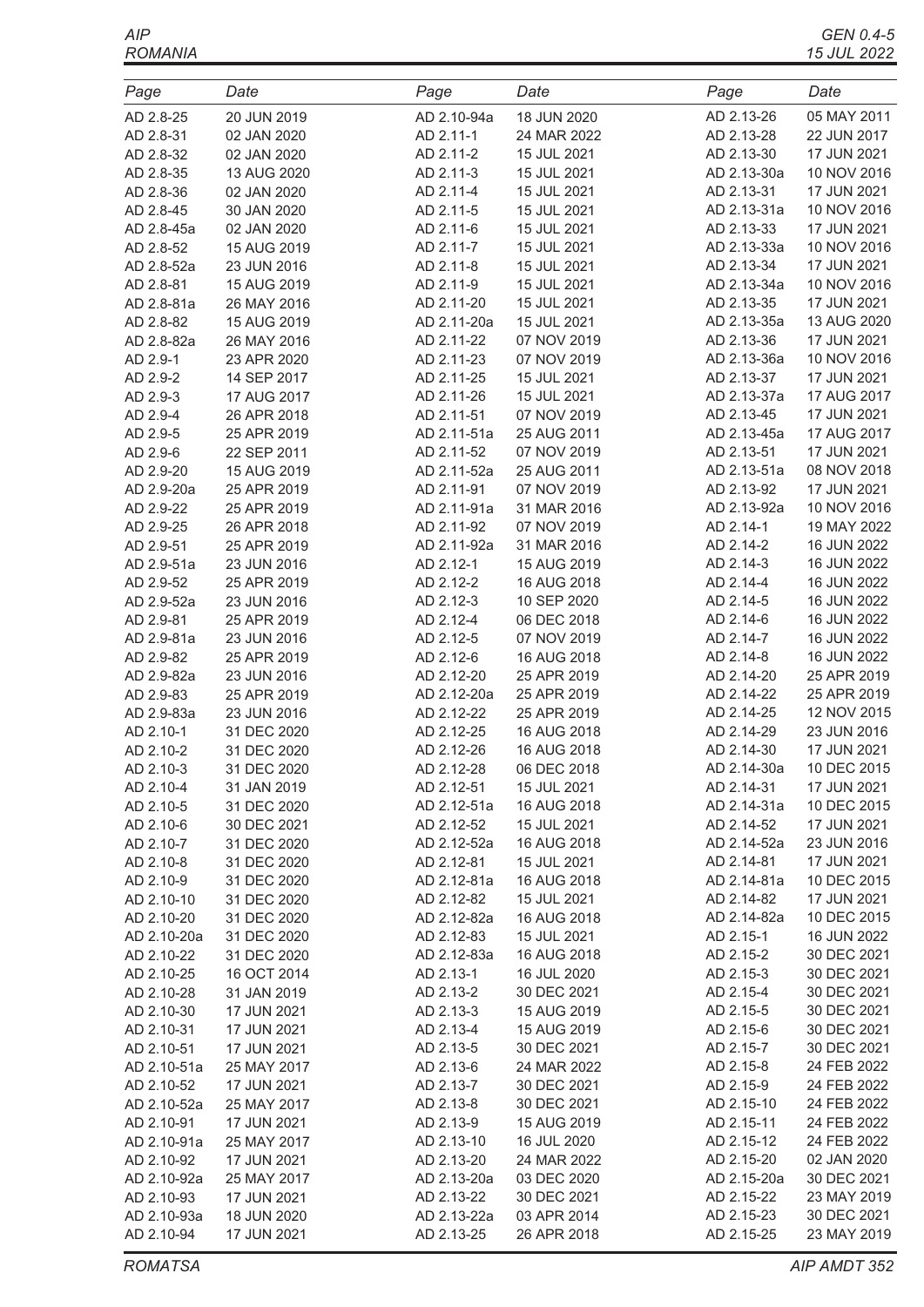GEN 0.4-6 15 JUL 2022

| Page                   | Date                       | Page                      | Date                       | Page                   | Date                       |
|------------------------|----------------------------|---------------------------|----------------------------|------------------------|----------------------------|
| AD 2.15-26             | 23 MAY 2019                | AD 2.16-51                | 15 JUL 2021                | AD 2.21-4              | 28 JAN 2021                |
| AD 2.15-29             | 07 APR 2011                | AD 2.16-51a               | 18 JUL 2019                | AD 2.21-20             | 19 JUL 2018                |
| AD 2.15-30             | 17 JUN 2021                | AD 2.16-52                | 15 JUL 2021                | AD 2.21-40             | 19 JUL 2018                |
| AD 2.15-30a            | 10 NOV 2016                | AD 2.16-52a               | 18 JUL 2019                | AD 2.23-1              | 15 DEC 2019                |
| AD 2.15-31             | 17 JUN 2021                | AD 2.16-53                | 15 JUL 2021                | AD 2.23-2              | 04 FEB 2016                |
| AD 2.15-31a            | 10 NOV 2016                | AD 2.16-53a               | 25 FEB 2021                | AD 2.23-3              | 23 JUL 2015                |
| AD 2.15-32             | 17 JUN 2021                | AD 2.16-54                | 15 JUL 2021                | AD 2.23-4              | 28 MAR 2019                |
| AD 2.15-32a            | 10 NOV 2016                | AD 2.16-54a               | 25 FEB 2021                | AD 2.23-20             | 31 JAN 2019                |
| AD 2.15-34             | 17 JUN 2021                | AD 2.16-91                | 15 JUL 2021                | AD 2.23-40             | 28 MAR 2019                |
| AD 2.15-34a            | 10 NOV 2016                | AD 2.16-91a               | 18 JUL 2019                | AD 2.23-41             | 28 MAR 2019                |
| AD 2.15-35             | 17 JUN 2021                | AD 2.16-92                | 15 JUL 2021                | AD 2.24-1              | 27 FEB 2020                |
| AD 2.15-35a            | 10 NOV 2016                | AD 2.16-92a               | 18 JUL 2019                | AD 2.24-2              | 30 MAR 2017                |
| AD 2.15-36             | 17 JUN 2021                | AD 2.16-93                | 15 JUL 2021                | AD 2.24-3              | 30 MAR 2017                |
| AD 2.15-36a            | 10 NOV 2016                | AD 2.16-93a               | 25 FEB 2021                | AD 2.24-4              | 30 MAR 2017                |
| AD 2.15-37             | 17 JUN 2021                | AD 2.16-94                | 15 JUL 2021                | AD 2.24-20             | 19 JUL 2018                |
| AD 2.15-37a            | 10 NOV 2016                | AD 2.16-94a               | 25 FEB 2021                | AD 2.24-40             | 19 JUL 2018                |
| AD 2.15-45             | 17 JUN 2021                | AD 2.17-1                 | 24 MAR 2022                | AD 2.25-1              | 16 AUG 2018                |
| AD 2.15-45a            | 10 NOV 2016                | AD 2.17-2                 | 28 JAN 2021                | AD 2.25-2              | 16 AUG 2018                |
| AD 2.15-51             | 17 JUN 2021                | AD 2.17-3                 | 28 JAN 2021                | AD 2.25-3              | 16 AUG 2018                |
| AD 2.15-51a            | 10 NOV 2016                | AD 2.17-4                 | 28 JAN 2021                | AD 2.25-4              | 16 AUG 2018                |
| AD 2.15-52             | 17 JUN 2021                | AD 2.17-5                 | 28 JAN 2021                | AD 2.25-20             | 16 AUG 2018                |
| AD 2.15-52a            | 10 NOV 2016                | AD 2.17-6                 | 28 JAN 2021                | AD 2.25-40             | 16 AUG 2018                |
| AD 2.15-91             | 17 JUN 2021                | AD 2.17-7                 | 28 JAN 2021                | AD 2.26-1              | 25 MAR 2021                |
| AD 2.15-91a            | 10 NOV 2016                | AD 2.17-8                 | 28 JAN 2021                | AD 2.26-2              | 16 AUG 2018                |
| AD 2.15-92             | 17 JUN 2021                | AD 2.17-9                 | 28 JAN 2021                | AD 2.26-3              | 16 AUG 2018                |
| AD 2.15-92a            | 10 NOV 2016                | AD 2.17-10                | 28 JAN 2021                | AD 2.26-4              | 16 AUG 2018                |
| AD 2.15-93             | 17 JUN 2021                | AD 2.17-11                | 28 JAN 2021                | AD 2.26-20             | 08 OCT 2020                |
| AD 2.15-93a            | 10 NOV 2016                | AD 2.17-12                | 28 JAN 2021                | AD 2.26-40             | 08 OCT 2020                |
| AD 2.15-94             | 17 JUN 2021                | AD 2.17-13                | 28 JAN 2021                | AD 2.27-1              | 21 MAY 2020                |
| AD 2.15-94a            | 10 NOV 2016                | AD 2.17-20                | 05 DEC 2019<br>05 DEC 2019 | AD 2.27-2<br>AD 2.27-3 | 21 MAY 2020<br>21 MAY 2020 |
| AD 2.16-1<br>AD 2.16-2 | 24 MAR 2022<br>21 APR 2022 | AD 2.17-20a<br>AD 2.17-21 | 28 JAN 2021                | AD 2.27-4              | 21 MAY 2020                |
| AD 2.16-3              | 18 JUL 2019                | AD 2.17-22                | 28 JAN 2021                | AD 2.27-20             | 21 MAY 2020                |
| AD 2.16-4              | 18 JUL 2019                | AD 2.17-25                | 05 DEC 2019                | AD 2.27-40             | 21 MAY 2020                |
| AD 2.16-5              | 18 JUL 2019                | AD 2.17-26                | 05 DEC 2019                | AD 2.28-1              | 16 JUL 2020                |
| AD 2.16-6              | 18 JUL 2019                | AD 2.17-51                | 25 APR 2019                | AD 2.28-2              | 16 JUL 2020                |
| AD 2.16-7              | 30 DEC 2021                | AD 2.17-51a               | 17 NOV 2011                | AD 2.28-3              | 16 JUL 2020                |
| AD 2.16-8              | 18 JUL 2019                | AD 2.17-81                | 05 DEC 2019                | AD 2.28-4              | 16 JUL 2020                |
| AD 2.16-9              | 18 JUL 2019                | AD 2.17-81a               | 05 DEC 2019                | AD 2.28-20             | 16 JUL 2020                |
| AD 2.16-10             | 18 JUL 2019                | AD 2.18-1                 | 15 JUL 2021                | AD 2.28-40             | 16 JUL 2020                |
| AD 2.16-11             | 18 JUL 2019                | AD 2.18-2                 | 15 JUL 2021                | AD <sub>3</sub>        |                            |
| AD 2.16-12             | 18 JUL 2019                | AD 2.18-3                 | 15 JUL 2021                |                        |                            |
| AD 2.16-13             | 27 FEB 2020                | AD 2.18-4                 | 15 JUL 2021                | AD 3.2-1<br>AD 3.2-2   | 22 APR 2021                |
| AD 2.16-20             | 21 APR 2022                | AD 2.18-20                | 15 JUL 2021                | AD 3.2-3               | 22 APR 2021<br>30 APR 2015 |
| AD 2.16-20a            | 07 NOV 2019                | AD 2.18-40                | 15 JUL 2021                | AD 3.2-4               | 26 AUG 2010                |
| AD 2.16-22             | 30 JAN 2020                | AD 2.19-1                 | 31 DEC 2020                | AD 3.2-20              | 22 APR 2021                |
| AD 2.16-25             | 27 FEB 2020                | AD 2.19-2                 | 30 APR 2015                | AD 3.2-40              | 22 APR 2021                |
| AD 2.16-26             | 27 FEB 2020                | AD 2.19-3                 | 29 MAY 2014                | AD 3.3-1               | 04 JUN 2009                |
| AD 2.16-28             | 18 JUL 2019                | AD 2.19-4                 | 15 JUL 2021                | AD 3.3-2               | 07 JUN 2007                |
| AD 2.16-29             | 18 JUL 2019                | AD 2.19-20                | 15 JUL 2021                | AD 3.3-3               | 30 APR 2015                |
| AD 2.16-30             | 24 FEB 2022                | AD 2.20-1                 | 22 JUN 2017                | AD 3.3-4               | 30 APR 2015                |
| AD 2.16-31             | 24 FEB 2022                | AD 2.20-2                 | 05 FEB 2015                | AD 3.3-20              | 25 JUN 2015                |
| AD 2.16-32             | 24 FEB 2022                | AD 2.20-3                 | 05 FEB 2015                | AD 3.5-1               | 28 JAN 2021                |
| AD 2.16-33             | 24 FEB 2022                | AD 2.20-4                 | 01 APR 2019                | AD 3.5-2               | 05 MAR 2015                |
| AD 2.16-34             | 24 FEB 2022                | AD 2.20-20                | 02 MAR 2017                | AD 3.5-3               | 05 MAR 2015                |
| AD 2.16-35             | 24 FEB 2022                | AD 2.20-21                | 02 MAR 2017                | AD 3.5-4               | 05 MAR 2015                |
| AD 2.16-36             | 24 FEB 2022                | AD 2.20-40                | 28 MAR 2019                | AD 3.5-20              | 28 JAN 2021                |
| AD 2.16-36a            | 18 JUL 2019                | AD 2.20-41                | 28 MAR 2019                | AD 3.6-1               | 13 SEP 2018                |
| AD 2.16-37             | 24 FEB 2022                | AD 2.21-1                 | 26 MAR 2020                | AD 3.6-2               | 13 SEP 2018                |
| AD 2.16-37a            | 18 JUL 2019                | AD 2.21-2                 | 05 APR 2012                | AD 3.6-3               | 13 SEP 2018                |
| AD 2.16-45             | 24 FEB 2022                | AD 2.21-3                 | 05 APR 2012                |                        |                            |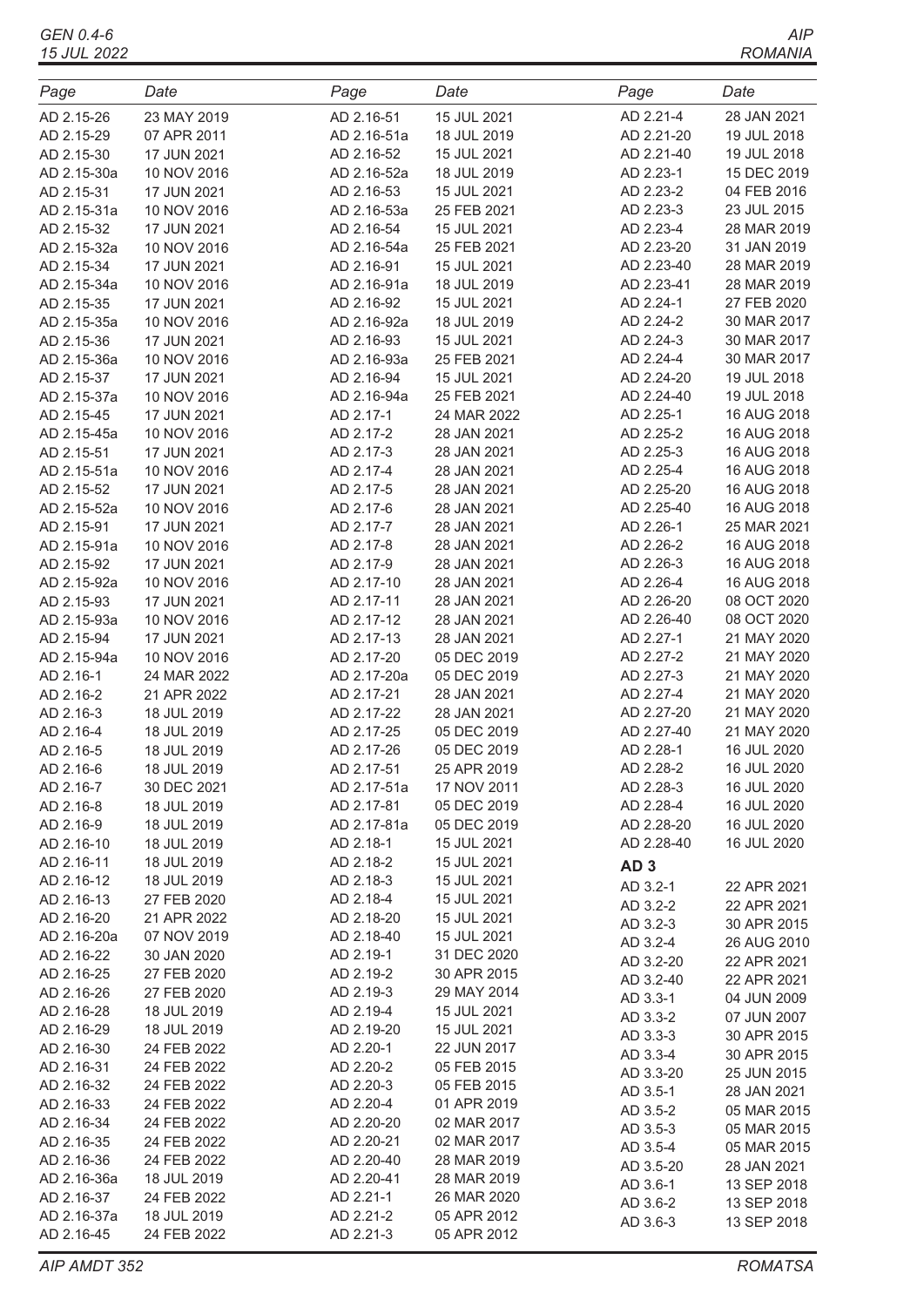$AIP$ **ROMANIA** 

| Page       | Date        | Page | Date | Page | Date |
|------------|-------------|------|------|------|------|
| AD 3.6-4   | 13 SEP 2018 |      |      |      |      |
| AD 3.6-20  | 13 SEP 2018 |      |      |      |      |
| AD 3.7-1   | 13 AUG 2020 |      |      |      |      |
| AD 3.7-2   | 13 AUG 2020 |      |      |      |      |
| AD 3.7-3   | 13 AUG 2020 |      |      |      |      |
| AD 3.7-4   | 13 AUG 2020 |      |      |      |      |
| AD 3.7-20  | 13 AUG 2020 |      |      |      |      |
| AD 3.7-40  | 13 AUG 2020 |      |      |      |      |
| AD 3.7-40a | 13 AUG 2020 |      |      |      |      |
| AD 3.8-1   | 25 MAR 2021 |      |      |      |      |
| AD 3.8-2   | 25 MAR 2021 |      |      |      |      |
| AD 3.8-3   | 25 MAR 2021 |      |      |      |      |
| AD 3.8-4   | 25 MAR 2021 |      |      |      |      |
| AD 3.8-20  | 25 MAR 2021 |      |      |      |      |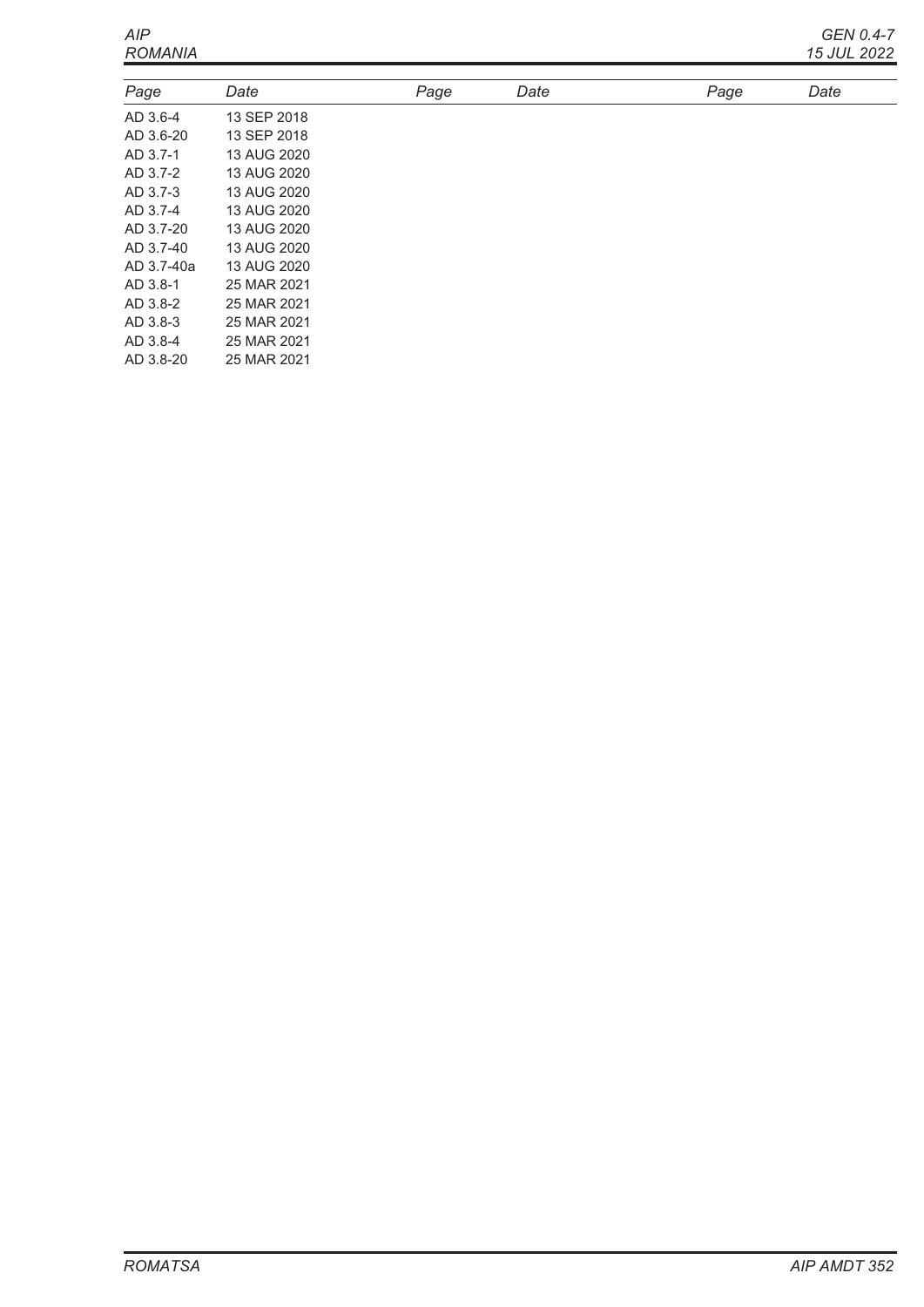## **GEN 0.6 TABLE OF CONTENTS TO PART 1**

## **GEN 1. NATIONAL REGULATIONS AND REQUIREMENTS**

| GEN 1.6 Summary of national regulations and international agreements/conventions GEN 1.6-1 |  |
|--------------------------------------------------------------------------------------------|--|
| GEN 1.7 Differences from ICAO Standards, Recommended Practices and Procedures GEN 1.7-1    |  |

## **GEN 2. TABLES AND CODES**

## **GEN 3. SERVICES**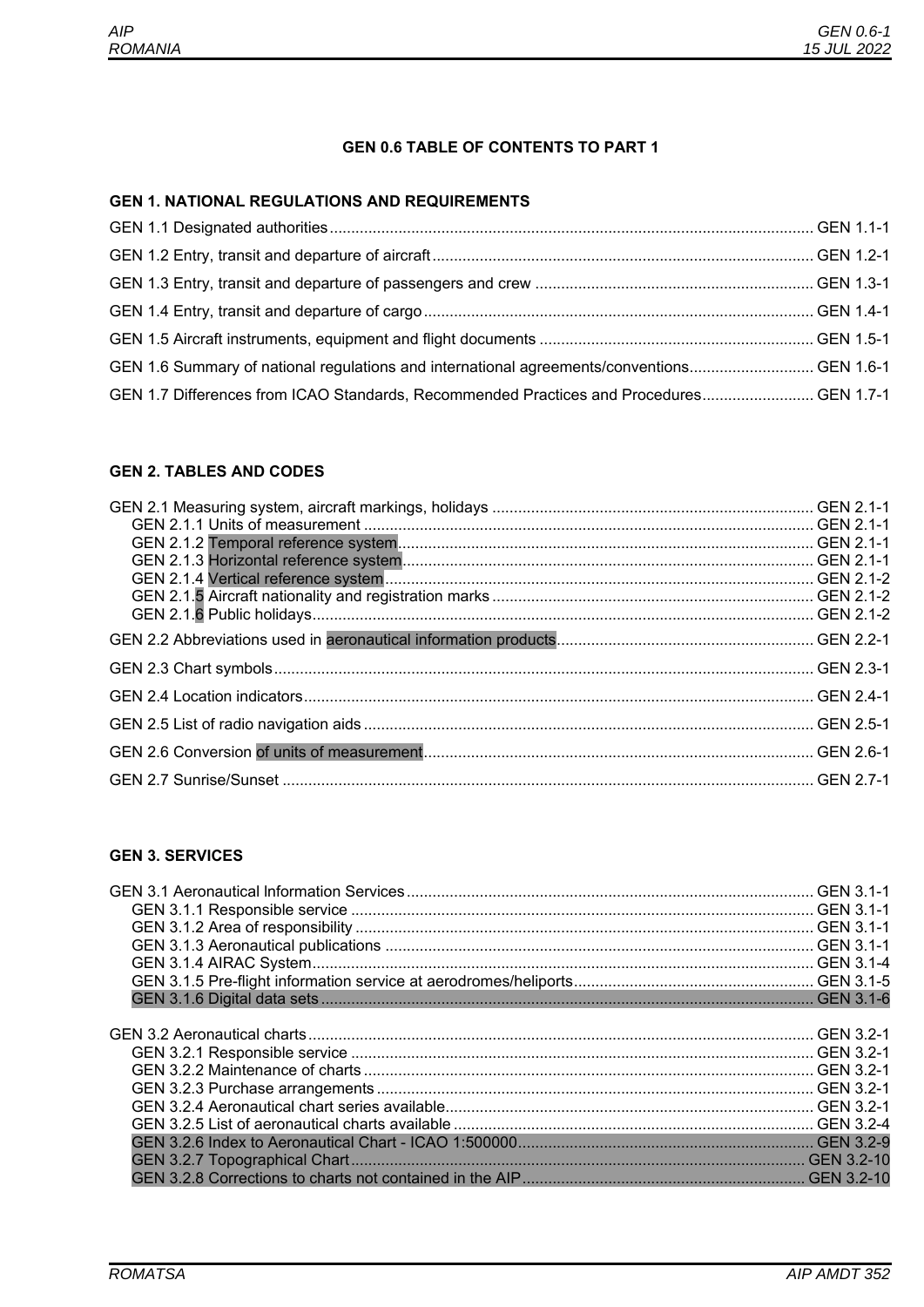## **GEN 0.6 CUPRINSUL PĂRŢII 1**

## **GEN 1. REGLEMENTĂRI NAŢIONALE ŞI CERINŢE**

| GEN 1.7 Diferențele naționale față de Standardele, Practicile Recomandate și Procedurile OACI  GEN 1.7-1 |  |
|----------------------------------------------------------------------------------------------------------|--|

## **GEN 2. TABELE ŞI CODURI**

| GEN 2.1 Sistemul de unități de măsură, însemnele aeronavelor, zilele de sărbători legaleGEN 2.1-1 |
|---------------------------------------------------------------------------------------------------|
|                                                                                                   |
|                                                                                                   |
|                                                                                                   |
|                                                                                                   |
|                                                                                                   |
|                                                                                                   |
|                                                                                                   |
|                                                                                                   |
|                                                                                                   |
|                                                                                                   |
|                                                                                                   |
|                                                                                                   |
|                                                                                                   |

## **GEN 3. SERVICII**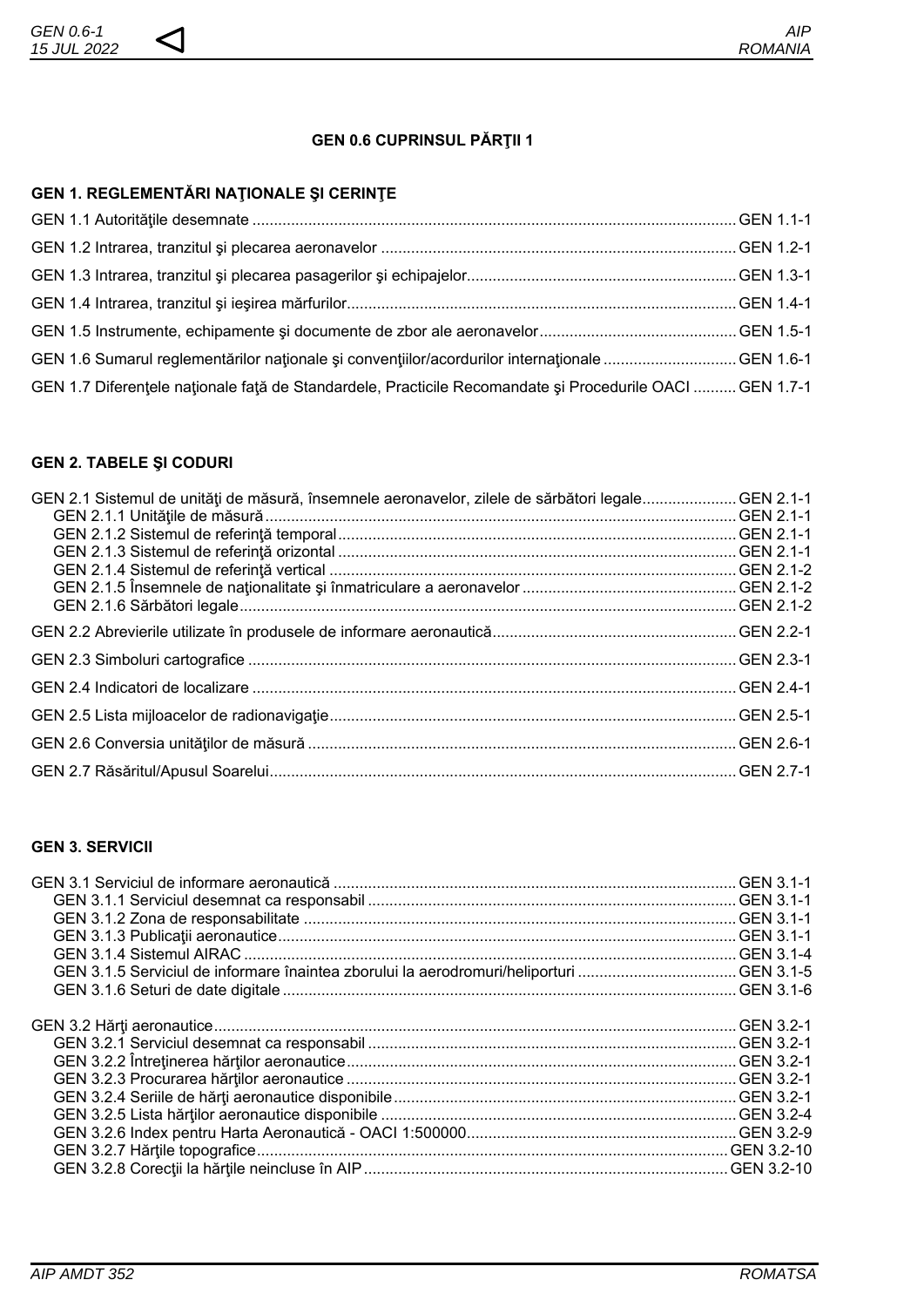## **GEN 4. CHARGES FOR AERODROMES/HELIPORTS AND AIR NAVIGATION SERVICES**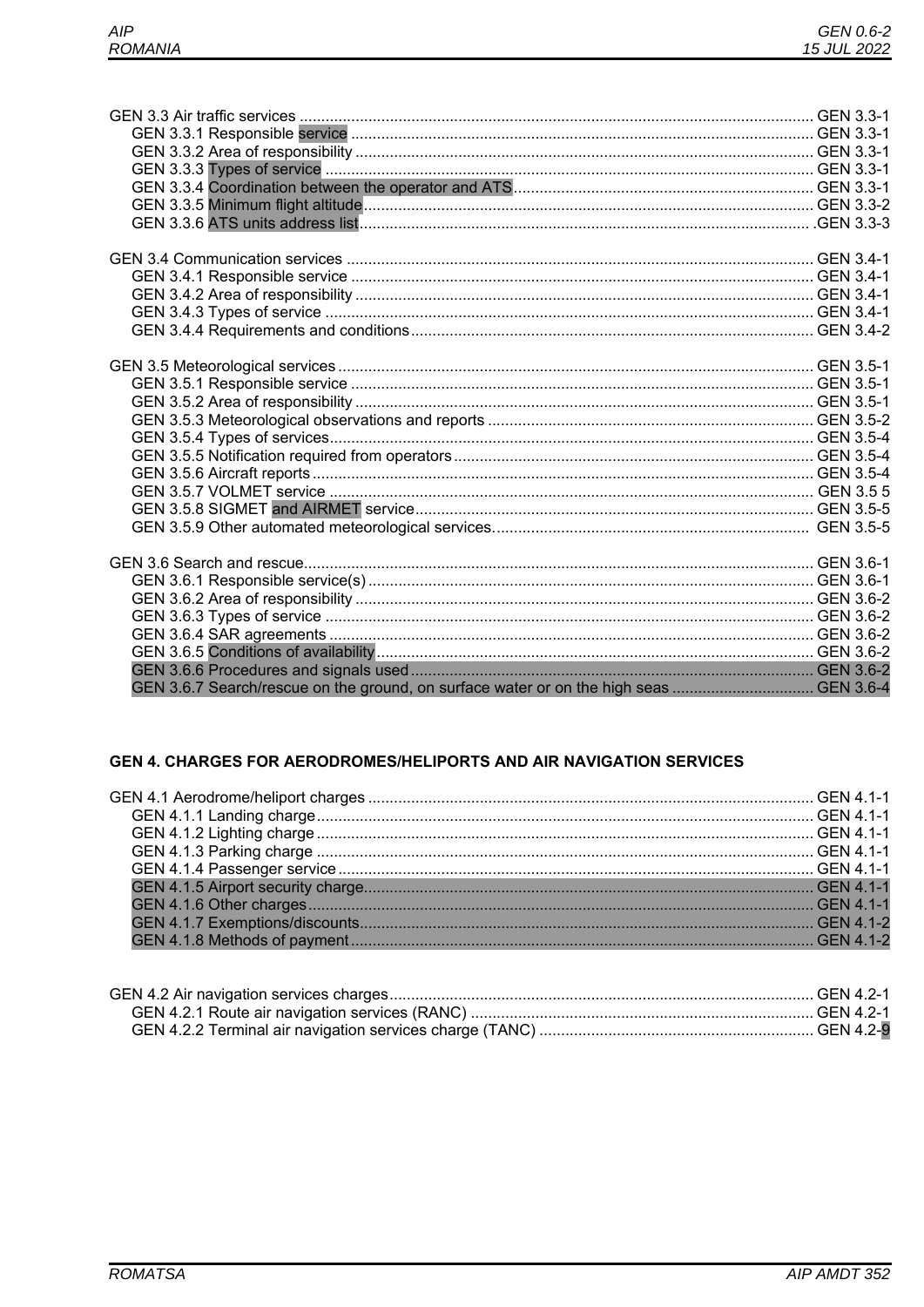## GEN 4. TARIFELE PENTRU AERODROMURI/HELIPOSTURI ȘI SERVICIILE DE NAVIGAȚIE AERIANĂ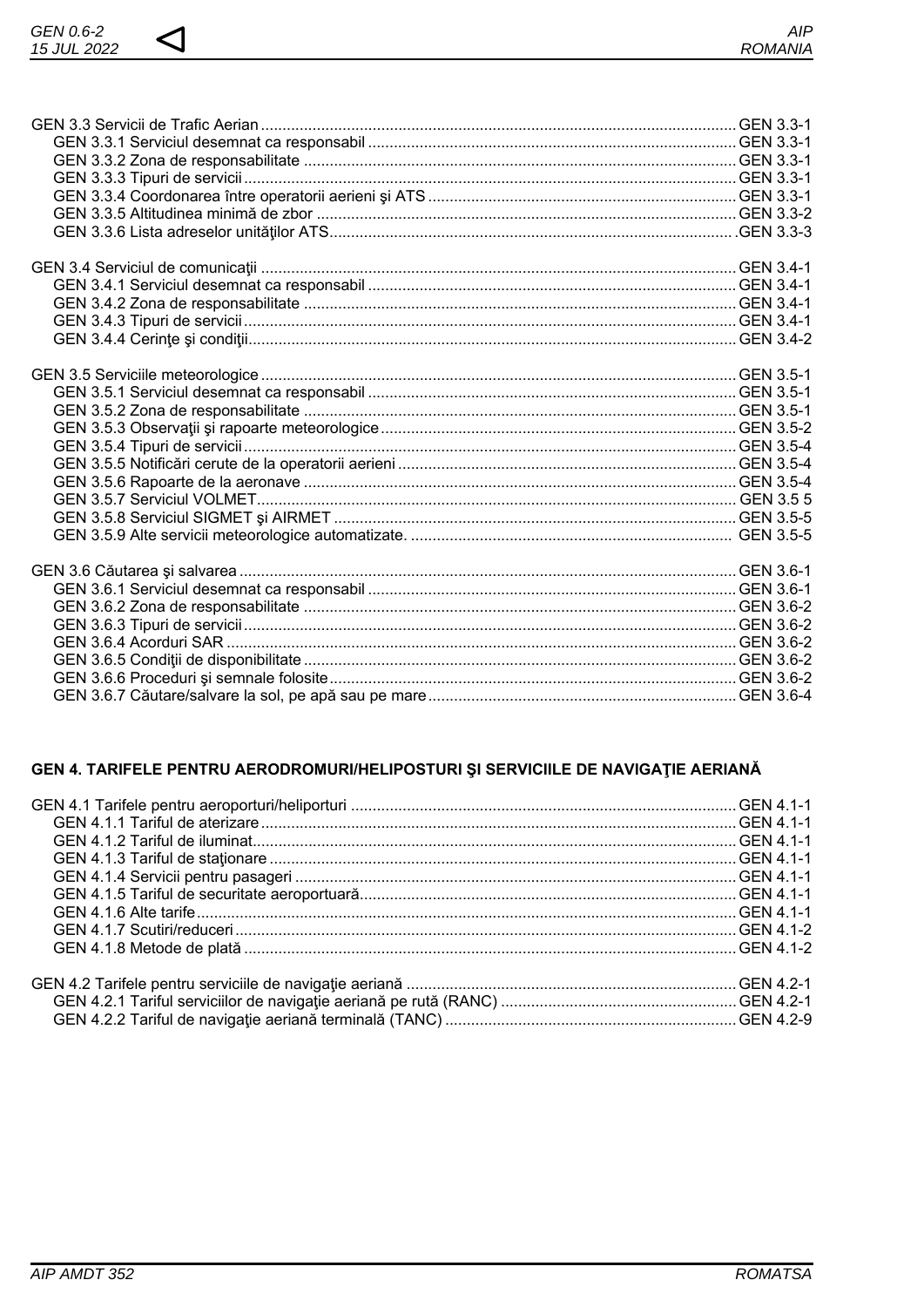| Apropiere instrumentală standard |
|----------------------------------|
| Standard                         |
| Stratiform                       |
| Statie                           |
| Stationar                        |
| Decolare și aterizare scurtă     |
| Condiții speciale (dirijare)     |
| Luminile prelungirii de oprire   |
| Funcție de                       |
| Duminică                         |
| Supliment AIP                    |
| Proceduri regionale suplimentare |
| Mesaj de serviciu                |
| In functiune                     |
| Sud-Vest                         |
| Direcția Sud-Vest                |
| Prelungire de oprire             |
|                                  |

| T                  | Temperatură                        |
|--------------------|------------------------------------|
| TA                 | Altitudine de tranziție            |
| TACAN <sup>+</sup> | Mijloc de navigație tactică pe UHF |
| TAF <sup>+</sup>   | Prognoză de aerodrom               |
| TAIL <sup>+</sup>  | Vânt de spate                      |
| <b>TAR</b>         | Radar de supraveghere pentru TMA   |
| <b>TAS</b>         | Viteză proprie adevărată           |
| <b>TAX</b>         | Rulare                             |
| ТC                 | Ciclon tropical                    |
| <b>TCH</b>         | Înălțimea de traversare a pragului |
| <b>TCU</b>         | Cumulus congestus                  |
| <b>TDO</b>         | Tornadă                            |
|                    |                                    |
| <b>TDZ</b>         | Zonă de contact a roților cu pista |
| <b>TECR</b>        | Motive tehnice                     |
| <b>TEL</b>         | Telefon                            |
| TEMPO <sup>+</sup> | Temporar                           |
| TEND <sup>+*</sup> | Tendință sau tendință de           |
| <b>TFC</b>         | Trafic                             |
| <b>TGL</b>         | Aterizare cu decolare imediată     |
| TGS.               | Sistem de ghidare a rulării        |

| STAR <sup>+</sup> | Standard instrument arrival       |
|-------------------|-----------------------------------|
| STD               | Standard                          |
| <b>STF</b>        | Stratiform                        |
| STN               | Station                           |
| <b>STNR</b>       | Stationary                        |
| STOL              | Short take-off and landing        |
| <b>STS</b>        | Status                            |
| STWI              | Stopway light(s)                  |
| <b>SUBJ</b>       | Subject to                        |
| <b>SUN</b>        | Sunday                            |
| SUP               | Supplement (AIP Supplement)       |
| <b>SUPPS</b>      | Regional supplementary procedures |
| SVC               | Service message                   |
| <b>SVCBL</b>      | Serviceable                       |
| SW                | South-West                        |
| <b>SWB</b>        | South-Westbound                   |
| SWY               | Stopway                           |
|                   |                                   |

## **- T -**

| т                  | Temperature                      |
|--------------------|----------------------------------|
| <b>TA</b>          | <b>Transition altitude</b>       |
| TACAN <sup>+</sup> | UHF tactical air navigation aid  |
| TAF <sup>+</sup>   | Aerodrome forecast               |
| TAIL <sup>+</sup>  | Tail wind                        |
| TAR                | Terminal area surveillance radar |
| <b>TAS</b>         | True airspeed                    |
| <b>TAX</b>         | Taxiing or taxi                  |
| ТC                 | Tropical cyclone                 |
| <b>TCH</b>         | Threshold crossing height        |
| TCU                | Towering cumulus                 |
| TDO.               | Tornado                          |
| <b>TDZ</b>         | Touchdown zone                   |
| <b>TECR</b>        | Technical reason                 |
| <b>TEL</b>         | Telephone                        |
| TEMPO <sup>+</sup> | Temporary or temporarily         |
| TEND <sup>+*</sup> | Trend or tending to              |
| <b>TFC</b>         | Traffic                          |
|                    |                                  |
| TGL                | Touch-and-go landing             |
| TGS.               | Taxiing guidance system          |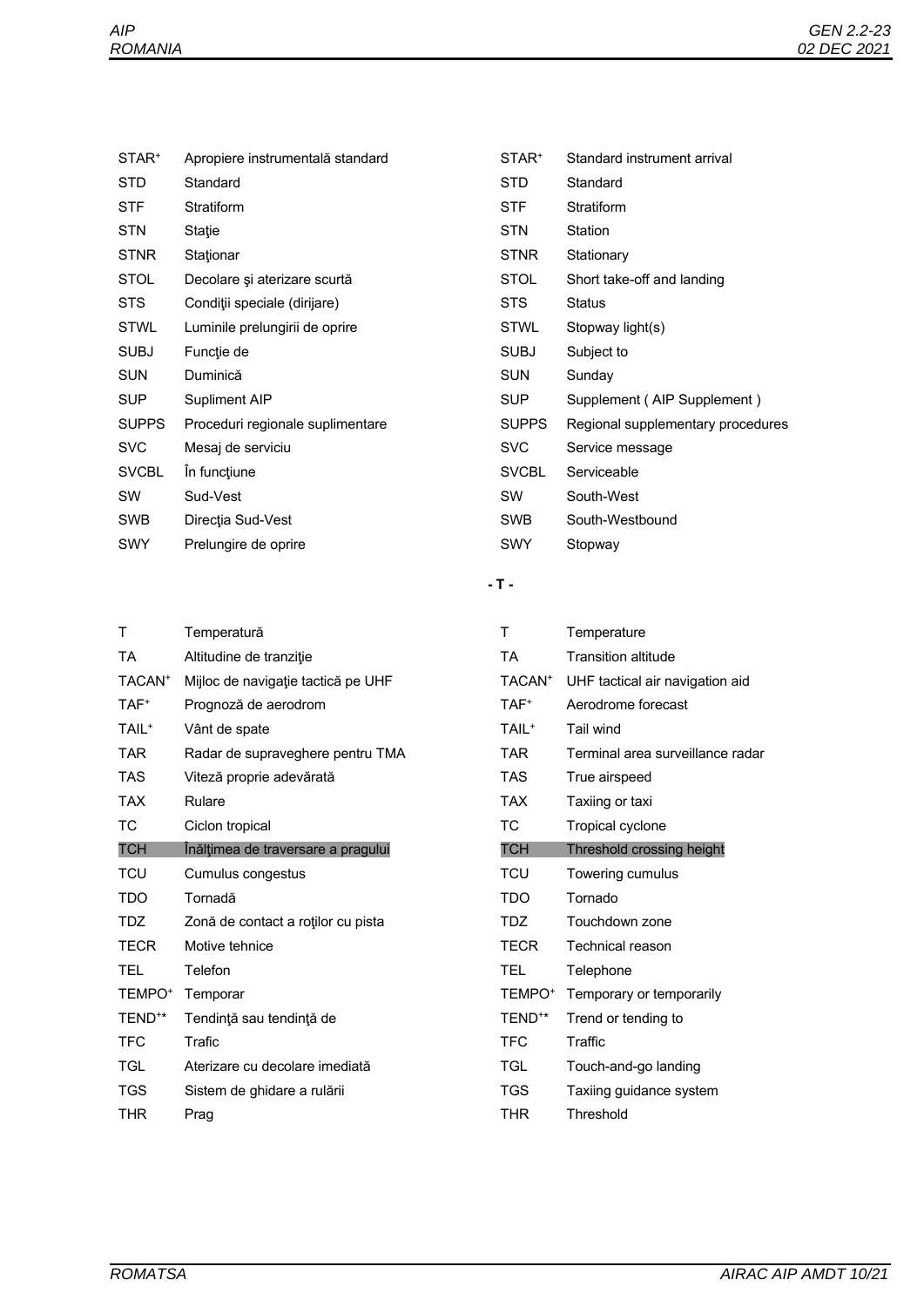| <b>THRU</b>       | Prin                                                                | <b>THRU</b>        | Through                                                 |
|-------------------|---------------------------------------------------------------------|--------------------|---------------------------------------------------------|
| <b>THU</b>        | Joi                                                                 | <b>THU</b>         | Thursday                                                |
| TIL <sup>+</sup>  | Până la                                                             | $TIL$ <sup>+</sup> | Until                                                   |
| TIP               | Până dincolo de (loc)                                               | TIP                | Until past (place)                                      |
| <b>TKOF</b>       | Decolare                                                            | <b>TKOF</b>        | Take off                                                |
| TL                | Până la (urmat de ora la care este prognozată                       | <b>TL</b>          | Till (followed by time by which weather change is       |
|                   | terminarea fenomenului meteo)                                       |                    | forecast to end)                                        |
| <b>TLOF</b>       | Zonă de contact și de desprindere                                   | <b>TLOF</b>        | Touchdown and lift-off area                             |
| TMA <sup>++</sup> | Regiune de control terminal                                         | TMA <sup>++</sup>  | Terminal control area                                   |
| ΤN                | Temperatura minimă (prognoza de aerodrom)                           | ΤN                 | Minimum temperature (aerodrome forecast)                |
| <b>TNA</b>        | Altitudinea de viraj                                                | <b>TNA</b>         | Turn altitude                                           |
| <b>TNH</b>        | Înălțimea de viraj                                                  | <b>TNH</b>         | Turn height                                             |
| TO                | Spre(loc)                                                           | TO                 | To(place)                                               |
| <b>TOC</b>        | Capătul urcării                                                     | <b>TOC</b>         | Top of climb                                            |
| <b>TODA</b>       | Distanța de decolare disponibilă                                    | <b>TODA</b>        | Take-off distance available                             |
| <b>TODAH</b>      | Distanța de decolare disponibilă pentru elicoptere                  | <b>TODAH</b>       | Take-off distance available, helicopter                 |
| TOP <sup>+</sup>  | Vârful norului                                                      | TOP <sup>+</sup>   | Cloud top                                               |
| <b>TORA</b>       | Rularea la decolare disponibilă                                     | <b>TORA</b>        | Take-off run available                                  |
| ТP                | Punct de viraj                                                      | TP                 | Turning point                                           |
| TR                | Drum                                                                | <b>TR</b>          | Track                                                   |
| <b>TRA</b>        | Spațiu aerian rezervat temporar                                     | <b>TRA</b>         | Temporary reserved airspace                             |
| <b>TRANS</b>      | Transmite sau emițător                                              | <b>TRANS</b>       | Transmits or transmitter                                |
| <b>TRL</b>        | Nivel de tranziție                                                  | <b>TRL</b>         | <b>Transition level</b>                                 |
| <b>TROP</b>       | Tropopauză                                                          | <b>TROP</b>        | Tropopause                                              |
| TS                | Oraj                                                                | <b>TS</b>          | Thunderstorm                                            |
| ΤT                | Teleimprimator                                                      | TT                 | Teletypewriter                                          |
| <b>TUE</b>        | Marţi                                                               | <b>TUE</b>         | Tuesday                                                 |
| <b>TURB</b>       | Turbulență                                                          | <b>TURB</b>        | Turbulence                                              |
| <b>TVOR</b>       | <b>VOR</b> terminal                                                 | <b>TVOR</b>        | <b>Terminal VOR</b>                                     |
| <b>TWR</b>        | Turn de control de aerodrom                                         | <b>TWR</b>         | Aerodrome control tower or AD control                   |
| <b>TWY</b>        | Cale de rulare                                                      | <b>TWY</b>         | Taxiway                                                 |
| <b>TWYL</b>       | <b>Bretea</b>                                                       | <b>TWYL</b>        | Taxiway-link                                            |
| $TX$              | Temperatura maximă (urmat de cifre în mesajele                      | $TX_{++}$          | Maximum temperature (followed by figures in TAF)        |
|                   | TAF)                                                                |                    |                                                         |
| <b>TYP</b>        | Tip de aeronavă                                                     | <b>TYP</b>         | Type of aircraft                                        |
| <b>TYPH</b>       | Taifun                                                              | <b>TYPH</b>        | Typhoon                                                 |
|                   |                                                                     | - U -              |                                                         |
| U                 | În creștere (tendința RVR în perioada de 10<br>minute de observare) | U                  | Upward ( tendency in RVR during previous 10<br>minutes) |
| <b>UAB</b>        | Pînă ce veți fi anunțați de                                         | <b>UAB</b>         | Until advised by                                        |
|                   |                                                                     |                    |                                                         |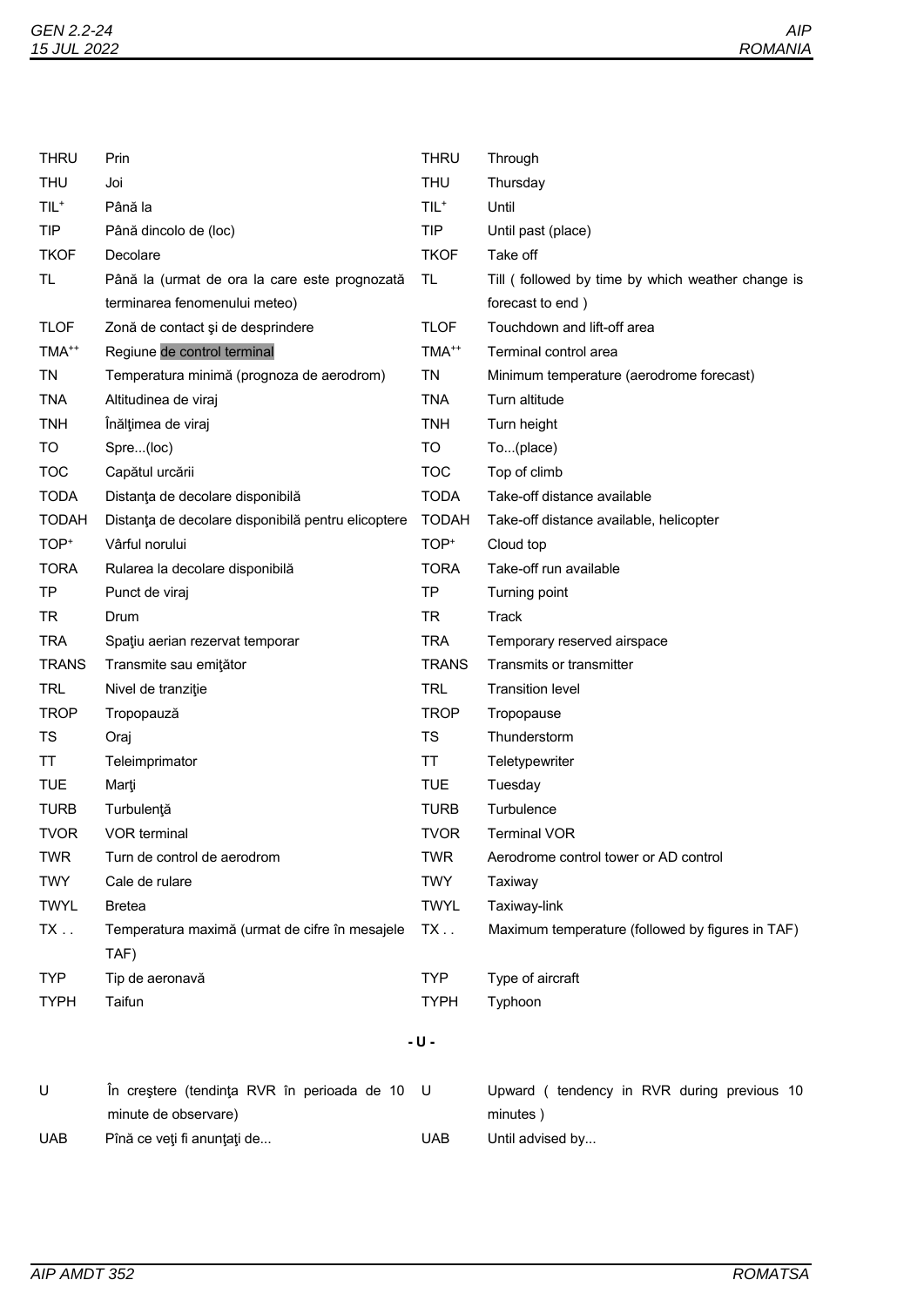## **GEN 3. SERVICES**

## **GEN 3.1 AERONAUTICAL INFORMATION SERVICES**

#### **1. Responsible service**

1.1 The Aeronautical Information Service, which forms part of the Romanian Air Traffic Services Administration – ROMATSA, ensures the flow of information necessary for the safety, regularity and efficiency of international and national air navigation within the area of its responsibility as indicated under GEN 3.1.2 below. It consists of Aeronautical Information Management (AIM) Unit, International NOTAM Office (NOF) and ARO/Briefing units established at certain aerodromes as listed under GEN 3.1.5 below.

#### 1.2 *Aeronautical Information Management (AIM) Unit*

Romanian Air Traffic Services Administration – ROMATSA Aeronautical Information Management (AIM) Unit 10, Ion Ionescu de la Brad blvd. 1-Bucharest, 013813, ROMANIA TEL: FAX: AFS: L R B B Y O Y X +40 - (0)21 - 2325.699 +40 - (0)21 - 2089.916 e-mail: ais@aisro.ro, ais@romatsa.ro web : https://www.aisro.ro 1.3 *International NOTAM Office (NOF)*  Romanian Air Traffic Services Administration – ROMATSA

INTERNATIONAL NOTAM OFFICE 10, Ion Ionescu de la Brad blvd. 1-Bucharest, 013813, ROMANIA TEL: +40 - (0)21 - 2083.349 FAX: +40 - (0)21 - 2089.915 AFS: L R B B Y N Y X +40 - (0)21 - 2083.595 e-mail: notam@aisro.ro, notam@romatsa.ro web: https://www.aisro.ro

The service is provided in accordance with the provisions contained in ICAO Annex *15 - Aeronautical Information Services* in conjunction with the *Procedures for Air Navigation Services - Aeronautical Information Management* (PANS-AIM, ICAO Doc 10066) and the *Aeronautical Information Services Manual* (ICAO Doc 8126). Differences from ICAO Standards, Recommended Practices and Procedures are detailed in subsection GEN 1.7. Furthermore, the provision of service is in accordance with the requirements of Commission Implementing Regulation (EU) 2017/373.

## **2. Area of responsibility**

The Aeronautical Information Management (AIM) Unit is responsible for the collection and dissemination of information for the entire territory of BUCUREŞTI FIR.

## **3. Aeronautical publications**

3.1 The aeronautical information is provided in the form of aeronautical information products in a standardized presentation consisting of the following elements:

- Aeronautical Information Publication (AIP);
- Amendment service to the AIP (AIP AMDT);
- Supplement to the AIP (AIP SUP);
- NOTAM and Pre-flight Information Bulletins (PIB);
- Aeronautical Information Circulars (AIC);
- Checklists and Lists of valid NOTAM.

NOTAM and the related monthly checklists are issued via the Aeronautical Fixed Service (AFS), while PIB are made available at ARO/Briefing units according GEN 3.1.5 below. Lists of valid NOTAM are available for AIP clients by e-mail. All the other aeronautical information products are distributed by mail.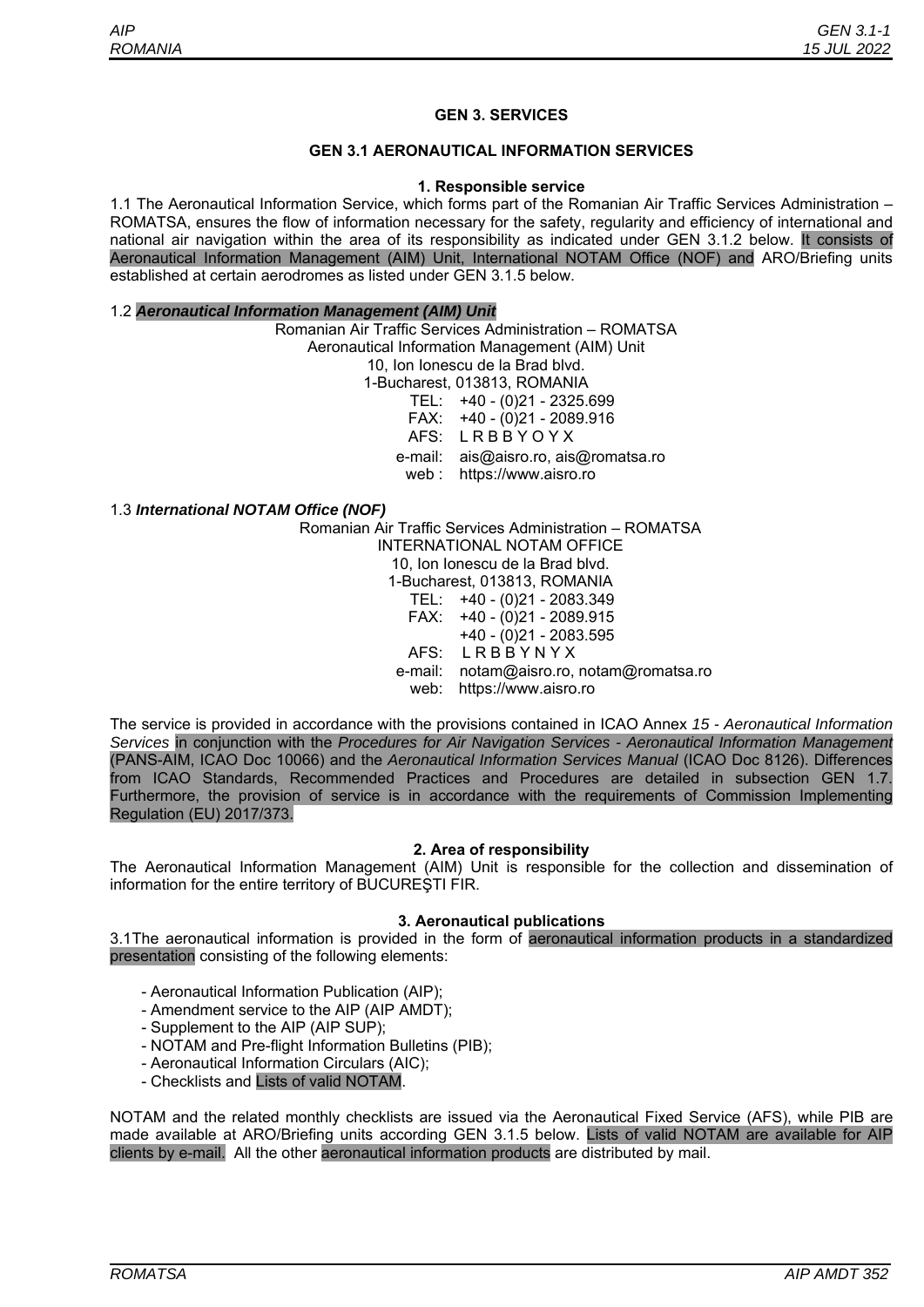## **GEN 3. SERVICII**

## **GEN 3.1 SERVICIILE DE INFORMARE AERONAUTICĂ**

#### **1. Serviciul desemnat**

1.1 Serviciul de Informare Aeronautică, care face parte din cadrul Administrației Române a Serviciilor de Trafic Aerian – ROMATSA, asigură fluxul de informații necesar pentru siguranța, regularizarea și eficiența navigației aeriene nationale și internaționale în zona de responsabilitate indicată mai jos, în paragraful GEN 3.1.2. Acesta este format din Serviciul Managementul Informațiilor Aeronautice (AIM), Biroul NOTAM Internaţional (NOF) și unităţile ARO/Briefing amplasate pe aerodromurile specificate la paragraful GEN 3.1.5 de mai jos.

#### 1. 2 *Serviciul Managementul Informațiilor Aeronautice (AIM)*

Administrația Română a Serviciilor de Trafic Aerian – ROMATSA

Serviciul Managementul Informațiilor Aeronautice (AIM)

Blvd. Ion Ionescu de la Brad nr. 10

Cod 013813, BUCUREŞTI, ROMÂNIA

TEL: +40 - (0)21 - 2325.699

FAX: +40 - (0)21 - 2089.916

AFS: L R B B Y O Y X

e-mail: ais@aisro.ro; ais@romatsa.ro;

web: https://www.aisro.ro

#### 1.3 *Biroul NOTAM Internaţional (NOF)*

Administrația Română a Serviciilor de Trafic Aerian – ROMATSA

BIROUL NOTAM INTERNATIONAL

Blvd. Ion Ionescu de la Brad nr. 10 Cod 013813, BUCUREŞTI, ROMÂNIA

TEL: +40 - (0)21 - 2083.349 FAX: +40 - (0)21 - 2089.915 AFS: L R B B Y N Y X +40 - (0)21 - 2083.595 e-mail: notam@aisro.ro; notam@romatsa.ro web: https://www.aisro.ro

Serviciul este furnizat în conformitate cu condiţiile prevăzute în Anexa 15 ICAO *- Serviciile de Informare Aeronautică* asociate cu aplicarea prevederilor documentului *Proceduri pentru Servicii de Navigaţie Aeriană - Managementul Informațiilor Aeronautice* (Doc OACI 10066) şi *Manualul Serviciilor de Informare Aeronautică* (Doc OACI 8126). Diferenţele faţă de Standardele, Practicile Recomandate şi Procedurile OACI sunt detaliate în subsecțiunea GEN 1.7. În plus, furnizarea serviciului este în conformitate cu cerințele Regulamentului de punere în aplicare (UE) 2017/373 al Comisiei.

#### **2. Zona de responsabilitate**

Serviciul Managementul Informațiilor Aeronautice este responsabil pentru colectarea şi distribuirea informaţiei aeronautice pentru FIR BUCUREŞTI.

#### **3. Publicaţii aeronautice**

3.1 Informarea aeronautică se realizează prin intermediul produselor de informare aeronautică în formă standardizată constând din următoarele elemente:

- Publicatia de Informare Aeronautică (AIP);
- Serviciul de amendamente AIP (AIP AMDT);
- Suplimente la AIP (AIP SUP);
- NOTAM şi Buletine de informare înaintea zborului (PIB);
- Circulare de Informare Aeronautică (AIC);
- Listele de control şi listele cu mesaje NOTAM în vigoare.

Mesajele NOTAM și listele de control lunare corespunzătoare sunt transmise prin reteaua Serviciului Fix Aeronautic (AFS), în timp ce PIB sunt disponibile în concordanță cu GEN 3.1.5. Listele cu mesajele NOTAM în vigoare sunt disponibile clientilor AIP prin e-mail. Toate celelalte produse de informare aeronautică sunt distribuite prin poştă.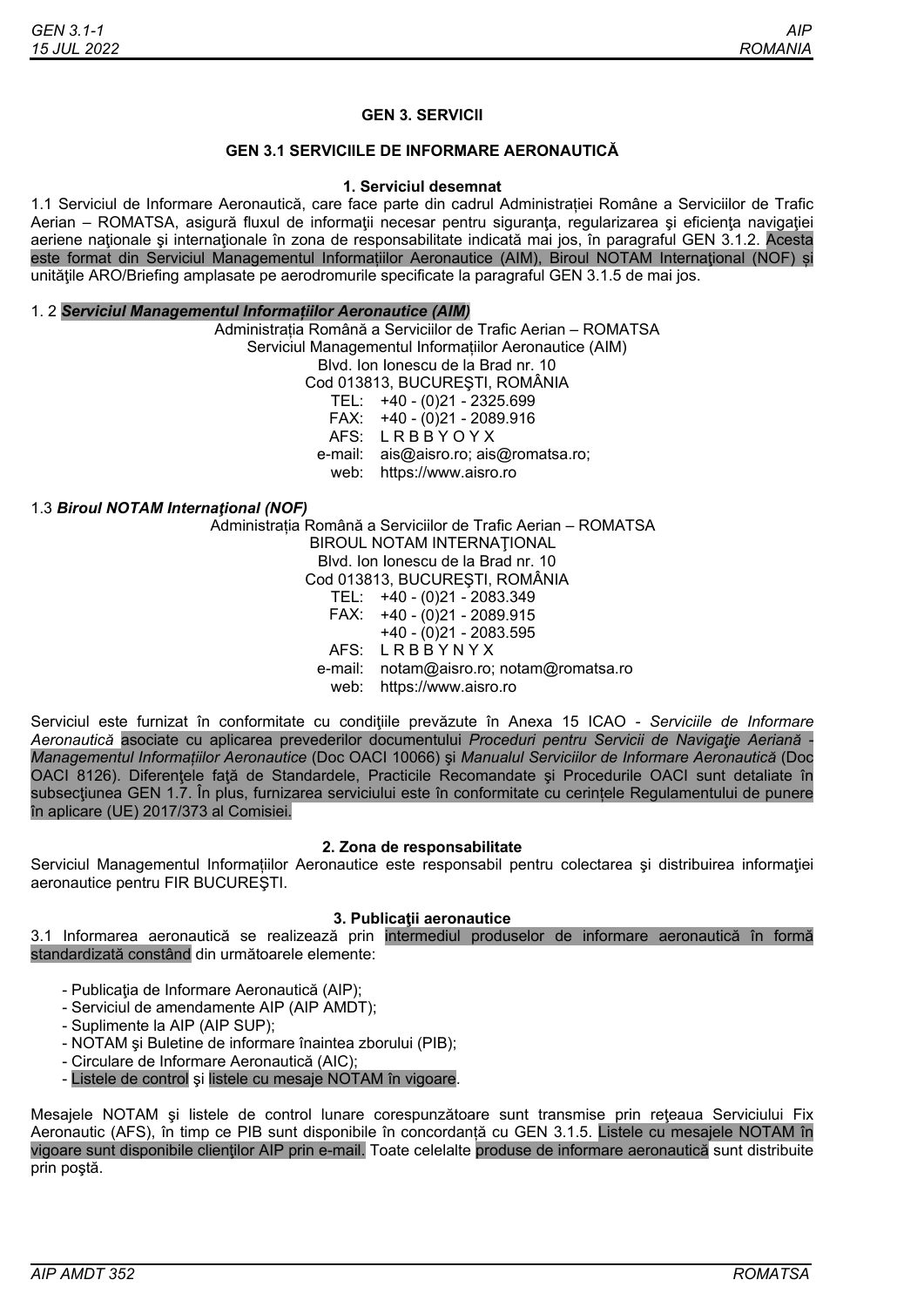## 3.2 *Aeronautical Information Publication (AIP)*

The AIP is the basic aviation document intended primarily to satisfy international requirements for the exchange of permanent aeronautical information and long duration temporary changes essential for air navigation. AIP ROMANIA is published in one volume. The AIP is published in a loose-leaf form with bilingual text (English and Romanian) for use in international and domestic operations, whether the flight is a commercial or a private one.

## 3.3 *Amendment service to the AIP (AIP AMDT)*

Amendments to the AIP are made by means of replacement sheets. Two types of AIP AMDT are produced:

- regular AIP Amendment (AIP AMDT), issued in accordance with the established regular interval (ref. GEN 0.1-2) and identified by a light blue cover sheet, incorporates permanent changes into the AIP on the indicated publication date; and
- AIRAC AIP Amendment (AIRAC AIP AMDT), issued in accordance with the AIRAC system and identified by a pink cover and the acronym - AIRAC, incorporates operationally significant permanent changes into the AIP on the indicated AIRAC effective date.

A summary of the AIP pages affected by the amendment is given on the AIP Amendment cover sheet. New information included on the reprinted AIP pages is highlighted with grey shading and text to be deleted is shown with a line through it. A new page or a page that contains a large volume of changes is marked by a triangle close to the number of the page.

Each AIP page and each AIP replacement page introduced by an amendment, including the amendment cover sheet, are dated. The date consists of the day, month (by name) and year of the publication date (regular AIP AMDT) or of the AIRAC effective date (AIRAC AIP AMDT) of the information. Each AIP amendment cover sheet includes references to the serial number of those aeronautical information products, if any, which have been incorporated in the AIP by the amendment and are consequently cancelled.

Each AIP AMDT and each AIRAC AIP AMDT are allocated separate numbers which are consecutive and based on the calendar year. The year, indicated by two digits, is a part of the number of the amendment, e.g. AIP AMDT 01/96; AIRAC AIP AMDT 01/96.

A checklist of AIP pages containing page number/chart title and the publication or effective date (day, month by name and year) of the information is reissued whenever is necessary and is an integral part of the AIP.

## 3.4 *Supplement to the AIP (AIP SUP)*

Temporary changes of long duration (three months and longer) and information of short duration which consists of extensive text and/or graphics, supplementing the permanent information contained in the AIP, are published as AIP Supplements (AIP SUP). Operationally significant temporary changes to the AIP are published in accordance with the AIRAC system and its established effective dates and are identified clearly by the acronym AIRAC AIP **SUP** 

AIP Supplements are separated by information subject (General-GEN, En-route-ENR and Aerodromes-AD) and are placed accordingly at the beginning of AIP. Supplements are published on yellow paper to be conspicuous and to stand out from the rest of the AIP Each AIP Supplement (regular or AIRAC) is allocated a serial number which is consecutive and based on the calendar year, i.e. AIP SUP 01/96; AIRAC AIP SUP 01/96.

An AIP Supplement is kept in the AIP as long as all or some of its contents remain valid. The period of validity of the information contained in the AIP Supplement will normally be given in the supplement itself. Alternatively, NOTAM may be used to indicate changes to the period of validity or cancellation of the supplement.

The checklist of AIP Supplements currently in force is reissued whenever is necessary and is an integral part of the AIP.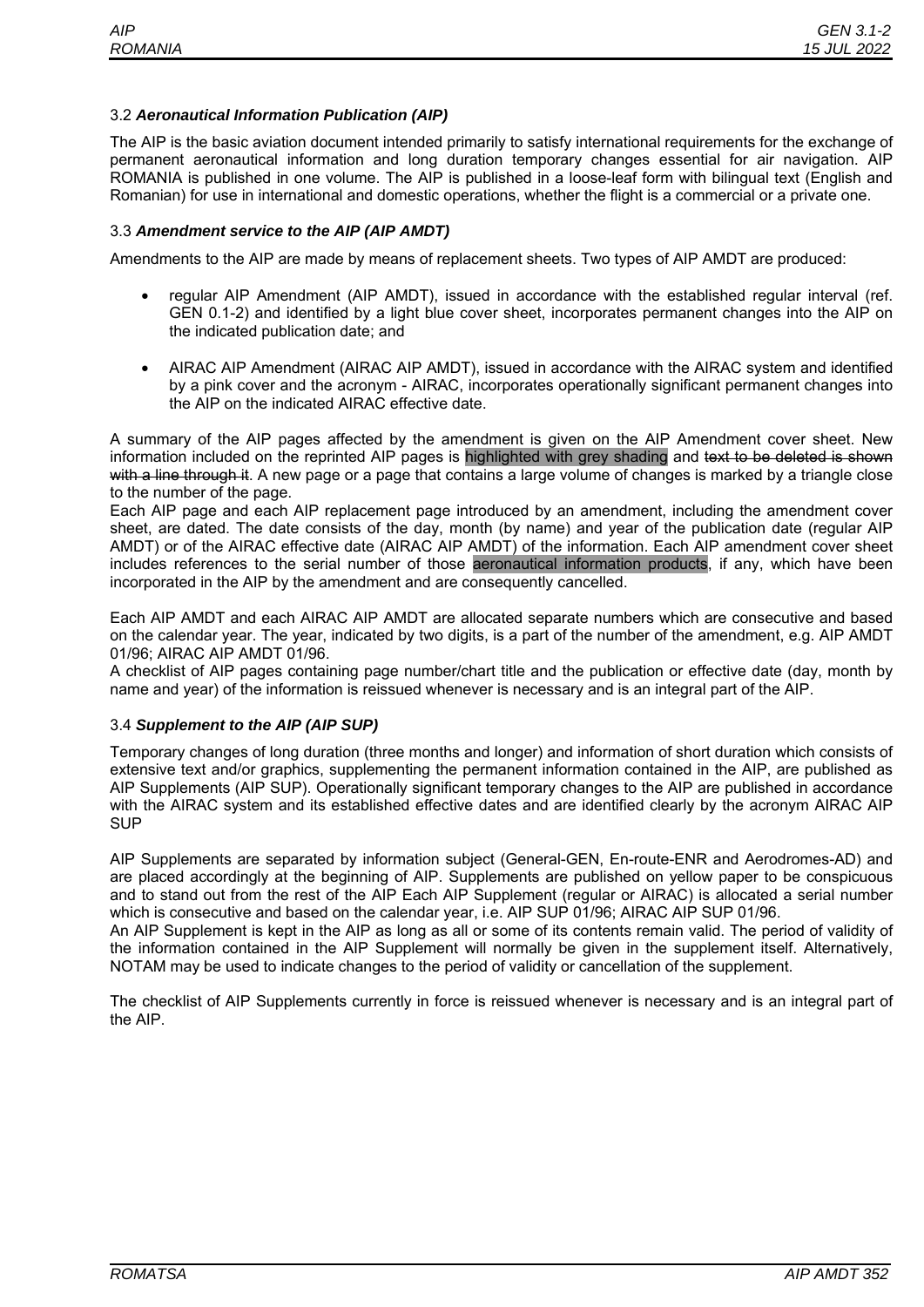## 3.2 *Publicaţia de Informare Aeronautică (AIP)*

Publicația de Informare Aeronautică este documentul de bază al aviației destinat în principal îndeplinirii cerințelor internaționale privind schimbul de informație aeronautică permanentă sau temporară de lungă durată esențială pentru navigaţia aeriană. AIP ROMÂNIA este publicat într-un singur volum. AIP ROMÂNIA este publicat sub forma unui document cu foi detaşabile şi text bilingv (Engleză şi Română) pentru utilizarea în operaţiuni interne sau internationale, indiferent dacă zborul este privat sau comercial.

## 3.3 *Serviciul de amendamente la AIP (AIP AMDT)*

Amendarea AIP se face prin înlocuirea foilor documentului. Sunt produse două tipuri de amendamente AIP:

- Amendament AIP regulat (AIP AMDT), publicat conform intervalului regulat stabilit (vezi GEN 0.1-2) şi identificat printr-o Foaie de Amendament albastru deschis, cuprinde modificări permanente la AIP la data publicării; şi
- Amendament AIRAC AIP (AIRAC AIP AMDT), publicat conform sistemului AIRAC şi identificat prin pagina de copertă roz și acronimul - AIRAC, cuprinde schimbări permanente semnificative operational la AIP la data efectivă AIRAC indicată.

Sumarul paginilor AIP afectate de amendament este dat în Foaia de Amendament AIP respectiv. Informatia nouă inclusă pe o pagină retipărită este semnalată prin utilizarea unui fundal gri, iar <del>informația care trebuie retrasă este</del> mercată prin tăierea textului cu o linie. Pagina nouă sau pagina care contine un volum mare de modificări se marchează printr-un triunghi amplasat în dreptul numărului paginii.

Fiecare pagină de AIP şi fiecare pagină înlocuită din AIP introdusă printr-un amendament, inclusiv foaia de copertă a amendamentului, sunt datate. Data constă din zi, lună (numele lunii) şi anul datei de publicare (pentru AIP AMDT regulat) sau data efectivă AIRAC (AIRAC AIP AMDT) a informației. Fiecare foaie de copertă a unui amendament AIP cuprinde şi referiri la numărul serial al acelor produse de informare aeronautică, dacă există, care au fost încorporate în AIP prin amendament şi sunt anulate în consecinţă.

Fiecărui AIP AMDT şi fiecărui AIRAC AIP AMDT le sunt alocate numere separate care sunt consecutive şi sunt bazate pe anul calendaristic. Anul, indicat prin două cifre, face parte din numărul amendamentului ex. AIP AMDT 01/96; AIRAC AIP AMDT 01/96.

Un checklist al paginilor de AIP care contine numărul paginii/titlul hărții și data de publicare sau data efectivă (zi, lună și an) a informației este republicat de fiecare dată când este necesar și este parte integrală a AIP-ului.

## 3.4 *Suplimente la AIP (AIP SUP)*

Modificări temporare de lungă durată (trei luni sau mai lung) şi informaţie de scurtă durată care constă din text şi/sau grafică extinsă, care suplimentează informaţia conţinută în AIP, sunt publicate ca Supliment AIP (AIP SUP). Modificări temporare semnificative operațional la AIP sunt publicate conform cu sistemul AIRAC și cu datele efective stabilite ale acestuia şi sunt identificate clar prin acronimul AIRAC AIP SUP.

Suplimentele AIP sunt separate de subiectul informatiei (General-GEN; En-route-ENR and Aerodromes-AD) si sunt plasate corespunzător la începutul AIP-ului. Suplimentele sunt publicate pe foi galbene pentru a atrage atenția și a se diferenția de restul AIP-ului. Fiecărui Supliment AIP (regulat sau AIRAC) îi este alocat un număr serial care este consecutiv si bazat pe anul calendaristic, ex. AIP SUP 01/96; AIRAC AIP SUP 01/96.

Un Supliment AIP este păstrat în AIP atât timp cât tot sau o parte din conţinut este valid. Perioada de valabilitate a informaţiei conţinute în Suplimentul AIP va fi în mod normal specificată chiar în Supliment. Alternativ, NOTAM poate fi utilizat pentru a indica modificarea perioadei de valabilitate sau anularea Suplimentului.

Checklist-ul Suplimentelor AIP valabile este republicat de fiecare dată când este necesar şi este parte integrală a AIP-ului.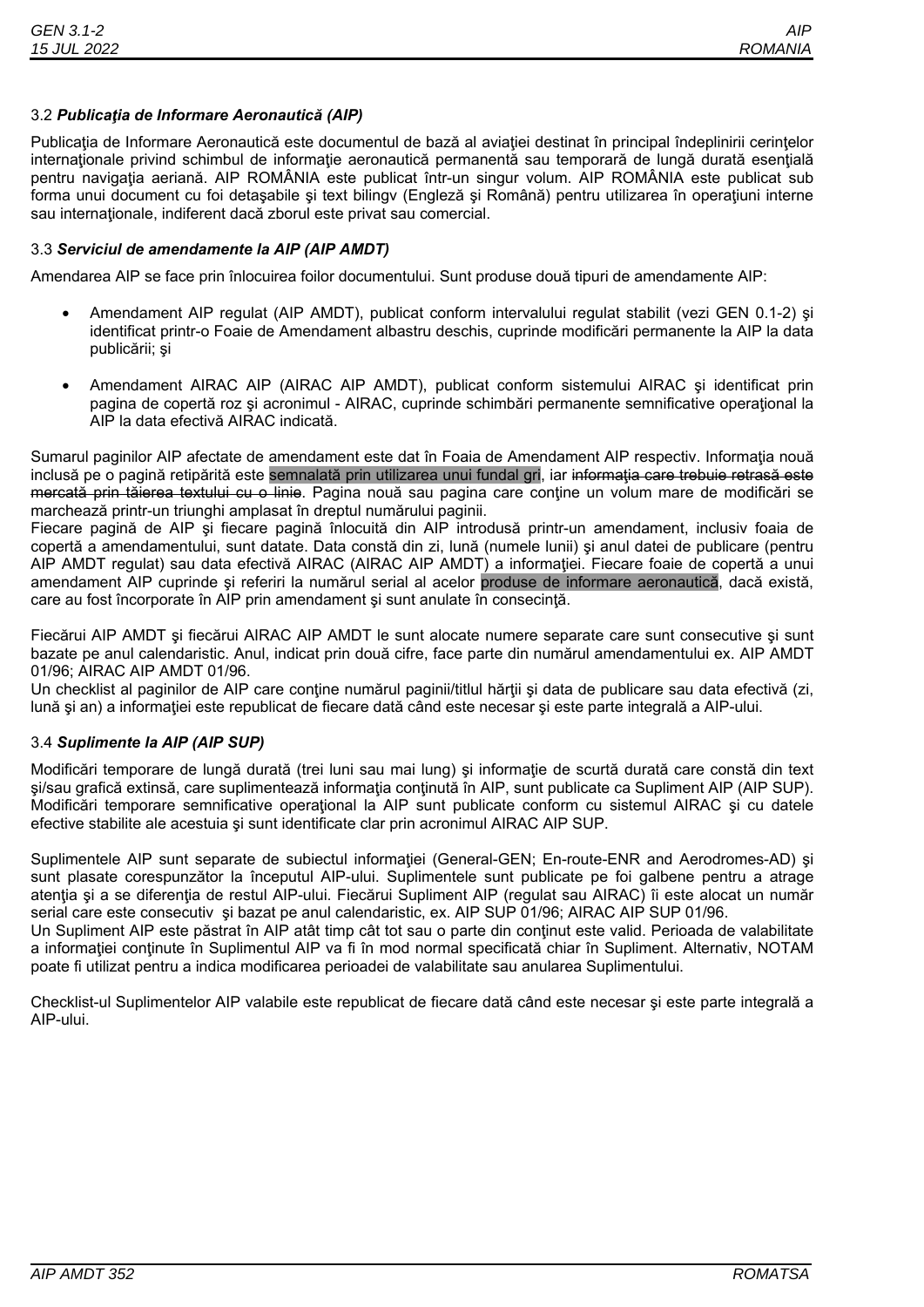## 3.5 *NOTAM and Preflight Information Bulletins (PIB)*

NOTAM contain information concerning the establishment, condition or change in any aeronautical facility, service, procedure or hazard, the timely knowledge of which is essential for personnel concerned with flight operations. The text of each NOTAM contains the information in the order shown in the ICAO NOTAM Format and is composed of the significations/uniform abbreviated phraseology assigned to the ICAO NOTAM Code complemented by ICAO abbreviations, indicators, identifiers, designators, call signs, frequencies, figures and plain language. NOTAM are originated and issued for BUCUREŞTI FIR and are distributed in six series identified by the letters A, B, C, D, M and S.

*Series A.* Information relating AIP ROMANIA (IFR), with international and national distribution.

*Series B.* Information relating to airspace reservations (restrictions) with upper limit above FL285, with international and national distribution.

*Series C.* Information relating domestic subjects and VFR flights, with national distribution.

*Series D.* Information relating to airspace reservations (restrictions) with upper limit at or below FL285, with international and national distribution.

*Series M.* Information relating to navigation warnings, with international and national distribution.

*Series S (SNOWT*A*M).*Information providing a surface condition report notifying the presence or cessation of hazardous conditions due to snow, ice, slush, frost, standing water or water associated with snow, slush, ice or frost on the movement area. SNOWTAM are prepared in accordance with R (EU) 2017/373 and are issued by the individual aerodrome directly, with separate serial numbers. Details are given in the snow plan in the Aerodrome (AD) Part.

Pre-flight Information Bulletins (PIB), which contain a recapitulation of current NOTAM and other information of urgent character for the operator/flight crews, are available at the responsible ARO/Briefing units. The extent of the information contained in the PIB is indicated under 5. of this subsection.

## 3.6 *Aeronautical Information Circulars (AIC)*

The Aeronautical Information Circulars (AIC) contain information on the long-term forecast of any major change in legislation, regulations, procedures or facilities; information of a purely explanatory or advisory nature liable to. affect flight safety; and information or notification of an explanatory or advisory nature concerning technical, legislative or purely administrative matters. AICs are divided by distribution and are issued in two series (A, and B). AIC Series A contains information affecting international civil aviation and is given international distribution, while AIC Series B contains information affecting national aviation only and is given national distribution.

Each AIC is numbered consecutively within each series on a calendar year basis. The year, indicated by two digits, is a part of the serial number of the AIC, e.g. AIC A 01/96; AIC B 01/96. A checklist of AIC currently in force is issued as an AIC once a year.

## 3.7 *Checklist and List of valid NOTAM*

A checklist of valid NOTAM is issued monthly via AFS. The checklist is followed by a list of valid NOTAM available for AIP clients by e-mail. It contains a plain language (in English) presentation of the valid NOTAM and information about the number of the latest issued AIP AMDT, AIRAC AIP AMDT, AIP SUP and AIC as well as the numbers of the elements issued under the AIRAC that will become effective or, if none, the NIL AIRAC notification.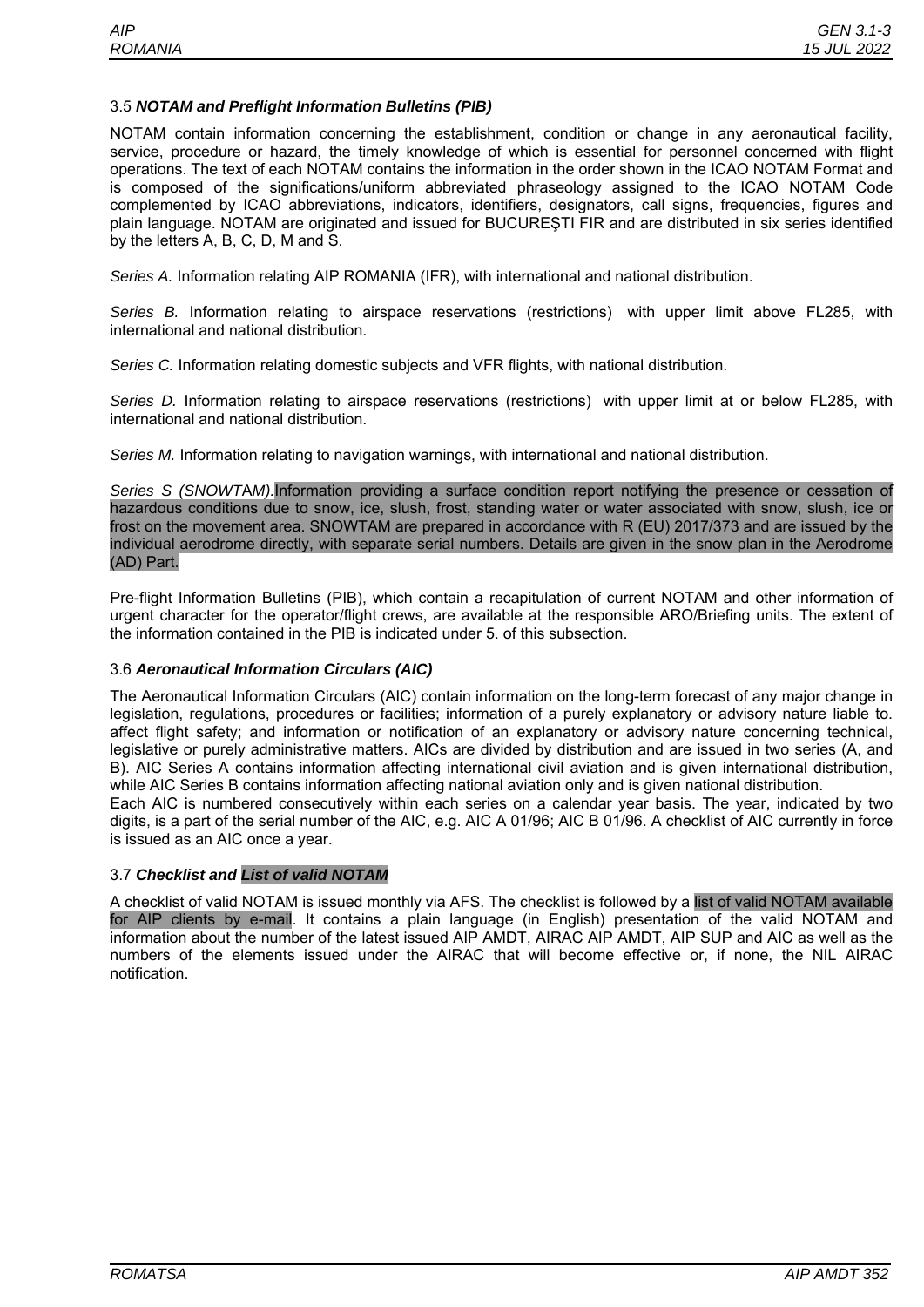## 3.5 *NOTAM şi Buletinele de Informare înaintea Zborului (PIB)*

NOTAM contine informații privind stabilirea, condiția sau modificarea oricărei facilități aeronautice, serviciu, procedură sau hazard, a cărei cunoaștere la timp este esențială pentru personalul responsabil cu operațiunile de zbor. Textul fiecărui NOTAM contine informatia în ordinea prezentată în Formatul NOTAM ICAO și este compus dintr-o frazeologie abreviată uniform/semnificaţii stabilite prin Codul NOTAM ICAO completat cu abreviaţiile, indicatorii, identificatorii, denumirile, call sign-urile, frecventele, figurile și limbaj simplu. NOTAM sunt generate și publicate pentru BUCUREŞTI FIR şi sunt distribuite în şase serii identificate prin literele A, B, C, D, M şi S.

Seria A. Informații referitoare la AIP ROMÂNIA (IFR), cu distribuție internațională și națională.

*Seria B.* Informații referitoare la rezervările (restricţiile) de spaţiu aerian, având limita superioară peste FL285, cu distribuție internațională și națională.

*Seria C.* Informaţii referitoare la subiecte interne şi zboruri VFR, cu distribuţie naţională.

Seria D. Informații referitoare la rezervările (restricțiile) de spațiu aerian, având limita superioară la sau sub FL285, cu distribuție internațională și națională.

Seria M. Informatii referitoare la avertizările pentru navigație, cu distribuție internațională și națională.

*Seria S (SNOWT*A*M).* Informații prin care se furnizează un raport privind starea suprafeței prin notificarea prezenței sau încetării condițiilor periculoase datorate zăpezii, gheții, zloatei ('slush'), chiciurii sau bălților ('standing water') sau apei asociată cu zăpadă, zloată, gheață sau chiciură pe suprafața de mișcare. Mesajele SNOWTAM sunt pregătite în conformitate cu R (UE) 2017/373 și sunt publicate direct pentru fiecare aerodrom, cu număr serial separat. Detalii se găsesc în Snow plan în sectiunea Aerodrome (AD).

Buletinele de informare înaintea zborului (PIB), care contin o recapitulare a mesajelor NOTAM în vigoare și alte informații cu caracter urgent pentru operator/membrii echipajului, sunt disponibile la unitățile ARO/Briefing responsabile. Informatia continută în PIB este indicată în paragraful 5 al acestei sub-secțiuni.

## 3.6 *Circulare de Informare Aeronautică (AIC)*

Circularele de Informare Aeronautică (AIC) conţin informaţii despre prognoza pe termen lung a oricărei modificări majore a legislaţiei, reglementărilor, procedurilor sau facilităţilor; informaţie de natură pur explicativă sau de avizare care poate afecta siguranța zborului; și informație sau notificare de natură explicativă sau de avizare privind probleme tehnice, legislative sau pur administrative. AIC-urile se împart în funcție de distribuție și sunt publicate în două serii (A și B). AIC Seria A contine informații care afectează aviația civilă internațională și are o distribuție internațională, în timp ce AIC Seria B conține informații care afectează aviația civilă națională și are o distribuţie naţională.

Fiecare AIC este numerotată consecutiv în fiecare serie pe baza anului calendaristic. Anul, indicat prin două cifre, este parte a numărului serial al AIC, ex. AIC A 01/96; AIC B 01/96. Un checklist al AIC-urilor curente este publicat ca o AIC odată pe an conține informație care afectează aviația civilă internațională și are o distribuție internatională.

## 3.7 *Lista de control şi Lista mesajelor NOTAM în vigoare*

O listă de control a NOTAM-urilor curente este publicată lunar şi transmisă prin reţeaua AFS. Lista de control este urmată de o listă a mesajelor NOTAM în vigoare distribuită prin e-mail către clienţii AIP. Lista mesajelor NOTAM în vigoare conţine o prezentare (în Engleză) în limbaj simplu a NOTAM-urilor valide şi informaţii despre ultimele AIP AMDT, AIRAC AIP AMDT, AIP SUP şi AIC publicate precum şi numărul elementelor publicate prin AIRAC care vor deveni efective sau dacă nu există, notificaţia AIRAC NIL.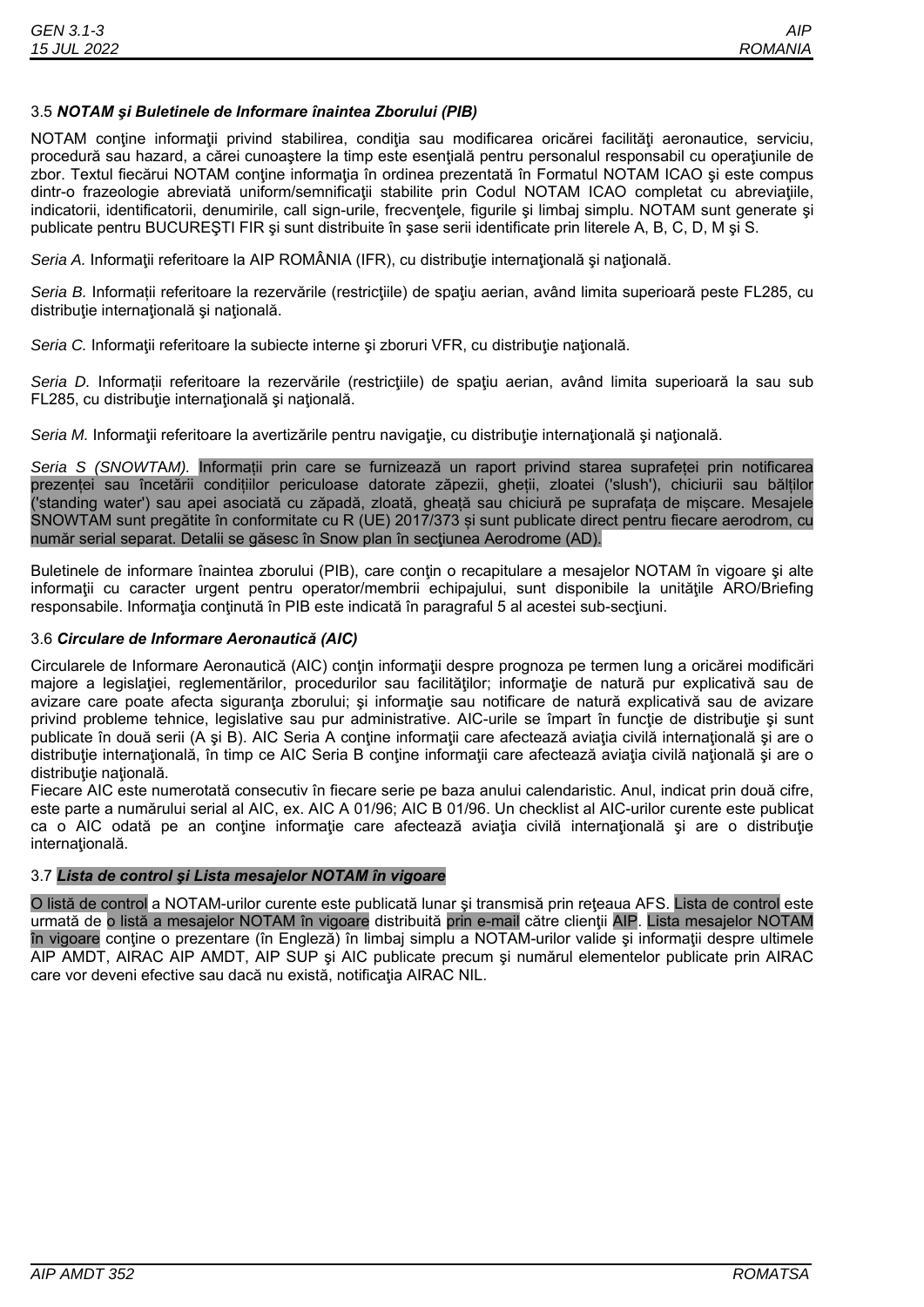#### 3.8 *Sale of aeronautical information produscts*

The following aeronautical information products can be obtained from the Aeronautical Information Management (AIM) Unit. The purchase prices for these products are as follow:

| - AIP Romania                                  | 175 EURO (on paper) / 125 EURO (on CD-ROM) |
|------------------------------------------------|--------------------------------------------|
| - Annual subscription for AIP AMDT and AIP SUP | 200 EURO (on paper) / 150 EURO (on CD-ROM) |
| - Annual subscription for AIC series A         | 15 EURO                                    |
| - Annual subscription for AIC series B         | 5 EURO                                     |
| - Enroute chart lower airspace                 | 10 EURO                                    |
| - NAPOC TMA VFR Routes Chart                   | 5 EURO                                     |
| - Free Route Airspace Chart                    | 10 EURO                                    |
| - Ring binder for AIP Romania                  | 80 EURO                                    |
|                                                |                                            |

#### **4. AIRAC System**

4.1 In order to control and regulate the operationally significant changes requiring amendments to charts, route manuals etc., such changes, whenever possible, will be issued on predetermined dates according to the AIRAC SYSTEM. This type of information will be published as an AIRAC AIP AMDT or an AIRAC AIP SUP. If an AIRAC AMDT or SUP cannot be produced due to lack of time, NOTAM clearly marked AIRAC will be issued. Such NOTAM will immediately be followed by an AMDT or SUP.

4.2 The table below indicates AIRAC effective dates for the coming years. AIRAC information will be issued so that the information will be received by the user not later than 28 days, and for major changes not later than 56 days, before the effective date.

When an AIP Amendment or an AIP Supplement is published in accordance with AIRAC procedures, a so-called "Trigger NOTAM" shall be originated giving a brief description of the contents, the effective date and time, and the reference number of the amendment or supplement. The Trigger NOTAM shall come into force on the same effective date and time as the amendment or supplement and shall remain valid in the pre-flight information bulletin for a period of fourteen days.

If no information was submitted for publication at the AIRAC date, a NIL notification will be issued by NOTAM not later than one AIRAC cycle before the AIRAC effective date concerned.

| 2022          | 2023          | 2024          | 2025          | 2026          |
|---------------|---------------|---------------|---------------|---------------|
| 27 JAN        | 26 JAN        | 25 JAN        | 23 JAN        | 22 JAN        |
| <b>24 FEB</b> | <b>23 FEB</b> | <b>22 FEB</b> | <b>20 FEB</b> | <b>19 FEB</b> |
| 24 MAR        | 23 MAR        | <b>21 MAR</b> | <b>20 MAR</b> | <b>19 MAR</b> |
| 21 APR        | 20 APR        | <b>18 APR</b> | <b>17 APR</b> | <b>16 APR</b> |
| <b>19 MAY</b> | <b>18 MAY</b> | <b>16 MAY</b> | 15 MAY        | <b>14 MAY</b> |
| <b>16 JUN</b> | 15 JUN        | 13 JUN        | 12 JUN        | <b>11 JUN</b> |
| <b>14 JUL</b> | 13 JUL        | <b>11 JUL</b> | <b>10 JUL</b> | <b>09 JUL</b> |
| <b>11 AUG</b> | 10 AUG        | 08 AUG        | 07 AUG        | 06 AUG        |
| 08 SEP        | 07 SEP        | 05 SEP        | 04 SEP        | 03 SEP        |
| 06 OCT        | 05 OCT        | 03 OCT        | 02 OCT        | 01 OCT        |
| 03 NOV        | 02 NOV        | <b>31 OCT</b> | 30 OCT        | <b>29 OCT</b> |
| 01 DEC        | 30 NOV        | <b>28 NOV</b> | 27 NOV        | <b>26 NOV</b> |
| 29 DEC        | <b>28 DEC</b> | <b>26 DEC</b> | <b>25 DEC</b> | <b>24 DEC</b> |

#### **Schedule of AIRAC effective dates**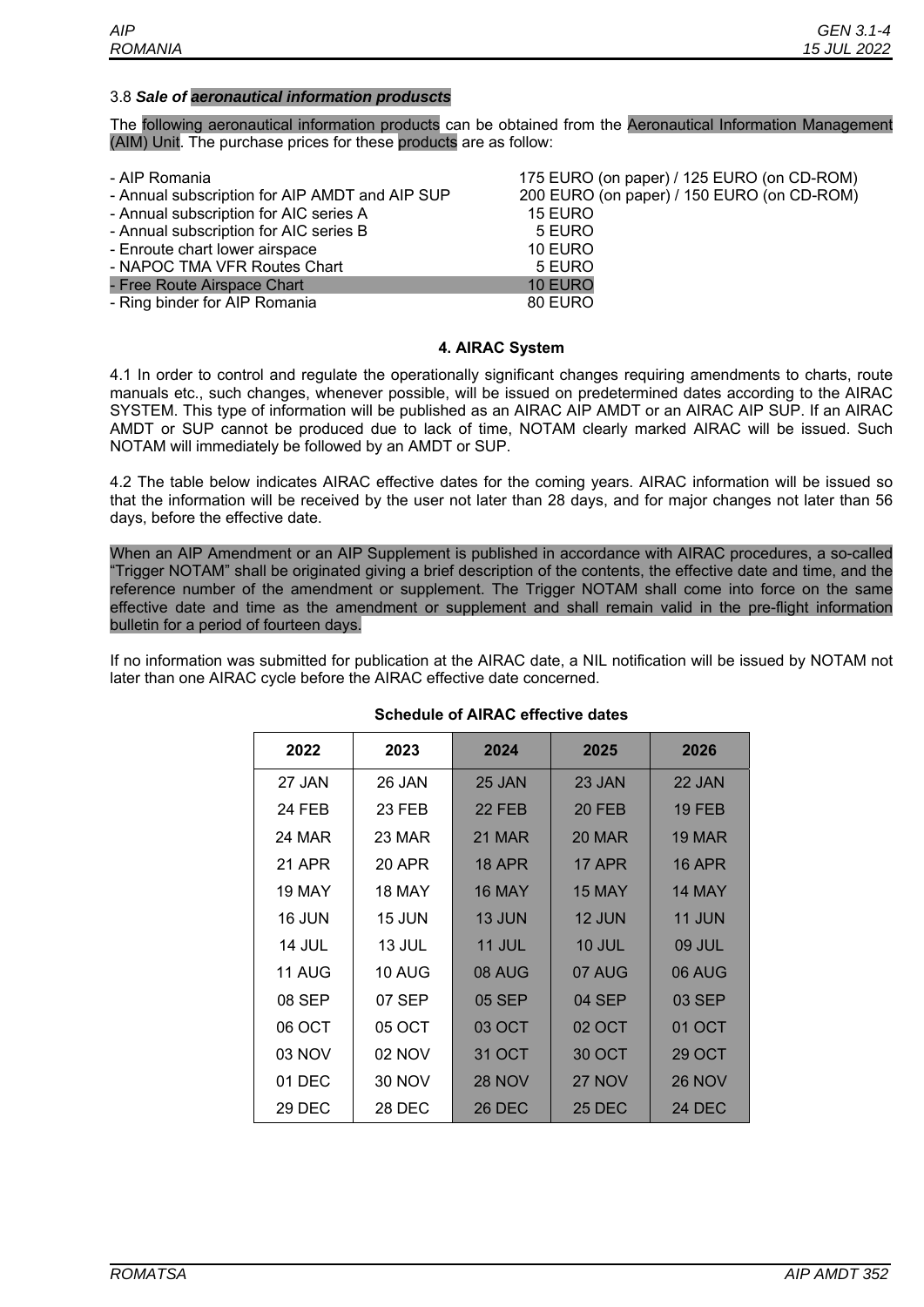#### 3.8 *Comercializarea produselor de informare aeronautică*

Următoarele produse de informare aeronatică pot fi obţinute de la Serviciul Managementul Informațiilor Aeronautice (AIM). Costul fiecărui produs este după cum urmează:

| - AIP România                            | 175 EURO (pe suport de hârtie) / 125 EURO (pe CD-ROM) |
|------------------------------------------|-------------------------------------------------------|
| - Abonament anual la AIP AMDT și AIP SUP | 200 EURO (pe suport de hârtie) / 150 EURO (pe CD-ROM) |
| - Abonament anual la AIC seria A         | 15 EURO                                               |
| - Abonament anual la AIC seria B         | 5 EURO                                                |
| - Hartă de rută spațiu aerian inferior   | 10 EURO                                               |
| - Hartă TMA NAPOC Rute VFR               | 5 EURO                                                |
| - Hartă spațiu aerian "free route" (FRA) | 10 EURO                                               |
| - Copertă piele AIP România              | 80 EURO                                               |
|                                          |                                                       |

#### **4. Sistemul AIRAC**

4.1 În scopul controlării şi regularizării modificărilor semnificative operaţional care determină amendarea hărţilor, a manualelor de rută, etc., aceste modificări vor fi publicate, de fiecare dată când este posibil, la date prestabilite conform sistemului AIRAC. Acest tip de informație va fi publicată ca AIRAC AIP AMDT sau ca AIRAC AIP SUP. Dacă un AIRAC AMDT sau SUP nu poate fi publicat datorită lipsei timpului necesar, va fi transmis un NOTAM marcat cu acronimul AIRAC. Acest NOTAM va fi urmat imediat de un AMDT sau SUP.

4.2 Tabelul de mai jos indică datele efective AIRAC pentru anii următori. Informaţia AIRAC se va publica astfel încât să ajungă la destinatar nu mai târziu de 28 zile, iar pentru modificări majore nu mai târziu de 56 zile, faţă de data efectivă.

Atunci când un Amendament AIP sau un Supliment AIP este publicat în conformitate cu procedurile AIRAC, furnizorul AIS trebuie să emită un așa-numit "Trigger NOTAM" care să cuprindă o descriere sumară a conținutului, data și ora efectivă, precum și numărul de referință al amendamentului sau al suplimentului. Trigger NOTAM intră în vigoare la aceeași dată și oră efectivă ca și amendamentul sau suplimentul referință și rămâne în vigoare în buletinul de informare înaintea zborului pentru o perioadă de paisprezece zile.

Dacă nu există nici o informaţie care să fie publicată la data AIRAC, se va transmite printr-un NOTAM o notificare NIL nu mai târziu de un ciclu AIRAC înaintea datei efective AIRAC avută în vedere.

| <b>I</b> Togramal datelor electric AlitAO |               |               |               |               |
|-------------------------------------------|---------------|---------------|---------------|---------------|
| 2022                                      | 2023          | 2024          | 2025          | 2026          |
| 27 JAN                                    | 26 JAN        | 25 JAN        | 23 JAN        | 22 JAN        |
| 24 FEB                                    | 23 FEB        | 22 FEB        | 20 FEB        | <b>19 FEB</b> |
| <b>24 MAR</b>                             | 23 MAR        | <b>21 MAR</b> | <b>20 MAR</b> | <b>19 MAR</b> |
| <b>21 APR</b>                             | <b>20 APR</b> | <b>18 APR</b> | <b>17 APR</b> | <b>16 APR</b> |
| 19 MAY                                    | <b>18 MAY</b> | <b>16 MAY</b> | <b>15 MAY</b> | 14 MAY        |
| 16 JUN                                    | 15 JUN        | 13 JUN        | 12 JUN        | 11 JUN        |
| <b>14 JUL</b>                             | 13 JUL        | 11 JUL        | <b>10 JUL</b> | 09 JUL        |
| 11 AUG                                    | <b>10 AUG</b> | 08 AUG        | 07 AUG        | 06 AUG        |
| 08 SEP                                    | 07 SEP        | 05 SEP        | 04 SEP        | 03 SEP        |
| 06 OCT                                    | 05 OCT        | 03 OCT        | 02 OCT        | 01 OCT        |
| 03 NOV                                    | <b>02 NOV</b> | 31 OCT        | <b>30 OCT</b> | <b>29 OCT</b> |
| 01 DEC                                    | <b>30 NOV</b> | <b>28 NOV</b> | <b>27 NOV</b> | <b>26 NOV</b> |
| <b>29 DEC</b>                             | <b>28 DEC</b> | <b>26 DEC</b> | <b>25 DEC</b> | <b>24 DEC</b> |

## **Programul datelor efective AIRAC**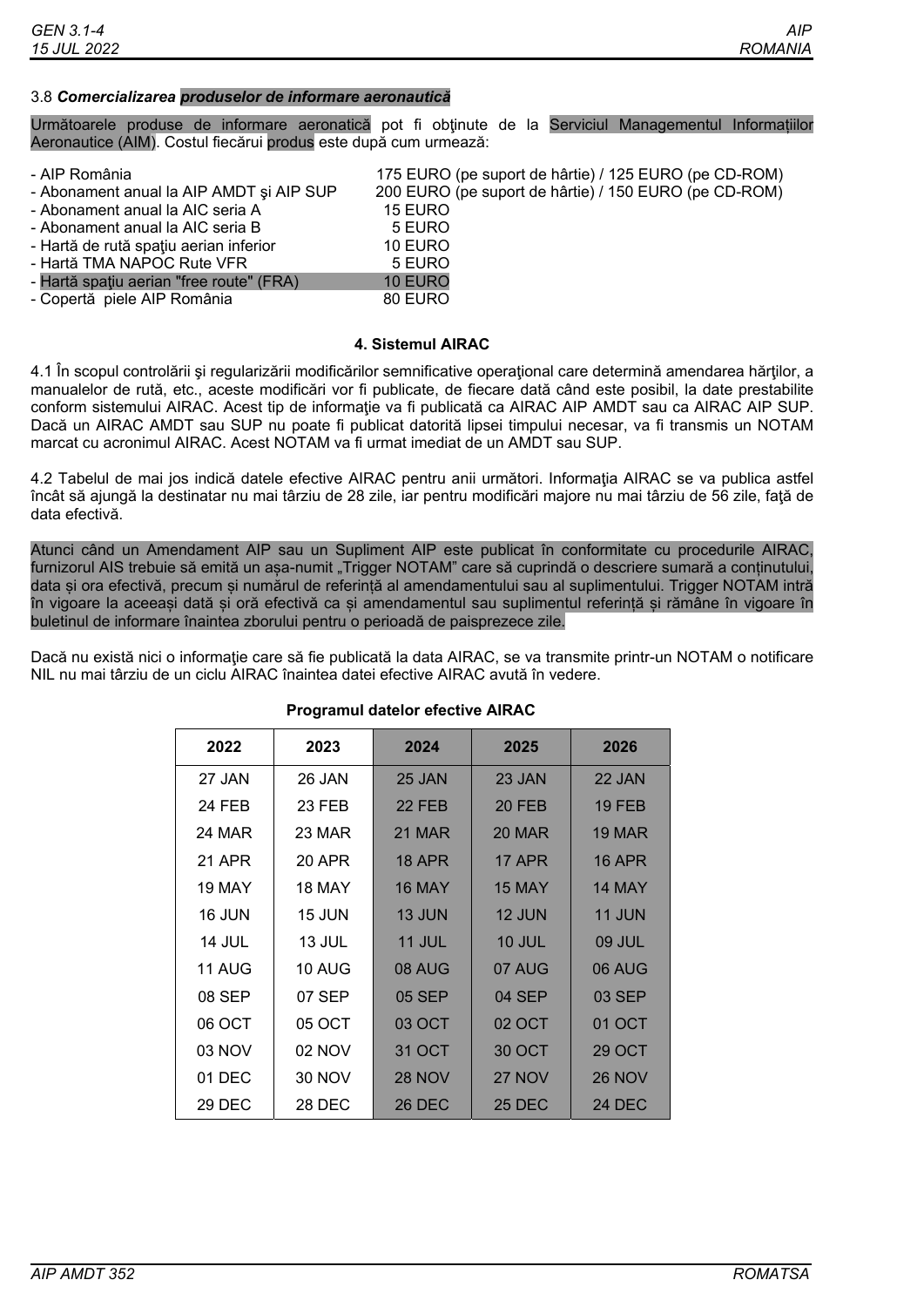## **5. Pre-flight information service at aerodromes/heliports**

## **5.1 Briefing coverage**

## 5.1.1. Pre-flight information service is available at aerodromes as detailed bellow:

| Aerodrome/Heliport                                                        | <b>Briefing coverage</b>                                                                                                                                                                                                                                                                                                                                                                                                                                                                                                                           |
|---------------------------------------------------------------------------|----------------------------------------------------------------------------------------------------------------------------------------------------------------------------------------------------------------------------------------------------------------------------------------------------------------------------------------------------------------------------------------------------------------------------------------------------------------------------------------------------------------------------------------------------|
| ARAD/Arad                                                                 | W: 0500-1700; S: 0400-1600<br>Pre-flight information is available on request from Timișoara ARO/Briefing<br>Telephone/Fax: +40-(0)256-494034<br>AFS:<br><b>LRTRYOYX</b><br>e-mail:<br>aro.lrtr@romatsa.ro<br>W: 1700-0500; S: 1600-0400<br>Pre-flight information is available on request from Bucharest Otopeni<br>ARO/Briefing<br>Telephone:<br>+40-(0)21-2032122; +40-(0)21-2032127; +40-(0)21-3114315<br>Fax:<br>+40-(0)21-2032127; +40-(0)21-3114316<br>AFS:<br><b>LROPYOYX</b>                                                               |
|                                                                           | e-mail:<br>aro.lrop@romatsa.ro                                                                                                                                                                                                                                                                                                                                                                                                                                                                                                                     |
| BACĂU/George Enescu                                                       | Pre-flight information is available on request from Bucharest Otopeni<br>ARO/Briefing                                                                                                                                                                                                                                                                                                                                                                                                                                                              |
| <b>BAIA MARE/Maramures</b><br><b>BUCUREŞTI/</b><br>Băneasa - Aurel Vlaicu | Telephone:<br>+40-(0)21-2032122; +40-(0)21-2032127; +40-(0)21-3114315<br>Fax:<br>+40-(0)21-2032127; +40-(0)21-3114316<br><b>LROPYOYX</b><br>AFS:<br>aro.lrop@romatsa.ro<br>e-mail:                                                                                                                                                                                                                                                                                                                                                                 |
| BUCUREȘTI/Henri Coandă*                                                   | Algeria, ASECNA, Austria, Bahrain, Belgium and Luxembourg, Bosnia<br>Herzegovina, Bulgaria, Czech Republic, Croatia, China, CSI, Denmark, Egypt,<br>Estonia, Finland, France, Greece, Germany, Hungary, Iceland, Jordan, Iran,<br>Ireland, Israel, Italy, Kazakhstan, Lithuania, Macedonia, Malta, Norway,<br>Netherlands, Oman, Poland, Portugal, Republic of Moldova, Romania, Serbia<br>and Montenegro, Singapore, Slovakia, Slovenia, Spain, Sweden, Switzerland,<br>Thailand, Tunisia, Turkey, Ukraine, United Arab Emirates, United Kingdom. |
| <b>CLUJ NAPOCA/Avram lancu</b>                                            | Pre-flight information is available on request from Bucharest Otopeni<br>ARO/Briefing<br>Telephone:<br>+40-(0)21-2032122; +40-(0)21-2032127; +40-(0)21-3114315<br>+40-(0)21-2032127; +40-(0)21-3114316<br>Fax:<br>AFS:<br><b>LROPYOYX</b><br>aro.lrop@romatsa.ro<br>e-mail:                                                                                                                                                                                                                                                                        |
| CONSTANTA/Mihail<br>Kogălniceanu - Constanța*                             | W: 0600-1800; S: 0500-1700<br>Romania<br>W: 1800-0600; S: 1700-0500<br>Pre-flight information is available on request from Bucharest Otopeni<br>ARO/Briefing<br>Telephone:<br>+40-(0)21-2032122; +40-(0)21-2032127; +40-(0)21-3114315<br>Fax:<br>+40-(0)21-2032127; +40-(0)21-3114316<br>AFS:<br><b>LROPYOYX</b><br>aro.lrop@romatsa.ro<br>e-mail:                                                                                                                                                                                                 |
| CRAIOVA/Craiova                                                           |                                                                                                                                                                                                                                                                                                                                                                                                                                                                                                                                                    |
| IAŞI/laşi                                                                 | Pre-flight information is available on request from Bucharest Otopeni                                                                                                                                                                                                                                                                                                                                                                                                                                                                              |
| ORADEA/Oradea                                                             | ARO/Briefing<br>+40-(0)21-2032122; +40-(0)21-2032127; +40-(0)21-3114315<br>Telephone:                                                                                                                                                                                                                                                                                                                                                                                                                                                              |
| <b>SATU MARE/Satu Mare</b>                                                | +40-(0)21-2032127; +40-(0)21-3114316<br>Fax:                                                                                                                                                                                                                                                                                                                                                                                                                                                                                                       |
| SIBIU/Sibiu                                                               | AFS:<br><b>LROPYOYX</b>                                                                                                                                                                                                                                                                                                                                                                                                                                                                                                                            |
| TÂRGU MUREȘ/ Transilvania - Târgu<br>Mureş                                | e-mail:<br>aro.lrop@romatsa.ro                                                                                                                                                                                                                                                                                                                                                                                                                                                                                                                     |
| SUCEAVA/Ştefan cel Mare - Suceava                                         | Pre-flight information is available on request from Bucharest Otopeni<br>ARO/Briefing<br>Telephone:<br>+40-(0)21-2032122; +40-(0)21-2032127; +40-(0)21-3114315<br>Fax:<br>+40-(0)21-2032127; +40-(0)21-3114316<br>AFS:<br><b>LROPYOYX</b><br>e-mail:<br>aro.lrop@romatsa.ro                                                                                                                                                                                                                                                                        |
| TIMIŞOARA/Traian Vuia*                                                    | W: 0500-1700; S: 0400-1600<br>Romania<br>W: 1700-0500; S: 1600-0400<br>Pre-flight information is available on request from Bucharest Otopeni<br>ARO/Briefing<br>+40-(0)21-2032122; +40-(0)21-2032127; +40-(0)21-3114315<br>Telephone:<br>Fax:<br>+40-(0)21-2032127; +40-(0)21-3114316<br>AFS:<br><b>LROPYOYX</b><br>aro.lrop@romatsa.ro<br>e-mail:                                                                                                                                                                                                 |

\* The ARO/Briefing units are connected to the European AIS Database (EAD).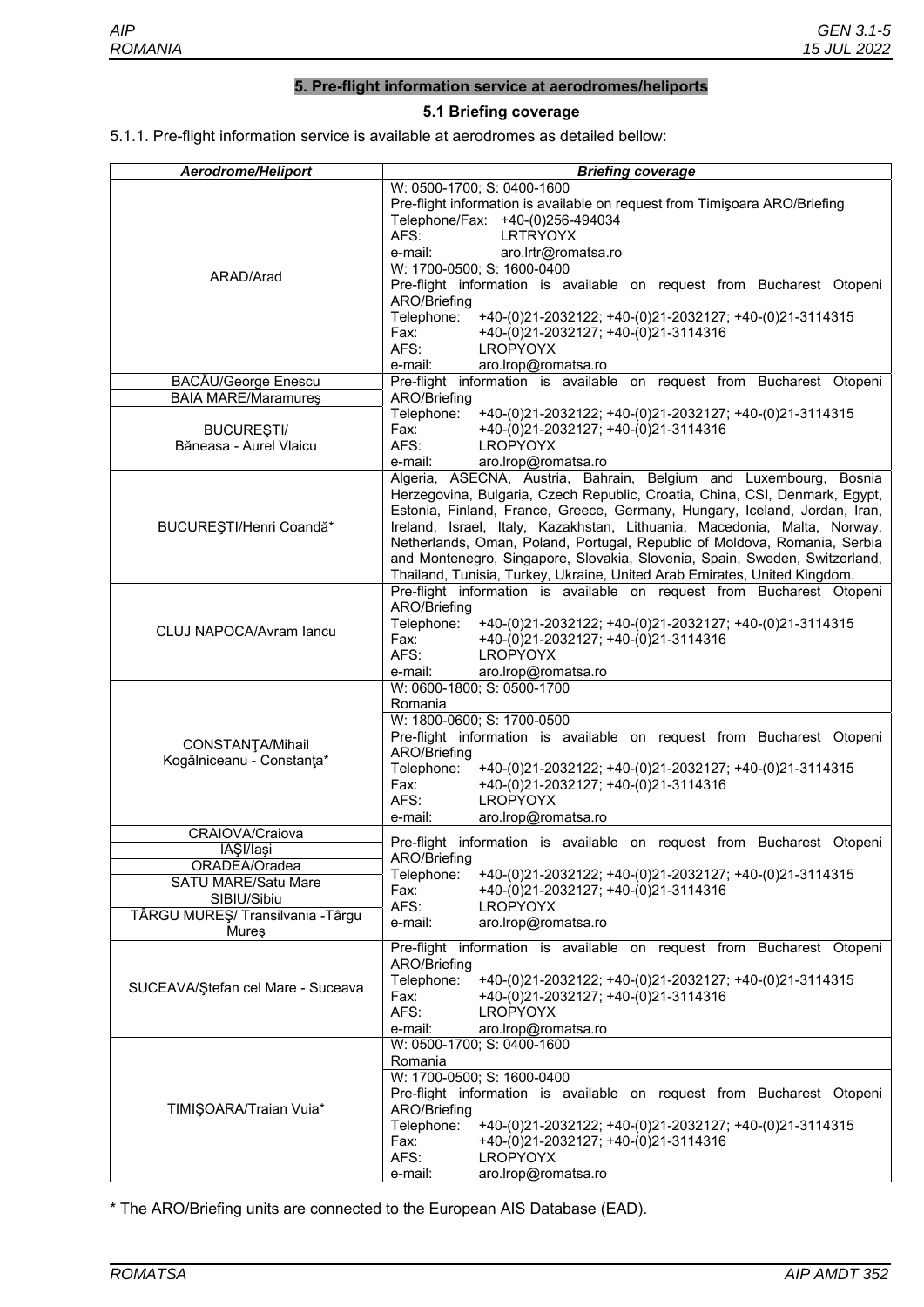## **5. Serviciul de informare înaintea zborului la aerodromuri/heliporturi**

**5.1. Acoperire Briefing** 

5.1.1. Serviciul de informare înaintea zborului este disponibil la aerodromuri după cum urmează:

| <b>Aerodrom/Heliport</b>                                                                                             | <b>Acoperire Briefing</b>                                                                                                                                                                                                                                                                                                                                                                                                                                                                                                                                         |
|----------------------------------------------------------------------------------------------------------------------|-------------------------------------------------------------------------------------------------------------------------------------------------------------------------------------------------------------------------------------------------------------------------------------------------------------------------------------------------------------------------------------------------------------------------------------------------------------------------------------------------------------------------------------------------------------------|
|                                                                                                                      | W: 0500-1700; S: 0400-1600<br>Informațiile înaintea zborului sunt disponibile la cerere de la ARO/Briefing<br>Timişoara<br>Telefon/Fax: +40-(0)256-494034<br>AFS:<br><b>LRTRYOYX</b><br>aro.lrtr@romatsa.ro<br>e-mail:                                                                                                                                                                                                                                                                                                                                            |
| ARAD/Arad                                                                                                            | W: 1700-0500; S: 1600-0400<br>Informațiile înaintea zborului sunt disponibile la cerere de la ARO/Briefing<br>București Otopeni<br>Telefon: +40-(0)21-2032122; +40-(0)21-2032127; +40-(0)21-3114315<br>+40-(0)21-2032127; +40-(0)21-3114316<br>Fax:<br>AFS:<br><b>LROPYOYX</b><br>e-mail: aro.lrop@romatsa.ro                                                                                                                                                                                                                                                     |
| BACĂU/George Enescu                                                                                                  | Informațiile înaintea zborului sunt disponibile la cerere de la ARO/Briefing                                                                                                                                                                                                                                                                                                                                                                                                                                                                                      |
| <b>BAIA MARE/Maramures</b><br><b>BUCUREŞTI/</b>                                                                      | București Otopeni<br>Telefon: +40-(0)21-2032122; +40-(0)21-2032127; +40-(0)21-3114315<br>+40-(0)21-2032127; +40-(0)21-3114316<br>Fax:                                                                                                                                                                                                                                                                                                                                                                                                                             |
| Băneasa - Aurel Vlaicu                                                                                               | AFS:<br><b>LROPYOYX</b><br>e-mail: aro.lrop@romatsa.ro                                                                                                                                                                                                                                                                                                                                                                                                                                                                                                            |
| BUCUREȘTI/Henri Coandă*                                                                                              | Algeria, ASECNA, Austria, Bahrain, Belgia și Luxemburg, Bosnia Herțegovina,<br>Bulgaria, Republica Cehă, Croația, China, CSI, Danemarca, Egipt, Emiratele<br>Arabe Unite, Elveția, Estonia, Finlanda, Franța, Grecia, Germania, Iordania, Iran,<br>Irlanda, Islanda, Israel, Italia, Kazakhstan, Lituania, Macedonia, Malta, Norvegia,<br>Olanda, Oman, Polonia, Portugalia, Regatul Unit al Marii Britanii, Republica<br>Moldova, România, Serbia și Muntenegru, Singapore, Slovacia, Slovenia,<br>Spania, Suedia, Thailanda, Tunisia, Turcia, Ukraina, Ungaria. |
| CLUJ NAPOCA/Avram lancu                                                                                              | Informațiile înaintea zborului sunt disponibile la cerere de la ARO/Briefing<br>București Otopeni<br>Telefon: +40-(0)21-2032122; +40-(0)21-2032127; +40-(0)21-3114315<br>+40-(0)21-2032127; +40-(0)21-3114316<br>Fax:<br>AFS:<br><b>LROPYOYX</b><br>e-mail: aro.lrop@romatsa.ro                                                                                                                                                                                                                                                                                   |
| CONSTANTA/Mihail<br>Kogălniceanu - Constanța*                                                                        | W: 0600-1800; S: 0500-1700<br>România<br>W: 1800-0600; S: 1700-0500<br>Informațiile înaintea zborului sunt disponibile la cerere de la ARO/Briefing<br>București Otopeni<br>Telefon: +40-(0)21-2032122; +40-(0)21-2032127; +40-(0)21-3114315<br>+40-(0)21-2032127; +40-(0)21-3114316<br>Fax:<br>AFS:<br><b>LROPYOYX</b><br>e-mail: aro.lrop@romatsa.ro                                                                                                                                                                                                            |
| CRAIOVA/Craiova                                                                                                      | Informatiile înaintea zborului sunt disponibile la cerere de la ARO/Briefing                                                                                                                                                                                                                                                                                                                                                                                                                                                                                      |
| IAŞI/laşi<br>ORADEA/Oradea<br><b>SATU MARE/Satu Mare</b><br>SIBIU/Sibiu<br>TÂRGU MUREȘ/Transilvania -<br>Târgu Mureş | București Otopeni<br>Telefon: +40-(0)21-2032122; +40-(0)21-2032127; +40-(0)21-3114315<br>+40-(0)21-2032127; +40-(0)21-3114316<br>Fax:<br>AFS:<br><b>LROPYOYX</b><br>e-mail: aro.lrop@romatsa.ro                                                                                                                                                                                                                                                                                                                                                                   |
| SUCEAVA/Ștefan cel Mare - Suceava                                                                                    | Informațiile înaintea zborului sunt disponibile la cerere de la ARO/Briefing<br>București Otopeni<br>Telefon: +40-(0)21-2032122; +40-(0)21-2032127; +40-(0)21-3114315<br>Fax:<br>+40-(0)21-2032127; +40-(0)21-3114316<br>LROPYOYX<br>AFS:<br>e-mail: aro.lrop@romatsa.ro                                                                                                                                                                                                                                                                                          |
| TIMIŞOARA/Traian Vuia*                                                                                               | W: 0500-1700; S: 0400-1600<br>România<br>W: 1700-0500; S: 1600-0400<br>Informațiile înaintea zborului sunt disponibile la cerere de la ARO/Briefing<br>București Otopeni<br>Telefon: +40-(0)21-2032122; +40-(0)21-2032127; +40-(0)21-3114315<br>Fax:<br>+40-(0)21-2032127; +40-(0)21-3114316<br>AFS:<br><b>LROPYOYX</b><br>e-mail:<br>aro.lrop@romatsa.ro                                                                                                                                                                                                         |

\* Unităţile ARO/Briefing sunt conectate la Baza de date AIS Europeană (EAD).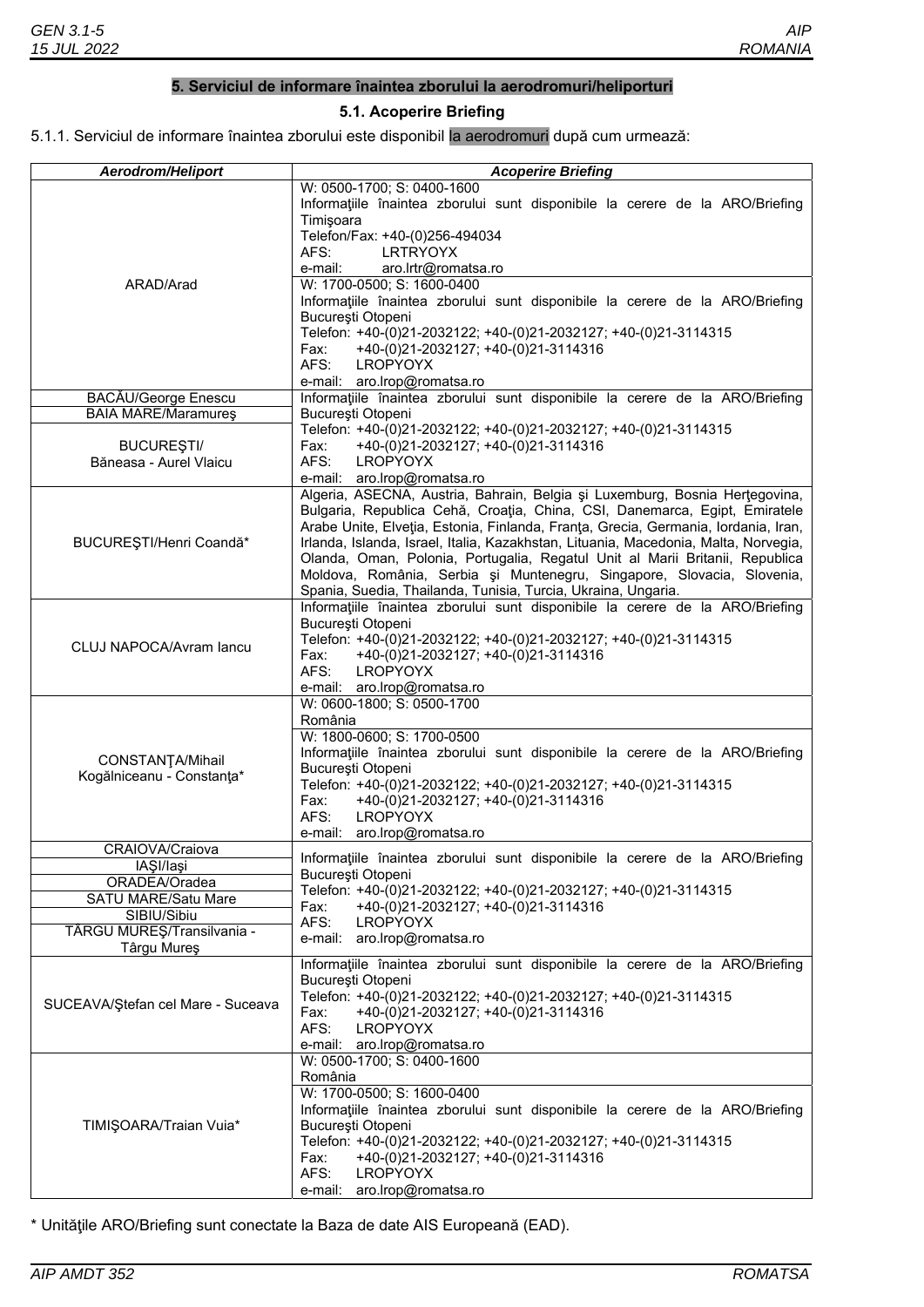| Aerodrome/Heliport   | <b>Briefing coverage</b>                                                                                                                                                                                                                                                                                                                                                                                                                                                                                             |  |  |
|----------------------|----------------------------------------------------------------------------------------------------------------------------------------------------------------------------------------------------------------------------------------------------------------------------------------------------------------------------------------------------------------------------------------------------------------------------------------------------------------------------------------------------------------------|--|--|
| TULCEA/Delta Dunării | W: 0600-1800; S: 0500-1700<br>Pre-flight information is available on request from Constanta ARO/Briefing<br>Telephone/Fax: +40-(0)241-742158<br>AFS:<br><b>LRCKYOYX</b><br>aro.lrck@romatsa.ro<br>e-mail:<br>W: 1800-0600: S: 1700-0500<br>Pre-flight information is available on request from Bucharest Otopeni<br>ARO/Briefing<br>Telephone:<br>+40-(0)21-2032122; +40-(0)21-2032127; +40-(0)21-3114315<br>+40-(0)21-2032127; +40-(0)21-3114316<br>Fax: Fax:<br>AFS:<br>LROPYOYX<br>e-mail:<br>aro.lrop@romatsa.ro |  |  |
| TUZLA/Tuzla          | Romania                                                                                                                                                                                                                                                                                                                                                                                                                                                                                                              |  |  |

5.1.2. At all controlled aerodromes where ARO/Briefing units are not established, Briefing Rooms are available and PIB is provided on request via printer (network connection with the responsible ARO/Briefing) or by fax as detailed in 5.1.1. above. Telephone connections with responsible ARO/Briefing are available at locations.

## **5.2 Available PIB types**

The following types of PIB can be made available:

- a) Aerodrome PIB;
- b) Area PIB;
- c) Route PIB;
- d) Narrow Route PIB;
- e) Updates concerning PIB's listed above.

## **6. Digital data sets**

#### **6.1 Electronic terrain data sets**

Electronic terrain data sets are not available.

## **6.2 Electronic obstacle data sets**

6.2.1 Area 1

Electronic obstacle data set for Area 1, as specified in ICAO Annex 15, is not available for Romania. Electronic list containing obstacles published in section ENR 5.4 is available in csv format. This list is available on request by e-mail:

> Romanian Air Traffic Services Administration – ROMATSA Aeronautical Information Management (AIM) Unit e-mail: ais@aisro.ro, ais@romatsa.ro web: https://www.aisro.ro

6.2.2 Area 2, Area 3, Area 4

Electronic obstacle data sets for Area 2, 3, 4 are available, in csv format, as indicated in the table below.

|                                                   | Obstacle data |             |             |
|---------------------------------------------------|---------------|-------------|-------------|
| Aerodrome                                         | Area 2        | Area 3      | Area 4      |
| ARAD/Arad (LRAR)                                  | AVBL          | AVBL        |             |
| BAIA MARE/Maramures (LRBM)                        | <b>AVBL</b>   | <b>AVBL</b> | <b>AVBL</b> |
| <b>CLUJ NAPOCA/Avram lancu</b><br>(LRCL)          | AVBL          | <b>AVBL</b> |             |
| CONSTANTA/Mihail<br>Kogălniceanu-Constanța (LRCK) | <b>AVBL</b>   | <b>AVBL</b> |             |
| TÂRGU MUREȘ/Transilvania-<br>Târgu Mureș (LRTM)   | AVBL          | AVBL        |             |

These data sets are available on request at AIM Unit by e-mail (see address contact above).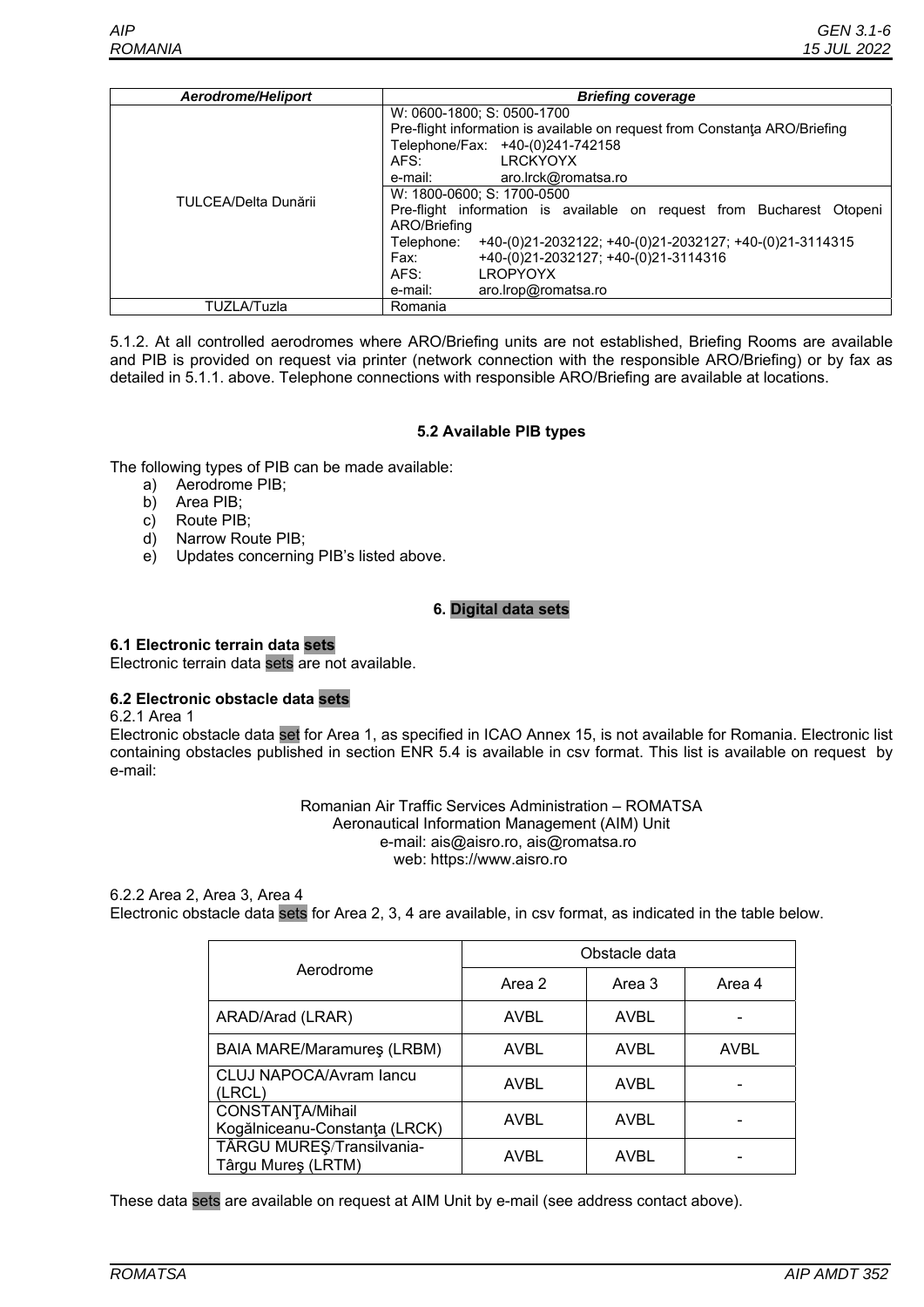| <b>Aerodrom/Heliport</b> | <b>Acoperire Briefing</b>                                                                                                                                                                                                                                                                           |
|--------------------------|-----------------------------------------------------------------------------------------------------------------------------------------------------------------------------------------------------------------------------------------------------------------------------------------------------|
|                          | W: 0600-1800; S: 0500-1700<br>Informațiile înaintea zborului sunt disponibile la cerere de la ARO/Briefing<br>Constanta<br>Telefon/Fax: +40-(0)241-742158<br>AFS: LRCKYOYX                                                                                                                          |
|                          | e-mail: aro.lrck@romatsa.ro                                                                                                                                                                                                                                                                         |
| TULCEA/Delta Dunării     | W: 1800-0600: S: 1700-0500<br>Informatiile înaintea zborului sunt disponibile la cerere de la ARO/Briefing<br>București Otopeni<br>Telefon: +40-(0)21-2032122; +40-(0)21-2032127; +40-(0)21-3114315<br>+40-(0)21-2032127; +40-(0)21-3114316<br>Fax:<br>AFS: LROPYOYX<br>e-mail: aro.lrop@romatsa.ro |
| TUZLA/Tuzla              | România                                                                                                                                                                                                                                                                                             |

5.1.2. La toate aerodromurile controlate unde nu sunt stabilite unităţi ARO/Briefing, sunt disponibile încăperi Briefing şi PIB este furnizat la cerere, pe imprimantă (legată în reţea cu ARO/Briefing responsabil) sau prin fax în concordanţă cu 5.1.1. de mai sus. La aceste amplasamente sunt disponibile legături telefonice cu ARO/Briefing responsabil.

## **5.2 Tipuri de PIB disponibile**

Următoarele tipuri de PIB pot fi disponibile:

a) PIB de aerodrom

b) PIB de zonă;

c) PIB de rută;

d) PIB de rută îngustă;

e) actualizări ale tipurilor de PIB enumerate mai sus.

#### **6. Seturi de date digitale**

#### **6.1 Seturi de date digitale de teren**

Seturile de date digitale de teren nu sunt disponibile.

#### **6.2 Seturi de date digitale de obstaculare**

#### 6.2.1 Zona 1

Seturile de date digitale de obstaculare pentru Zona 1, conforme cu specificaţiile din Anexa 15 OACI, nu sunt disponibile pentru România. O listă electronică conținând obstacolele din secțiunea ENR 5.4 este disponibilă în format csv. Această listă este disponibilă la cerere prin e-mail:

> Administrația Română a Serviciilor de Trafic Aerian – ROMATSA Serviciul Managementul Informațiilor Aeronautice (AIM) e-mail: ais@aisro.ro; ais@romatsa.ro; web: https://www.aisro.ro

#### 6.2.2 Zona 2, Zona 3, Zona 4

Seturile de date digitale de obstaculare pentru Zonele 2, 3, 4 sunt disponibile, în format csv, conform tabelului de mai jos.

|                                                   | Datele de obstacolare |            |            |  |
|---------------------------------------------------|-----------------------|------------|------------|--|
| Aerodrom                                          | Zona 2                | Zona 3     | Zona 4     |  |
| ARAD/Arad (LRAR)                                  | Disponibil            | Disponibil |            |  |
| BAIA MARE/Maramureş (LRBM)                        | Disponibil            | Disponibil | Disponibil |  |
| CLUJ NAPOCA/Avram lancu<br>(LRCL)                 | Disponibil            | Disponibil |            |  |
| CONSTANTA/Mihail<br>Kogălniceanu-Constanța (LRCK) | Disponibil            | Disponibil |            |  |
| TÂRGU MUREȘ/Transilvania-<br>Târgu Mureş (LRTM)   | Disponibil            | Disponibil |            |  |

Aceste seturi de date digitale sunt disponibile la cerere prin e-mail la Serviciul AIM (vezi datele de contact de mai sus).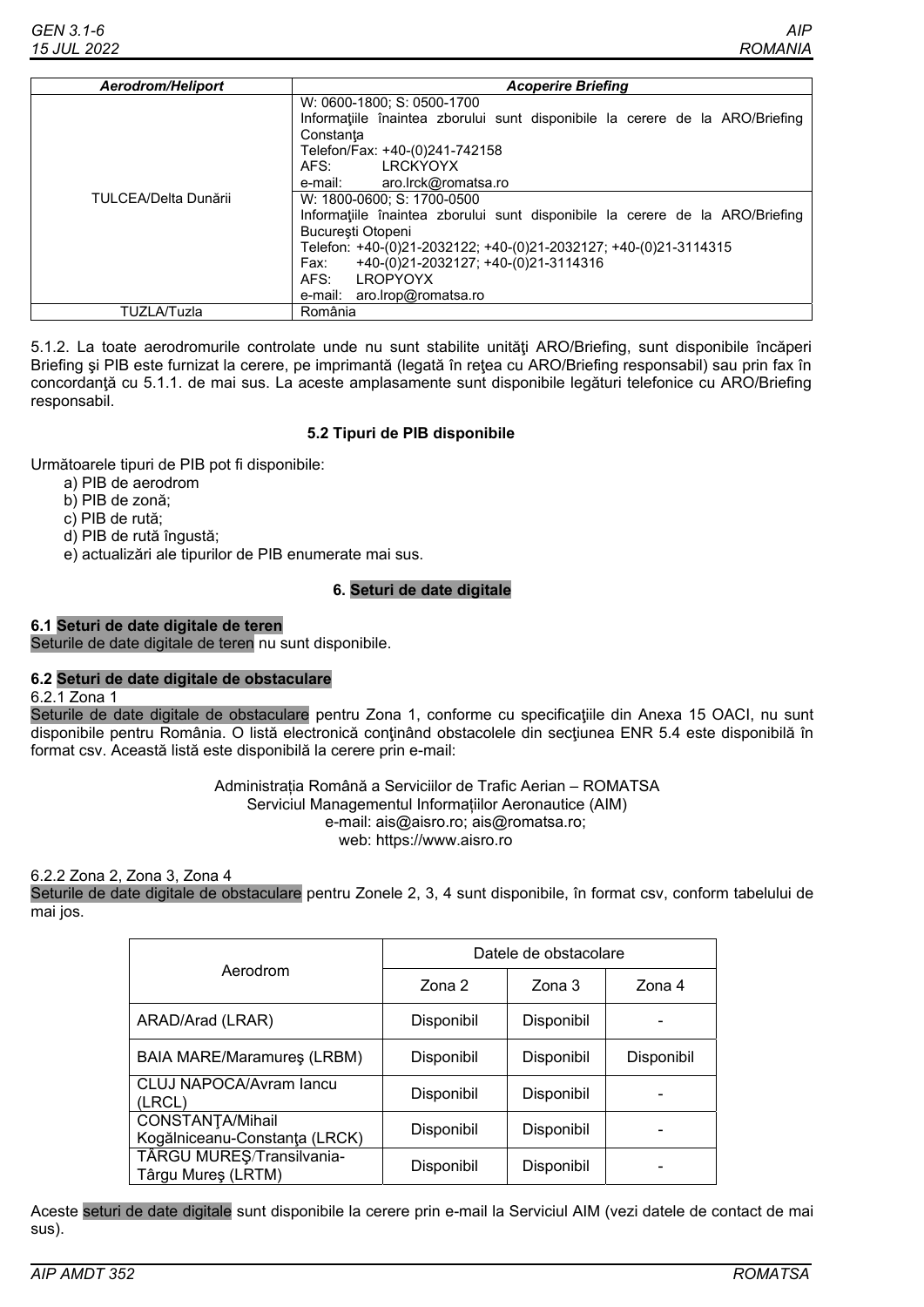# *ROMANIA*

*AIP* 

## **LRBM AD 2.1 AERODROME LOCATION INDICATOR AND NAME LRBM - BAIA MARE / Maramureş**

|   | ARP coordinates and site at AD         | 473930N 0232758E, 099° GEO / 1250 M from THR 09                          |  |
|---|----------------------------------------|--------------------------------------------------------------------------|--|
| 2 | Direction and distance from (city)     | 279° GEO / 10 km from Baia Mare                                          |  |
| 3 | Elevation/Reference temperature/mean   | 606 FT / 29.7°C / -16.2°C                                                |  |
|   | low temperature                        |                                                                          |  |
| 4 | Geoid undulation at AD ELEV PSN        | 130 FT                                                                   |  |
| 5 | MAG VAR/Annual change                  | 6° E (2016) / 0.12°, increasing                                          |  |
| 6 | AD Administration, address, telephone, | AEROPORTUL INTERNATIONAL MARAMURES R.A.,                                 |  |
|   | telefax, e-mail, AFS, website          | Str. 66, Nr. 22, Tăuții Măgherăuș, jud. Maramureș, cod poștal 437345     |  |
|   |                                        | Tel:<br>+40-(0)770-431771                                                |  |
|   |                                        | +40-(0)262-293444<br>Tel: l                                              |  |
|   |                                        | +40-(0)262-223394<br>Fax:                                                |  |
|   |                                        | office@aimm.eu. Alternate: ground@aimm.eu<br>E-mail:                     |  |
|   |                                        | AFS:<br>LRBMRAYD                                                         |  |
|   |                                        | Web:<br>www.aimm.eu                                                      |  |
|   | Types of traffic permitted (IFR/VFR)   | <b>IFR/VFR</b>                                                           |  |
| 8 | Remarks                                | Telephone numbers are available during LRBM AD operational hours         |  |
|   |                                        | only.                                                                    |  |
|   |                                        | For operations out of operational hours, contact e-mail: ground@aimm.eu. |  |

## **LRBM AD 2.2 AERODROME GEOGRAPHICAL AND ADMINISTRATIVE DATA**

## **LRBM AD 2.3 OPERATIONAL HOURS**

|                 | AD Administration          | MON-THU W: 0300-2200, S: 0200-2100;                                       |  |
|-----------------|----------------------------|---------------------------------------------------------------------------|--|
|                 |                            | W: 0300-1500, S: 0200-1400;<br><b>FRI</b>                                 |  |
|                 |                            | W: 1800-2200, S: 1700-2100.<br><b>SUN</b>                                 |  |
| $\overline{2}$  | Customs and immigration    | As AD Administration                                                      |  |
| 3               | Health and sanitation      | As AD Administration                                                      |  |
| 4               | AIS Briefing Office        | As AD Administration                                                      |  |
| 5               | ATS Reporting Office (ARO) | As AD Administration                                                      |  |
| 6               | <b>MET Briefing Office</b> | As AD Administration                                                      |  |
|                 | ATS                        | W: 0500-1700; S: 0400-1600                                                |  |
| 8               | Fuelling                   | As AD Administration                                                      |  |
| 9               | Handling                   | As AD Administration                                                      |  |
| 10 <sup>°</sup> | Security                   | As AD Administration                                                      |  |
| 11              | De-icing                   | As AD Administration                                                      |  |
| 12 <sup>2</sup> | Remarks                    | Outside the operational hours of the AD, services listed above are        |  |
|                 |                            | available O/R, submitted to the AD and approved with at least 24 hours in |  |
|                 |                            | advance.                                                                  |  |

## **LRBM AD 2.4 HANDLING SERVICES AND FACILITIES**

|   | Cargo-handling facilities               | 2 electric trucks, 2 electric tractors, 18 baggage trailers, 1air start unit, 1 |
|---|-----------------------------------------|---------------------------------------------------------------------------------|
|   |                                         | air conditioning unit, 4 self-propelled passenger stairs, 2 self-propelled      |
|   |                                         | conveyorbelts, 2 mobile GPU 115/200V-400HZ and 28V, 1 lavatory                  |
|   |                                         | service trailer, 1 potable-water trailer, 1 airport passenger/crew minibus.     |
|   | Fuel/oil types                          | JET A1 / NIL                                                                    |
| 3 | Fuelling facilities/capacity            | 1 refueling truck 25000 litres, 22 litres/second                                |
| 4 | De-icing facilities                     | 2 de-icing units with heated water, heated SAE Type I fluid/water mixture       |
|   |                                         | and unheated SAE Type II fluid.                                                 |
| 5 | Hangar space for visiting aircraft      | NIL                                                                             |
| 6 | Repair facilities for visiting aircraft | <b>NIL</b>                                                                      |
|   | <b>Remarks</b>                          | For details regarding refuelling and fuel rate contact fuel provider at phone   |
|   |                                         | no. +40-(0)757-031166,                                                          |
|   |                                         | e-mail aeroport.baiamare@eurospeed.ro,                                          |
|   |                                         | http://eurospeed.ro/servicii conexe transportului aerian.html.                  |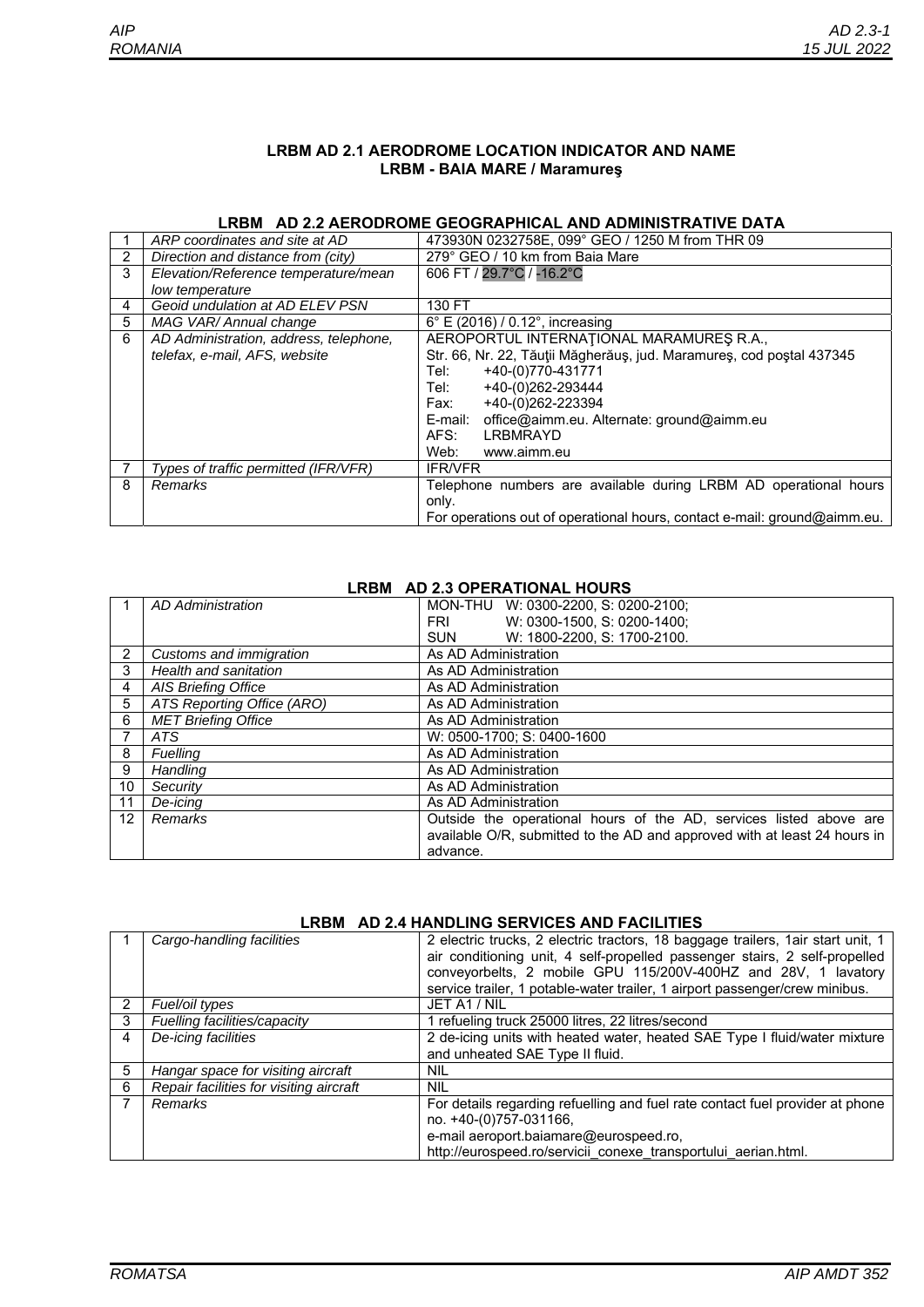#### **LRBM AD 2.5 PASSENGER FACILITIES**

|   | <b>Hotels</b>               | In the city and neighborhood.                                                 |
|---|-----------------------------|-------------------------------------------------------------------------------|
|   | <b>Restaurants</b>          | Snack bar on the airport, restaurants in the city and neighborhood.           |
| 3 | Transportation              | Taxis from the AD.                                                            |
| 4 | <b>Medical facilities</b>   | 1 ambulance on the airport, 1 first aid room on the airport, hospitals in the |
|   |                             | city.                                                                         |
| 5 | <b>Bank and Post Office</b> | Banks and Post Offices in the city.                                           |
| 6 | <b>Tourist Office</b>       | Office in the city.                                                           |
|   |                             | Tel: +40-(0)262-206113;                                                       |
|   |                             | Fax: $+40-(0)262-206114$ ;                                                    |
|   |                             | email: office@visitmaramures.ro;                                              |
|   |                             | www.visitmaramures.ro.                                                        |
|   | Remarks                     | NIL                                                                           |

#### **LRBM AD 2.6 RESCUE AND FIRE FIGHTING SERVICES**

| AD category for fire fighting               | Within AD HR: CAT 7.                                                                                                                                                            |
|---------------------------------------------|---------------------------------------------------------------------------------------------------------------------------------------------------------------------------------|
| Rescue equipment                            | Rescue/cut-in equipment: 1 electrical portable rescue equipment, 1<br>powered rescue saw, 1 oscillating saw;<br>Ladders: 3 extension rescue ladders;<br>Rescue tool box: 1 set. |
| Capability for removal of disabled aircraft | Maximum removal capability: code letter A aircraft, wingspan < 15 m.                                                                                                            |
| Remarks                                     | <b>NIL</b>                                                                                                                                                                      |

#### **LRBM AD 2.7 SEASONAL AVAILABILITY - CLEARING**

| Types of clearing equipment | 2 snow blower, 1 tractor with blade, 2 snow plough with jet sweeper, 1  |
|-----------------------------|-------------------------------------------------------------------------|
|                             | multi-function snow-clearing equipment with snow-blower, blade, sweeper |
|                             | and RWY deicing sprayer with liquid.                                    |
| Clearance priorities        | 1. RWY 09/27 and associated TWY to Apron                                |
|                             | 2. Apron                                                                |
| <b>Remarks</b>              | Information on snow clearance published in NOTAM (SNOWTAM). See         |
|                             | also the snow plan in section AD 1.2.                                   |
|                             | Runway de-icer liquid used for RWY, TWYs and Apron de-icing is based    |
|                             | on potassium formate (KFOR).                                            |

## **LRBM AD 2.8 APRONS, TAXIWAYS AND CHECK LOCATIONS DATA**

|                | Apron designation, surface and strength | Designation: APRON     |              |            |                                                                    |
|----------------|-----------------------------------------|------------------------|--------------|------------|--------------------------------------------------------------------|
|                |                                         | Surface:               | Concrete     |            |                                                                    |
|                |                                         | Strength:              | 59/R/D/W/T   |            |                                                                    |
| $\overline{2}$ | Taxiway designation, width, surface and | Designation: TWY A     |              | TWY B      | TWY C                                                              |
|                | strength                                | Width:                 | 18 M         | 18 M       | 18 M                                                               |
|                |                                         | Surface:               | Asphalt      | Asphalt    | Concrete                                                           |
|                |                                         | Strength:              | 59/R/D/W/T   | 59/R/D/W/T | 60/R/D/W/T                                                         |
| 3              | Altimeter checkpoint location and       | Location:              | <b>APRON</b> |            |                                                                    |
|                | elevation                               | Elevation:             | 597FT(182M)  |            |                                                                    |
| 4              | <b>VOR checkpoints</b>                  | <b>NIL</b>             |              |            |                                                                    |
| 5              | <b>INS checkpoints</b>                  | See AD 2.3-22          |              |            |                                                                    |
| 6              | Remarks                                 |                        |              |            | INS points represent COCKPIT STOP POSITION of parked aircraft. TWY |
|                |                                         | C is an apron taxiway. |              |            |                                                                    |

#### **LRBM AD 2.9 SURFACE MOVEMENT GUIDANCE AND CONTROL SYSTEM AND MARKINGS**

|               | Use of aircraft stand ID signs, TWY guide | Aircraft stand ID signs: NIL.                                              |  |  |
|---------------|-------------------------------------------|----------------------------------------------------------------------------|--|--|
|               | lines and visual docking/parking guidance | TWY guide lines: provided for TWY A,B,C.                                   |  |  |
|               | system of aircraft stands                 | Visual docking guidance system of aircraft stands: NIL.                    |  |  |
|               |                                           | Visual parking guidance system of aircraft stands: aircraft stand markings |  |  |
|               |                                           | and aircraft stand maneuvering guidance lights.                            |  |  |
| $\mathcal{P}$ | RWY and TWY markings and LGT              | Designation, aiming point, marked.<br>RWY:                                 |  |  |
|               |                                           | THR, TDZ, centre line, edge line, runway end, marked and                   |  |  |
|               |                                           | lighted.                                                                   |  |  |
|               |                                           | TWY A, B: Enhanced centre line, marked;                                    |  |  |
|               |                                           | Centre line, edge lines, holding position, marked and lighted.             |  |  |
|               |                                           | Centre line, edge line South, marked and lighted.<br>TWY C:                |  |  |
| 3             | Stop bars                                 | TWY A, B: Stop bars and runway guard lights at holding position.           |  |  |
|               |                                           | TWY A, B: Mandatory instruction marking at holding positions, enhanced     |  |  |
|               |                                           | taxiway centre line marking.                                               |  |  |
|               | Remarks                                   | Aircraft must follow stand guidelines with COCKPIT OVER THE CENTER         |  |  |
|               |                                           | LINE.                                                                      |  |  |
|               |                                           |                                                                            |  |  |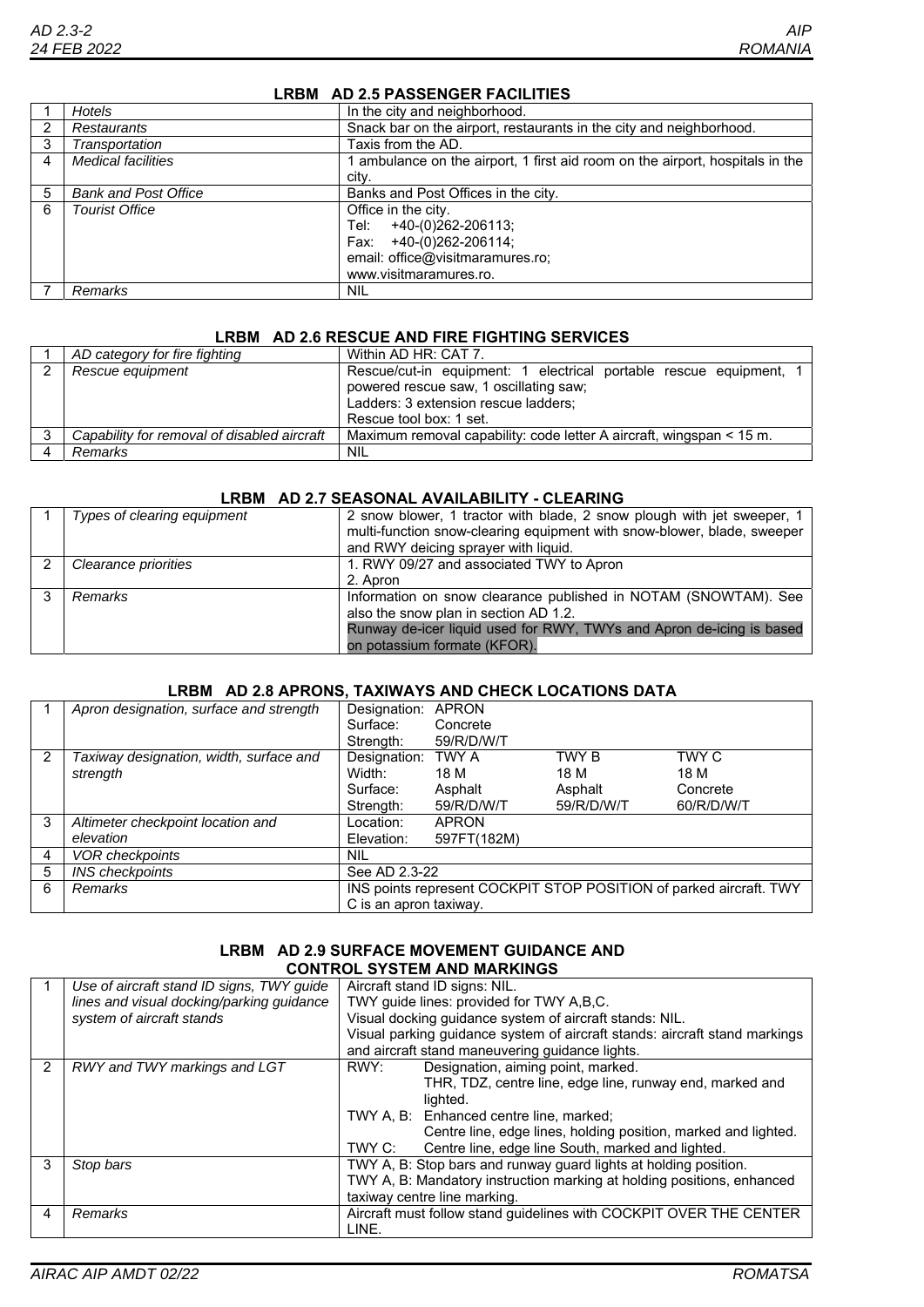## **LRCK AD 2.1 AERODROME LOCATION INDICATOR AND NAME LRCK – CONSTANŢA / Mihail Kogălniceanu-Constanţa**

|   |                                        | AP LIANS ALIVERNI LIDA DI TIMAL AND APIIIIN IN INTITLE PA      |
|---|----------------------------------------|----------------------------------------------------------------|
|   | ARP coordinates and site at AD         | 442144N 0282918E                                               |
|   |                                        | Runway centre.                                                 |
| 2 | Direction and distance from city       | 14 NM (26 KM) North - North West from Constanta.               |
| 3 | Elevation/Reference temperature/mean   | 353 FT / 30.5°C / -12.0°C                                      |
|   | low temperature                        |                                                                |
| 4 | Geoid undulation at AD ELEV PSN        | 112 FT                                                         |
| 5 | MAG VAR/Annual rate of change          | 6°E (2018) / 7.2'E                                             |
| 6 | AD Administration, address, telephone, | S.N. Aeroportul Internațional M. Kogălniceanu - CONSTANȚA S.A. |
|   | telefax, e-mail, AFS, website          | Str. Tudor Vladimirescu, nr. 4, Mihail Kogălniceanu,           |
|   |                                        | Tel: +40 - (0)241 - 255177, 255100, 255762                     |
|   |                                        | Fax: $+40 - (0)241 - 508022 + 40 - (0)241 - 255762$            |
|   |                                        | <b>AFS: LRCKRAYD</b>                                           |
|   |                                        | e-mail: aeroport@mk-airport.ro                                 |
|   |                                        | SITA: CNDAPXH                                                  |
|   | Types of traffic permitted (IFR/VFR)   | <b>IFR/VFR</b>                                                 |
| 8 | Remarks                                | NIL                                                            |

## **LRCK AD 2.2 AERODROME GEOGRAPHICAL AND ADMINISTRATIVE DATA**

## **LRCK AD 2.3 OPERATIONAL HOURS**

|                | <b>AD Administration</b>   | H <sub>24</sub>                  |
|----------------|----------------------------|----------------------------------|
| $\overline{2}$ | Customs and immigration    | H <sub>24</sub>                  |
| 3              | Health and sanitation      | H <sub>24</sub>                  |
| 4              | <b>AIS Briefing Office</b> | H24, see GEN 3.1-5               |
| 5              | ATS Reporting Office (ARO) | H <sub>24</sub> . see ENR 1.10-2 |
| 6              | <b>MET Briefing Office</b> | H <sub>24</sub>                  |
| ⇁              | ATS                        | H <sub>24</sub>                  |
| 8              | Fuelling                   | H <sub>24</sub>                  |
| 9              | Handling                   | H <sub>24</sub>                  |
| 10             | Security                   | H <sub>24</sub>                  |
| 11             | De-icing                   | H <sub>24</sub>                  |
| 12             | <b>Remarks</b>             | <b>NIL</b>                       |

#### **LRCK AD 2.4 HANDLING SERVICES AND FACILITIES**

|   | Cargo-handling facilities               | 2 lower deck loader (7t and 22.7t), 3 conveyor belts, 4 baggage tractors,    |
|---|-----------------------------------------|------------------------------------------------------------------------------|
|   |                                         | 7 pallet dollies, 4 fork-lift.                                               |
| 2 | Fuel/Oil types                          | JET A1; JP 8; F 34; F 35                                                     |
|   |                                         | Fuel additive: Nil                                                           |
| 3 | Fuelling facilities/capacity            | 4 storage tanks x 80000 l, 2 storage tanks x 90000 l                         |
|   |                                         | 3 refueling trucks - 1 x 12000 l; 2 x 45000 l, 2 refueling trucks x 36000 l. |
|   | De-icing facilities                     | 2 de/anti-icing units, with liquid TYPE II                                   |
| 5 | Hangar space for visiting aircraft      | NIL.                                                                         |
| 6 | Repair facilities for visiting aircraft | <b>NIL</b>                                                                   |
|   | <b>Remarks</b>                          | <b>NIL</b>                                                                   |

|   | <b>Hotels</b>               | Hotels in the city and near the airport.                                   |  |  |
|---|-----------------------------|----------------------------------------------------------------------------|--|--|
| 2 | Restaurants                 | 1 Restaurant, 1 snack bar, 1 bar on the AD.                                |  |  |
| 3 | Transportation              | Taxi and shuttle bus.                                                      |  |  |
| 4 | Medical facilities          | First aid on the AD, doctor, ambulance, 1 ambulift. Hospitals in the city. |  |  |
| 5 | <b>Bank and Post Office</b> | ATM.                                                                       |  |  |
| 6 | <b>Tourist Office</b>       | In the city.                                                               |  |  |
|   | Remarks                     | <b>NIL</b>                                                                 |  |  |

#### **LRCK AD 2.5 PASSENGER FACILITIES**